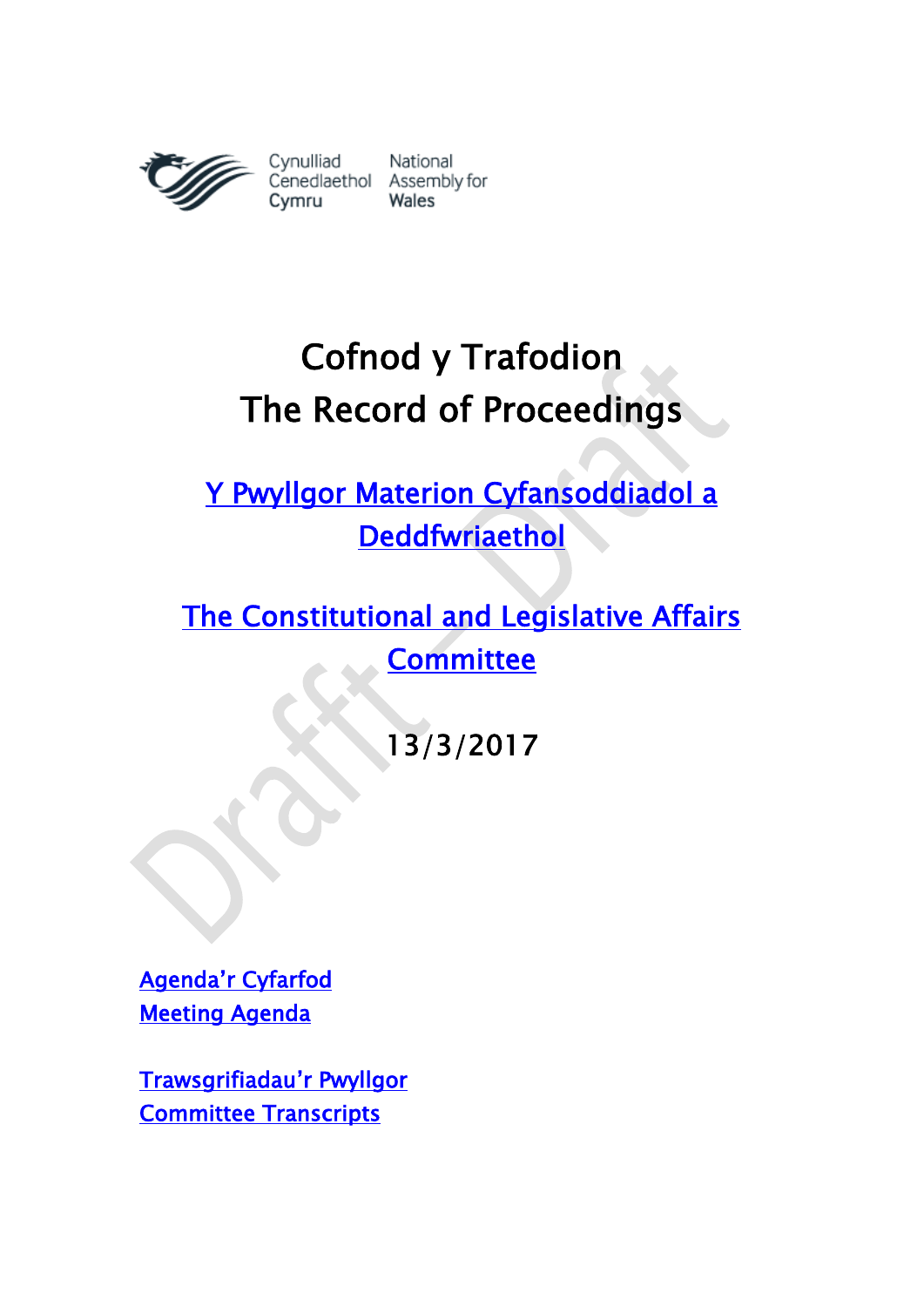### Cynnwys **Contents**

- [5](#page-4-0) [Cyflwyniad, Ymddiheuriadau, Dirprwyon a Datganiadau o Fuddiant](#page-4-0) [Introduction, Apologies, Substitutions and Declarations of Interest](#page-4-0)
- 5 [Ymchwiliad Llais Cryfach i Gymru: Sesiwn Dystiolaeth 3](#page-4-1) [A Stronger Voice for Wales Inquiry: Evidence Session 3](#page-4-1)
- 23 [Offerynnau nad ydynt yn Cynnwys Unrhyw Faterion i](#page-22-0)'w Codi o dan Reol [Sefydlog 21.2 neu 21.3](#page-22-0) [Instruments that Raise No Reporting Issues under Standing Order 21.2](#page-22-0)  [or 21.3](#page-22-0)
- 23 Offerynnau sy'[n Cynnwys Materion i Gyflwyno Adroddiad Arnynt i](#page-22-1)'r [Cynulliad o dan Reol Sefydlog 21.2 neu 21.3](#page-22-1) [Instruments that Raise Issues to be Reported to the Assembly under](#page-22-1)  [Standing Order 21.2 or 21.3](#page-22-1)
- 24 [Offerynnau nad ydynt yn Cynnwys Unrhyw Faterion i](#page-23-0)'w Codi o dan Reol [Sefydlog 21.7\(i\) a 21.7\(v\)](#page-23-0) [Instruments that Raise No Reporting Issues under Standing Order](#page-23-0)  [21.7\(i\) and 21.7\(v\)](#page-23-0)
- 25 [Cynnig o dan Reol Sefydlog 17.42 i Benderfynu Gwahardd y Cyhoedd](#page-24-0)  o'[r Cyfarfod](#page-24-0) [Motion under Standing Order 17.42 to Resolve to Exclude the Public](#page-24-0)  [from the Meeting](#page-24-0)
- 25 [Ymchwiliad Llais Cryfach i Gymru: Sesiwn Dystiolaeth 4](#page-24-1) [A Stronger Voice for Wales Inquiry: Evidence Session 4](#page-24-1)
- 50 [Cynnig o dan Reol Sefydlog 17.42 i Benderfynu Gwahardd y Cyhoedd](#page-49-0)  o'[r Cyfarfod](#page-49-0) [Motion under Standing Order 17.42 to Resolve to Exclude the Public](#page-49-0)  [from the Meeting](#page-49-0)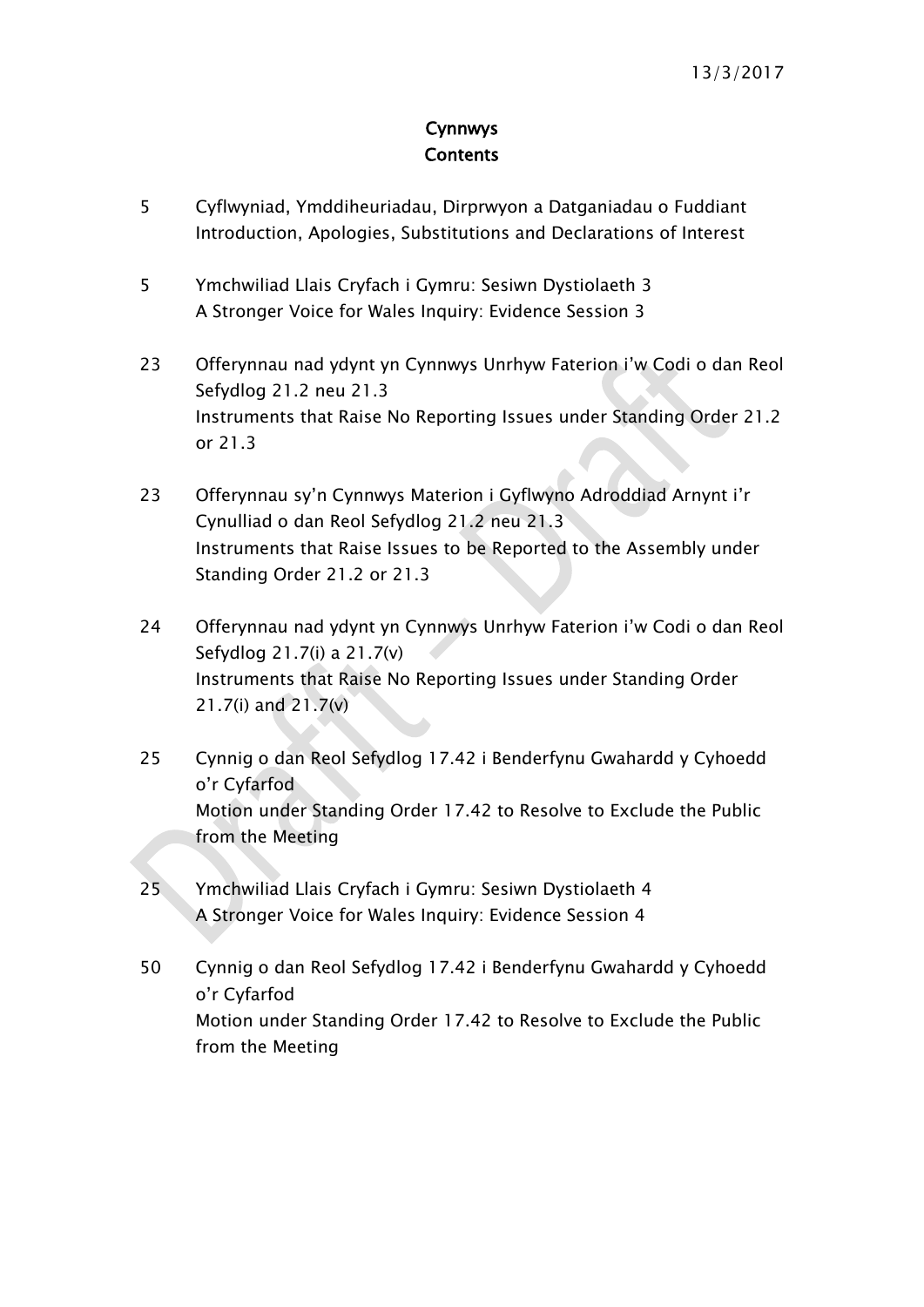Cofnodir y trafodion yn yr iaith y llefarwyd hwy ynddi yn y pwyllgor. Yn ogystal, cynhwysir trawsgrifiad o'r cyfieithu ar y pryd. Mae hon yn fersiwn ddrafft o'r cofnod. Cyhoeddir fersiwn derfynol ymhen pum diwrnod gwaith.

The proceedings are reported in the language in which they were spoken in the committee. In addition, a transcription of the simultaneous interpretation is included. This is a draft version of the record. The final version will be published within five working days.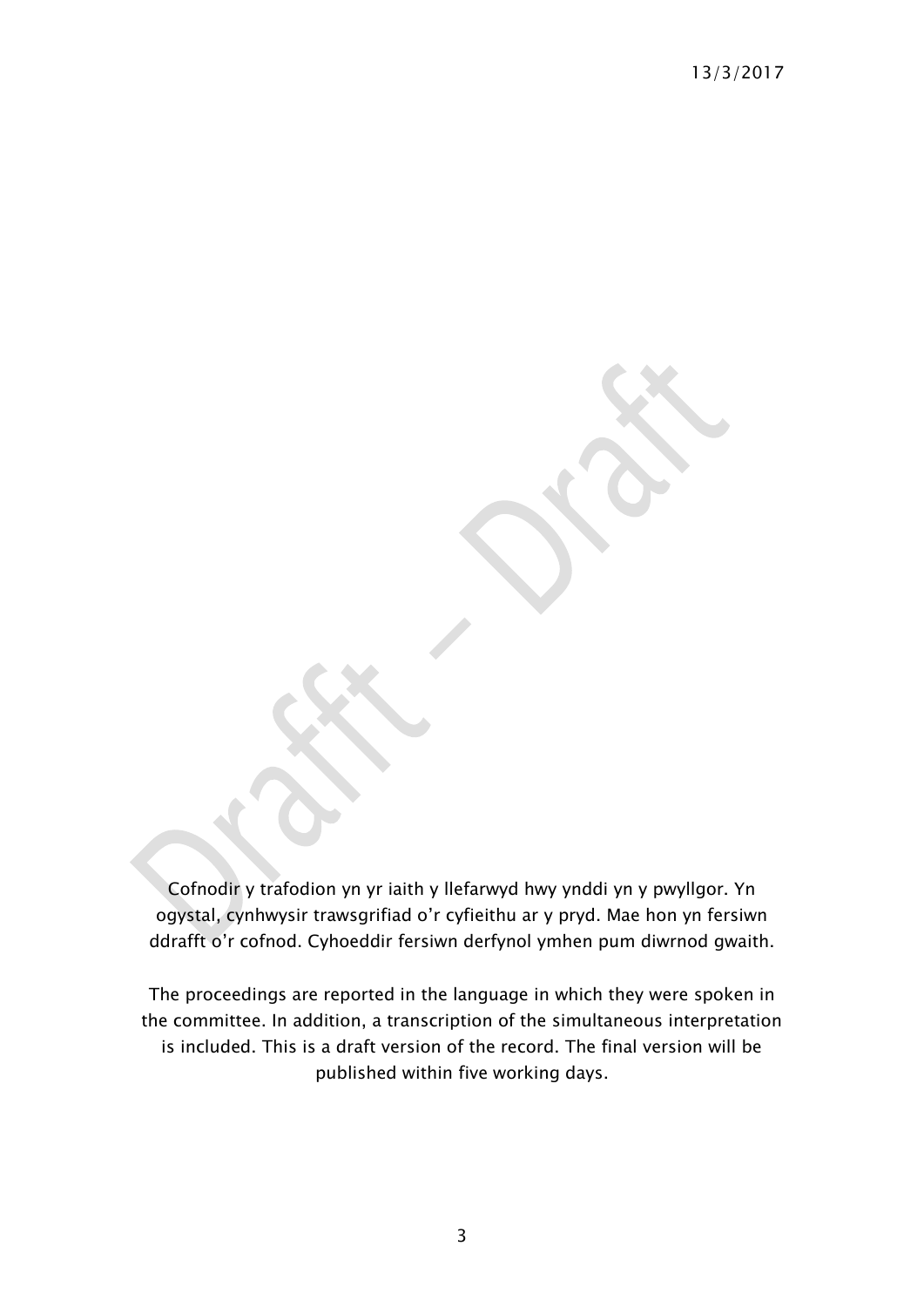### 13/3/2017

### Aelodau'r pwyllgor yn bresennol Committee members in attendance

Yr Arglwydd / Lord Dafydd Elis-Thomas [Bywgraffiad|](http://www.senedd.cynulliad.cymru/mgUserInfo.aspx?UID=146)[Biography](http://www.senedd.assembly.wales/mgUserInfo.aspx?UID=146)

Huw Irranca-Davies [Bywgraffiad|](http://www.senedd.cynulliad.cymru/mgUserInfo.aspx?UID=5053)[Biography](http://www.senedd.assembly.wales/mgUserInfo.aspx?UID=5053) Llafur (Cadeirydd y Pwyllgor) Labour (Committee Chair)

Dai Lloyd [Bywgraffiad|](http://www.senedd.cynulliad.cymru/mgUserInfo.aspx?UID=167)[Biography](http://www.senedd.assembly.wales/mgUserInfo.aspx?UID=167) Plaid Cymru The Party of Wales

Annibynnol Independent

David Melding [Bywgraffiad|](http://www.senedd.cynulliad.cymru/mgUserInfo.aspx?UID=169)[Biography](http://www.senedd.assembly.wales/mgUserInfo.aspx?UID=169) Ceidwadwyr Cymreig Welsh Conservatives

### Eraill yn bresennol Others in attendance

Elfyn Llwyd

Y Farwnes/Baroness Randerson

 $\Delta$ 

### Swyddogion Cynulliad Cenedlaethol Cymru yn bresennol National Assembly for Wales officials in attendance

**The Contract State** 

| <b>Gareth Howells</b>  | Cynghorydd Cyfreithiol<br>Legal Adviser         |
|------------------------|-------------------------------------------------|
| Sam Mason              | Cynghorydd Cyfreithiol<br>Legal Adviser         |
| <b>Gerallt Roberts</b> | Dirprwy Glerc<br><b>Deputy Clerk</b>            |
| <b>Tanwen Summers</b>  | Ail Glerc<br>Second Clerk                       |
| Dr Alys Thomas         | Y Gwasanaeth Ymchwil<br><b>Research Service</b> |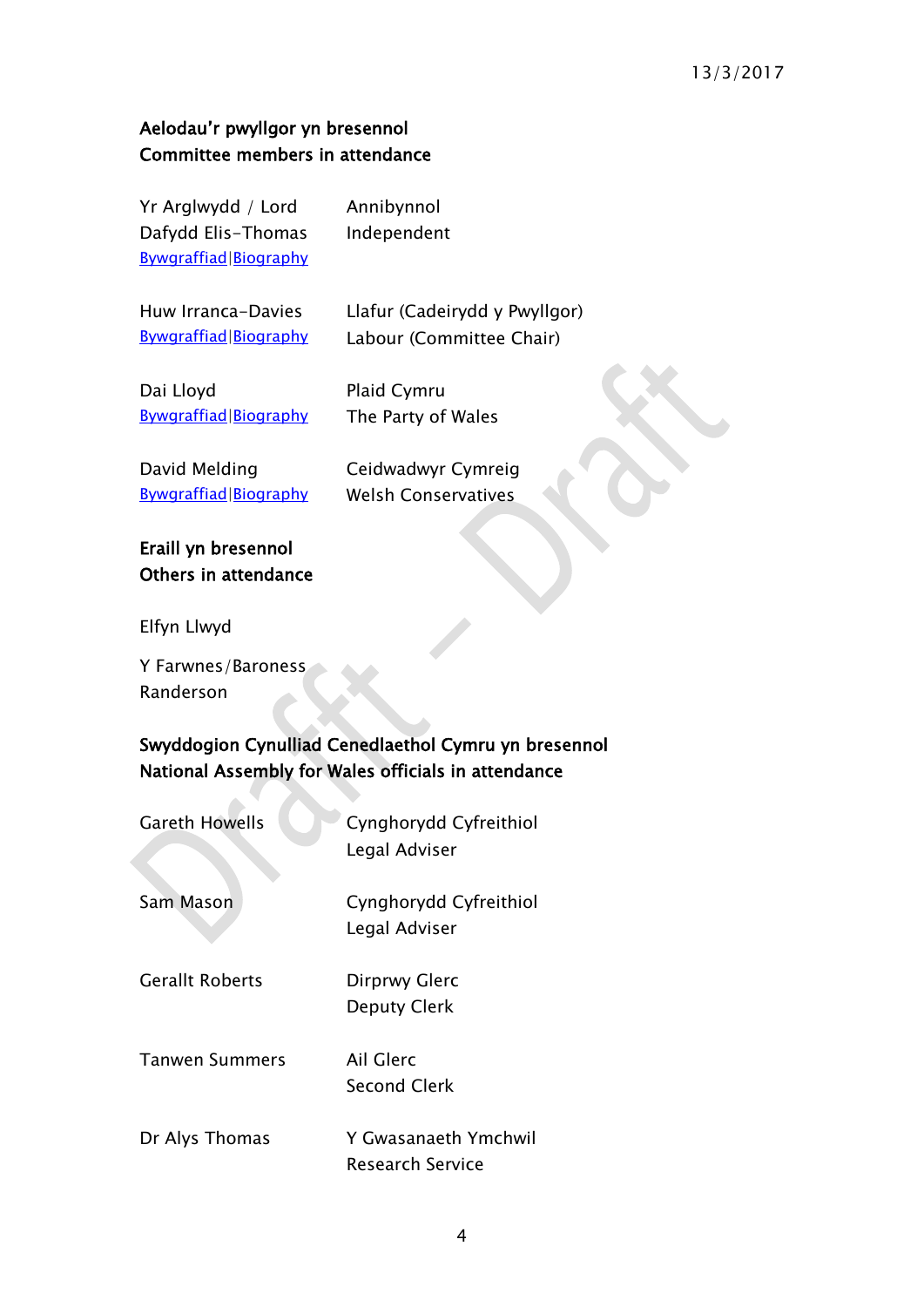Gareth Williams Clerc

Clerk

### Dechreuodd y cyfarfod am 14:00. The meeting began at 14:00.

### <span id="page-4-0"></span>Cyflwyniad, Ymddiheuriadau, Dirprwyon a Datganiadau o Fuddiant Introduction, Apologies, Substitutions and Declarations of Interest

[1] Huw Irranca-Davies: We'll begin this session of the Constitutional and Legislative Affairs Committee, on Monday 13 March. We'll shortly be welcoming formally Baroness Randerson, who has joined us for today's session, and you're very welcome indeed. But before I do, just a couple of housekeeping remarks: as we know, as normal, we're not expecting a fire alarm, but if there is one, our great staff will indicate the ways out through the fire exits; if you can make sure that all mobile devices are switched to silent mode or off; we do have simultaneous translation here, which is also on a sound loop to amplify sound, so please feel free to use those; and you don't need to touch the microphones, they just come on automatically. We have one set of apologies today and that's from our colleague Nathan Gill. Otherwise, we're all present and correct.

<span id="page-4-1"></span>14:01

### Ymchwiliad Llais Cryfach i Gymru: Sesiwn Dystiolaeth 3 A Stronger Voice for Wales Inquiry: Evidence Session 3

[2] Huw Irranca-Davies: To move to the formal part of today's session the first part of today's session—item 2, under our stronger voice for Wales inquiry, we have our third evidence session now, with Baroness Randerson, who, of course, has great knowledge of intragovernmental working from the time you've spent there as part of the coalition Government as well, but also through your current role and longer experience, as well. I think, in terms of ministerial duties or shadow ministerial duties, we're around this a lot; we get a good understanding that builds up.

[3] If I could, as well as formally welcome you, perhaps kick off a little bit with you, Baroness Randerson, to ask, from that experience you have as a Minister in the Welsh Government and as a Wales Office Minister, for your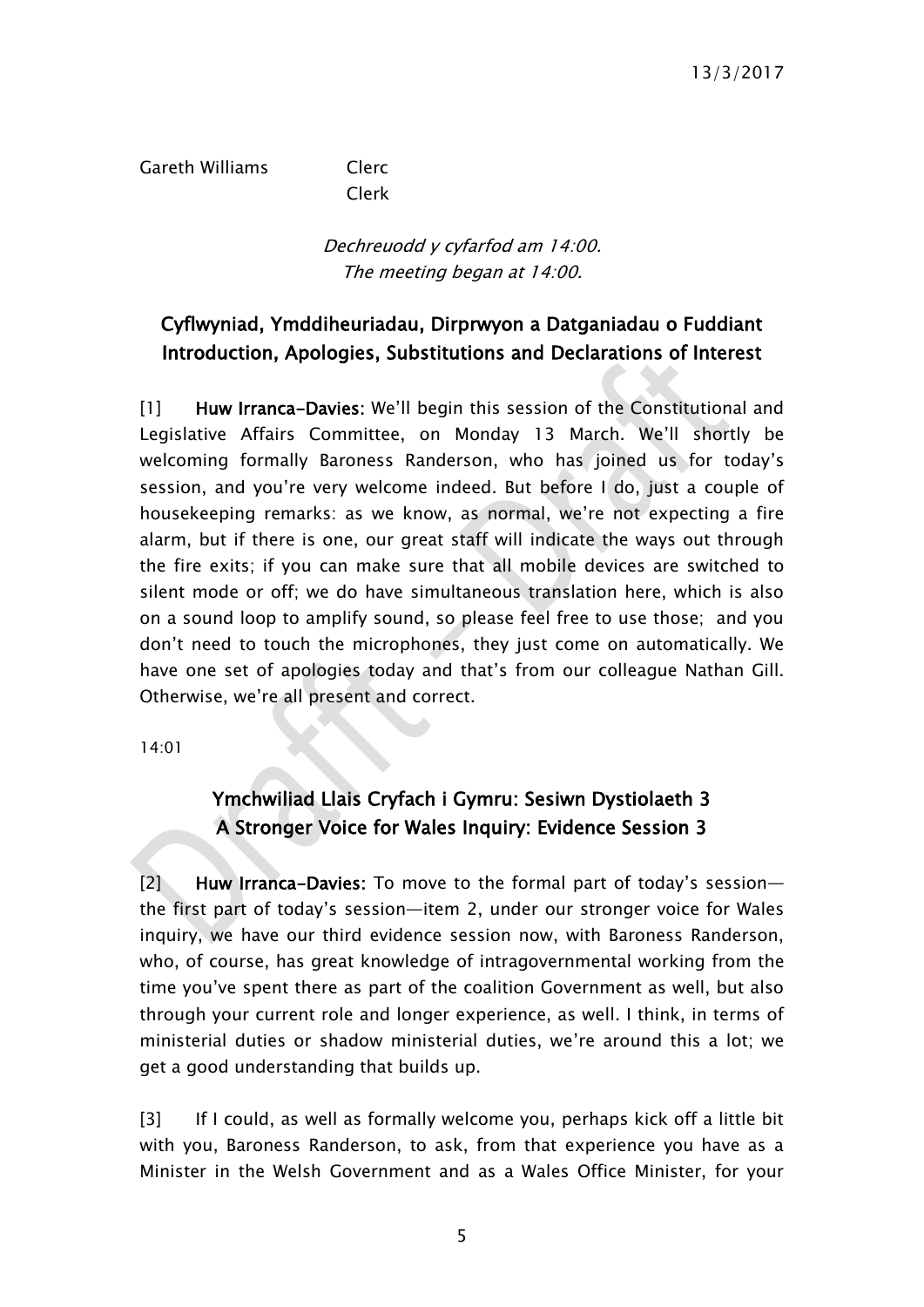thoughts on what has worked well in your experience and maybe what has worked not quite so well, too.

[4] Baroness Randerson: Thank you. Prynhawn da. Thank you very much indeed for asking me to attend today. I'm feeling slightly intimidated given the calibre and experience of members of the committee.

[5] Lord Elis-Thomas: That's only the Chair.

[6] Baroness Randerson: I fear I won't be able to add that much to the sum of their knowledge. Anyway, to answer your question, Chair, I think the structures were there, to a large part, from the very start, in 1999, although there's obviously been evolution and there's been some tweaking with experience. But I would say that, as with virtually every organisation, it works well when the personal relationships are good and it stutters badly when the relationships are not as good. In fact, you've got all your structures like the Joint Ministerial Committee and so on, but the real work—the chunky stuff is done in bilaterals, and is very often done on the telephone and is done informally.

[7] When I was in the Wales Office, my role was specifically to liaise with Welsh Government and with the Assembly, because of my background. And officials did say to me that they felt the difference once there was someone in the Wales Office who understood how the Assembly worked and who already had established relationships with Assembly Members. I think that, since that time, both Stephen Crabb and Alun Cairns have invested a lot of effort in improving relationships with the Welsh Government. Of course, Alun Cairns has the advantage of understanding the Assembly in exactly the way I do as well.

[8] Going back right to the beginning, I would say that, in the early days, obviously, everyone was learning, and it was also different because, although I was in a coalition Government, there was Labour domination at both ends of the M4, and it worked much more on informal, internal Labour party relationships.

[9] Huw Irranca-Davies: It's fascinating what the political make-up might do to this. You were stressing there the importance of the interpersonal relationships—the informal bilaterals as well as the formal mechanisms. Do you think the political make-up either end of the M4 makes a difference to that, or can those strong interpersonal relationships work beyond party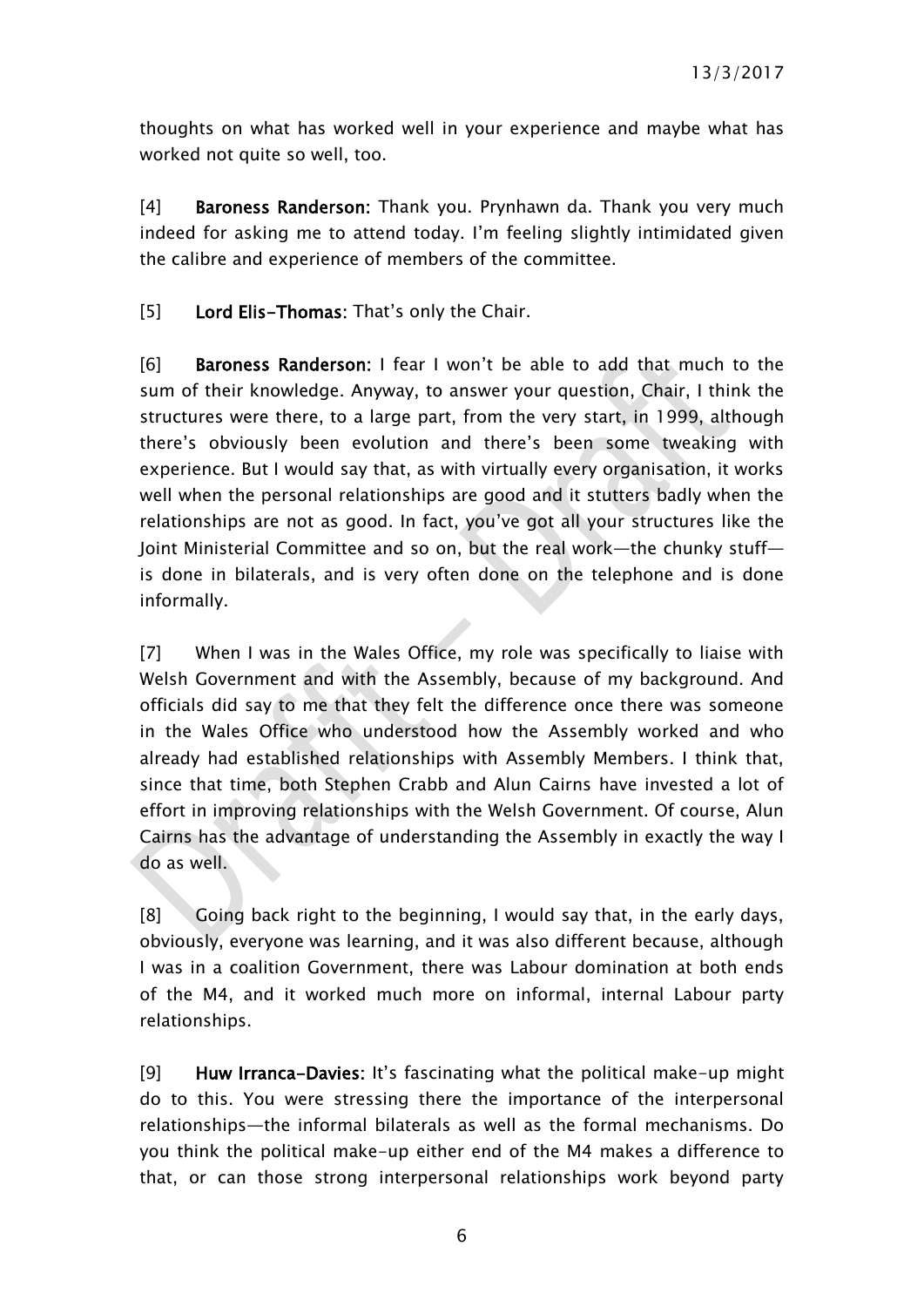differences? Does it make a real difference? Certainly, I'm aware of the situation that it's never completely straightforward when you have the same Government at either end. There are difficulties there.

[10] **Baroness Randerson:** Personal relationships can definitely fail within individual parties, and I think Northern Ireland has proved that personal relationships can trump political allegiances and work well despite different political allegiances. I think that what happens when you've got different politics is that you have to make that extra effort, and you have to make it that bit more formal, but you also inevitably do not start out with quite the level of trust about the motives of the person you are relating to in the other organisation.

[11] I think it's fair to say that, when I was in the Wales Office, I was used to make that bridge because it was felt that I understood how the Welsh Government was thinking. I was obviously not in the same party, but I was almost a bridge between the Conservative Secretary of State and the Conservative-dominated Government—but it was a coalition, obviously—but Conservatives in the Wales Office and the Labour Party here.

[12] Huw Irranca-Davies: I'm sure we'll come back to that in a moment, perhaps, the detail of that, and how that works, when we talk about those informal bilaterals as well as the formal ones—how often, how regularly? Is it just in times of crisis or should it be more mundane, more picking up the phone and so on? But I'm sure we'll come back to that.

[13] I wonder if I can just ask one final thing before we go on to other colleagues. The Joint Ministerial Committee itself, which has been there, it seems, ever since the time of the dinosaurs—the place where we can go and do agenda-ed business, where discussions can happen. Do you see that that role has evolved at all, or is it pretty much the same JMC that was there nearly 20 years ago?

[14] Baroness Randerson: It has changed, although I don't think structurally it has changed that much. But the way it works has changed. Starting in the early years, certainly JMC was treated very informally, and I well remember a meeting that I was representing the Wales Government at, where John Prescott felt he could be quite dismissive of me because I was not a Labour politician. Now, that is not the way in which Government relations usually work, but he just forgot himself because he was treating it as a Labour Party meeting.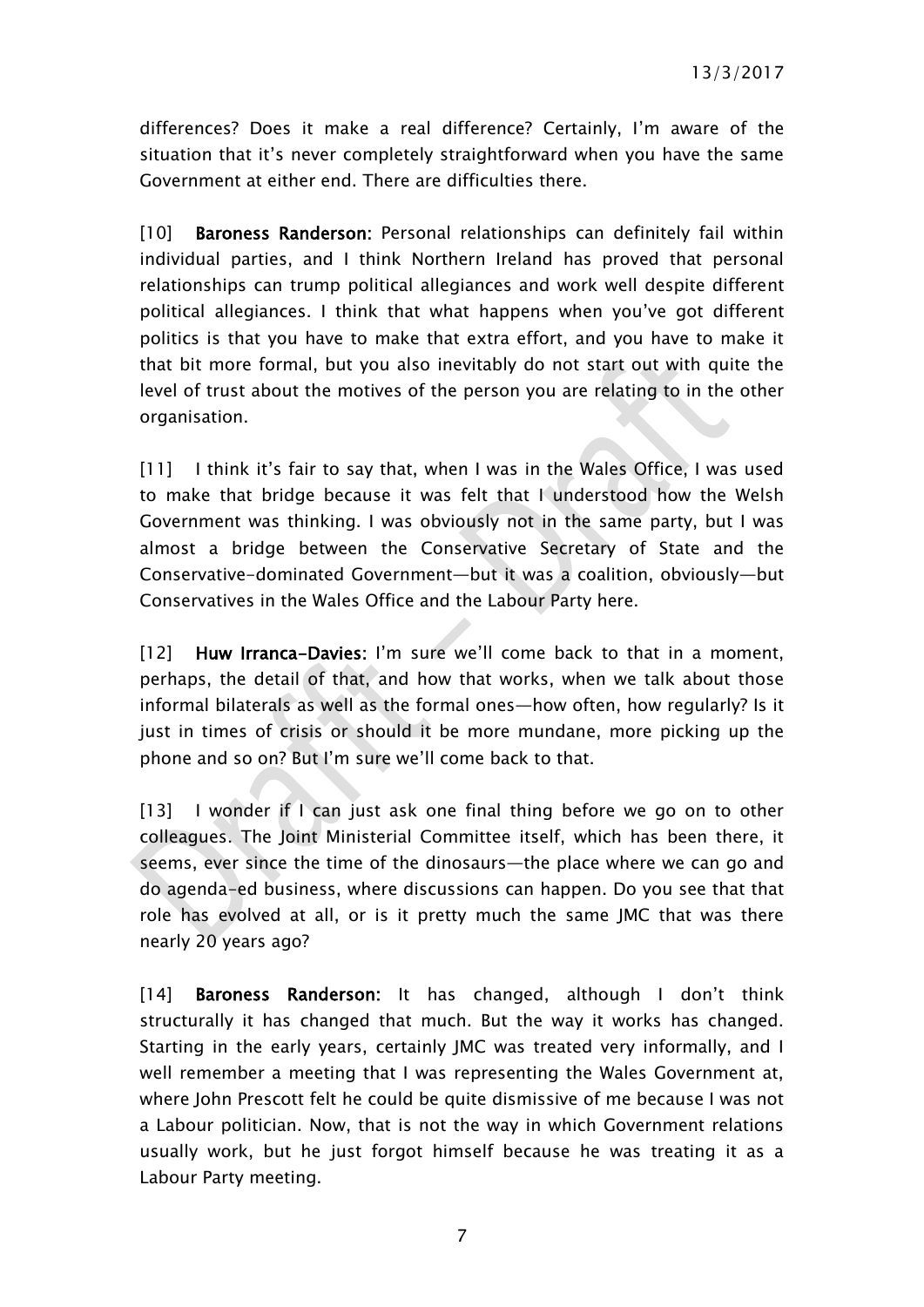[15] Huw Irranca-Davies: So it wasn't a reflection on where devolution was per se. That was more to do with party politics within that meeting.

[16] Baroness Randerson: I think it was. No, I do think it was a reflection on where devolution was. I think it was because JMC had not established itself as a formal organ, a formal part of the structure. It is now very much a formal part of the structure. I felt that JMC was a pretty negative part of the structure for some years when I was in the Wales Office. I found it seemed to follow a certain pattern. There would be a certain abrasiveness from the Welsh Government prior to the meetings, interviews with the press, and so on, that talked about the problems that were going to come up, and then a certain dismissiveness by the Wales Office about what had happened there. I felt that it didn't work terribly well.

[17] I used to be at the JMC Europe where we had the same discussion on a regular basis about representation in Brussels, and that seemed to be the same discussion we actually had very informally back when I was a Minister the first time. So, we clearly had not moved on a lot. I think it's better now. Certainly, the public stuff associated with it, the press releases, and so on, have been much less sterile. The interviews have been much more conciliatory, and I think it moved on around about 2013-14. Things improved a lot, and I would say that, from a Wales perspective, what moved it on was the issue that we began to get—. Well, we had the Wales Act 2014, and I think the moves to that helped to move it on. And also what helped to move it on was the first—I say 'first'—Scottish independence referendum, because it's fairly obvious today we might well have a second one.

[18] Huw Irranca-Davies: Indeed. I'm going to move on to Dai Lloyd, but just one final follow-up question on that. It seems interesting to me that, from time to time, outside of the JMC, outside of the bilaterals and outside of the normal mechanisms, things will flare up. There will be megaphone diplomacy and we have to accept that as politicians, but that's okay as long as the wheels behind the scenes are steadily turning. I put it to you that, as long as there's an understanding and as long as those discussions are being had, where somebody says, 'Look, I'm going to have to go public on our discontent on this, but I want you to know next week I'll be sitting down with you and working through this', you can sort of manage it. It's when it isn't working behind the scenes that there's a problem—when the megaphone diplomacy is all that there is. Sorry for the slight preamble on that, but I'd be interested in your view on that basis on what the role of the JMC should be.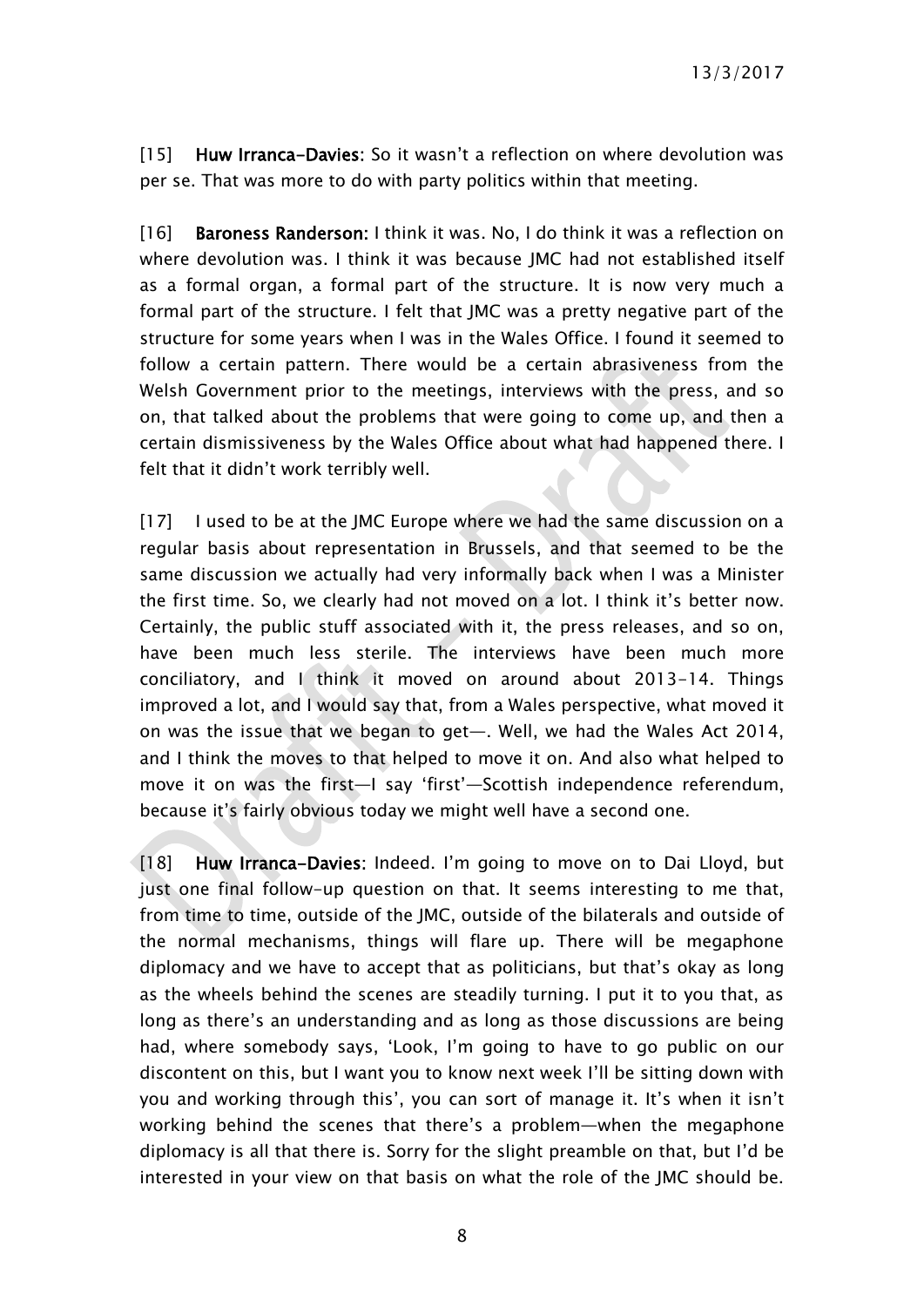When is it at its most effective? What are the characteristics of a good JMC?

[19] **Baroness Randerson:** I think it should be one where you are not just following a predetermined formula, when it's not just being used to push a point of view, but it's being used to achieve an agreement. Also, of course, remember that the whole point of JMC is that you've got the four leaders meeting together, or representatives of the four Governments meeting together, and it's an opportunity to do a great deal more than just have a confrontation with the UK Government. One of the things that I learnt in the three years when I was in the coalition, as I was also dealing with Northern Ireland in the House of Lords, was that the pace of devolution was very different in Northern Ireland. The characteristics of devolution are very different in Northern Ireland, and it goes without saying that Scotland is different again. And I think a good JMC is an important opportunity to present to the UK Government the fact that there are three differing views in the rest of the UK about these things. There may not always be differing views, but they are coming at it from a different perspective.

[20] Huw Irranca-Davies: Thank you, Baroness Randerson. Dai, over to you.

cwestiwn yma eisoes, ond cwestiynau ydy—

[21] Dai Lloyd: Diolch yn fawr, Dai Lloyd: Thank you very much, Gadeirydd, a phrynhawn da i Jenny Chair, and a very good afternoon to Randerson. Croeso i'r pwyllgor. you, Jenny Randerson. Welcome to Rydych chi'n rhannol wedi ateb y the committee. You've answered this question partially already, but I did want to ask this first question—

[22] Baroness Randerson: I'm sorry; I'm not-. I should be able to do this. Ah, there we are—got it.

[23] Dai Lloyd: Rydw i jest am sôn Dai Lloyd: I just wanted to mention am rôl y gwasanaeth sifil yn the role of the civil service in the Llywodraeth Cymru ac yn Whitehall. Welsh Government and in Whitehall. I Rydw i'n gwybod eich bod chi'n know that you've partially answered rhannol wedi ateb y cwestiwn yma, this question, but this committee has ond hefyd mae'r pwyllgor yma wedi received evidence that the derbyn tystiolaeth mai prin ydy'r understanding of devolution among ddealltwriaeth gan weision sifil yn civil servants in Whitehall is poor. Whitehall i ddatganoli. Beth yw eich What's your view on that? barn chi?

9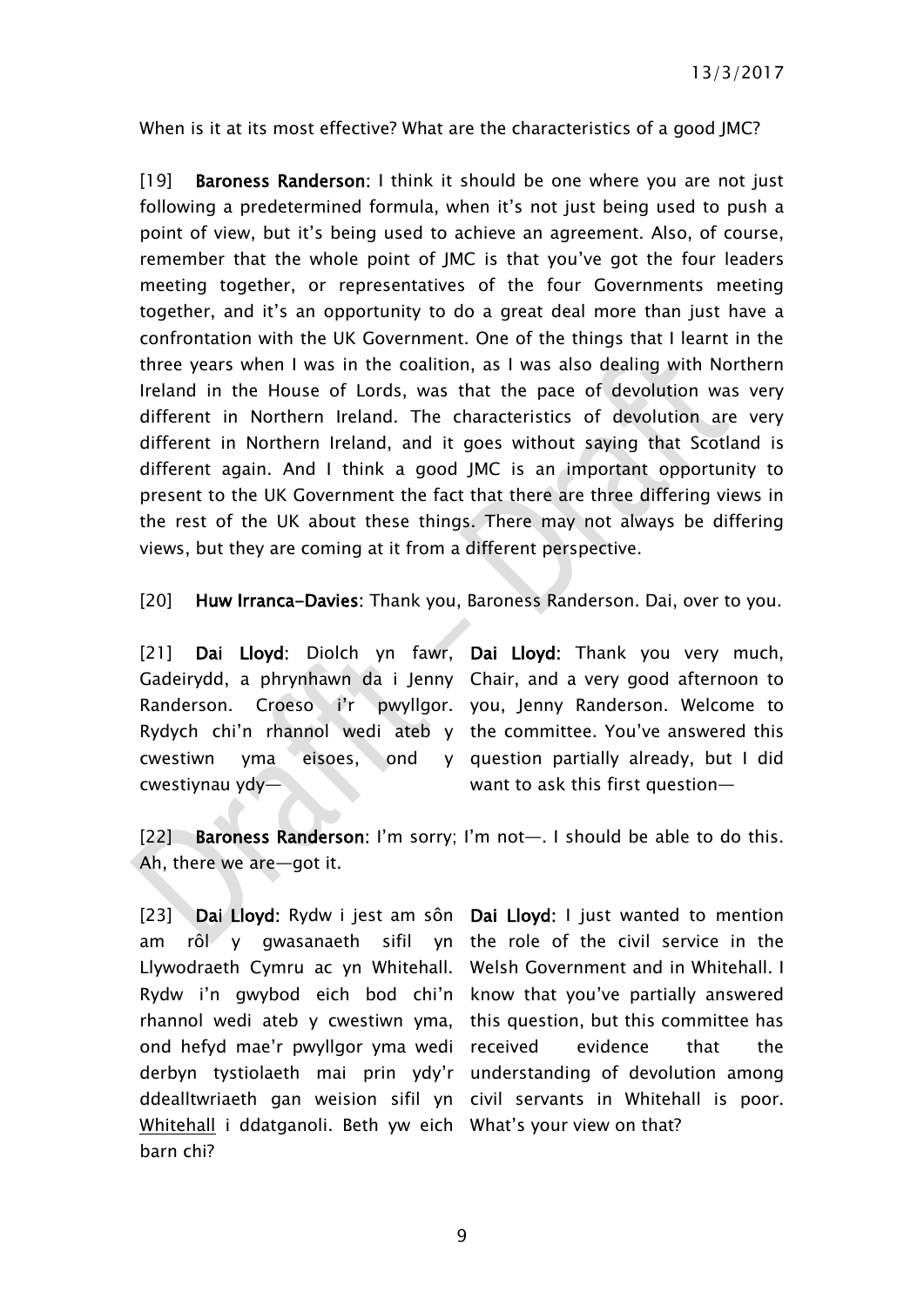13/3/2017

14:15

[24] **Baroness Randerson:** Yes, I agree that, in many parts of Whitehall, it isn't good. It's very patchy. Some of the departments are much better than others. I think I need to preface this by pointing out the enormous size of the Whitehall civil service, and the fact that they're all in separate departments. And unlike the civil service here, where they walk down the corridor and use the same canteen and all the rest of it and therefore know each other and there is informal contact, these people are living in—I'll try and avoid the word 'silos', but they're living in separate departments, and there is little opportunity for informal cross-fertilisation of ideas. I think it's also important to bear in mind that what struck me as a Minister was the speed of Government. Let's say you have an idea that comes up. It has to be circulated around the whole of Government, it has to be agreed by the whole of Government, and, therefore, when you also have to factor in devolution as well, that means that, sometimes, you just don't meet those timescales.

[25] There is a devolution link in every department, and the Wales Office spends a lot of time and effort building up relationships with those links, but we all know how the civil service works—they move on. You build up a good relationship at official level with the formal devolution link and suddenly they're gone. I think one of the key and almost invisible roles of the Wales Office is building up that understanding within the civil service, and, when that understanding is not there and a proposal comes out that makes you say, 'Hey, this is no good', the Wales Office moves very fast to deal with it. There are obvious examples where issues have arisen—things like S4C, issues associated with the Welsh language, issues associated with water supply, and so on, where people are—. It's not to do with ill will; it's to do with lack of understanding or lack of knowledge. And people need to be moving in very fast in the Wales Office and building up that understanding.

[26] The other thing, of course, to bear in mind is that devolution is so complex. So, someone sitting in the Department for Transport, let's say, or the Department for Environment, Food and Rural Affairs, thinks they've got the hang of it, but actually they've got the hang of how it works in Scotland and it's completely different in Wales. So, it is very difficult.

[27] Dai Lloyd: Diolch am yr ateb Dai Lloyd: Thank you for that yna. Ac, ar gefn hynny, a allech chi response. In addition to that, could ehangu ar sut mae rôl Swyddfa you expand on how the role of the Ysgrifennydd Gwladol Cymru, a Secretary of State for Wales, and the

10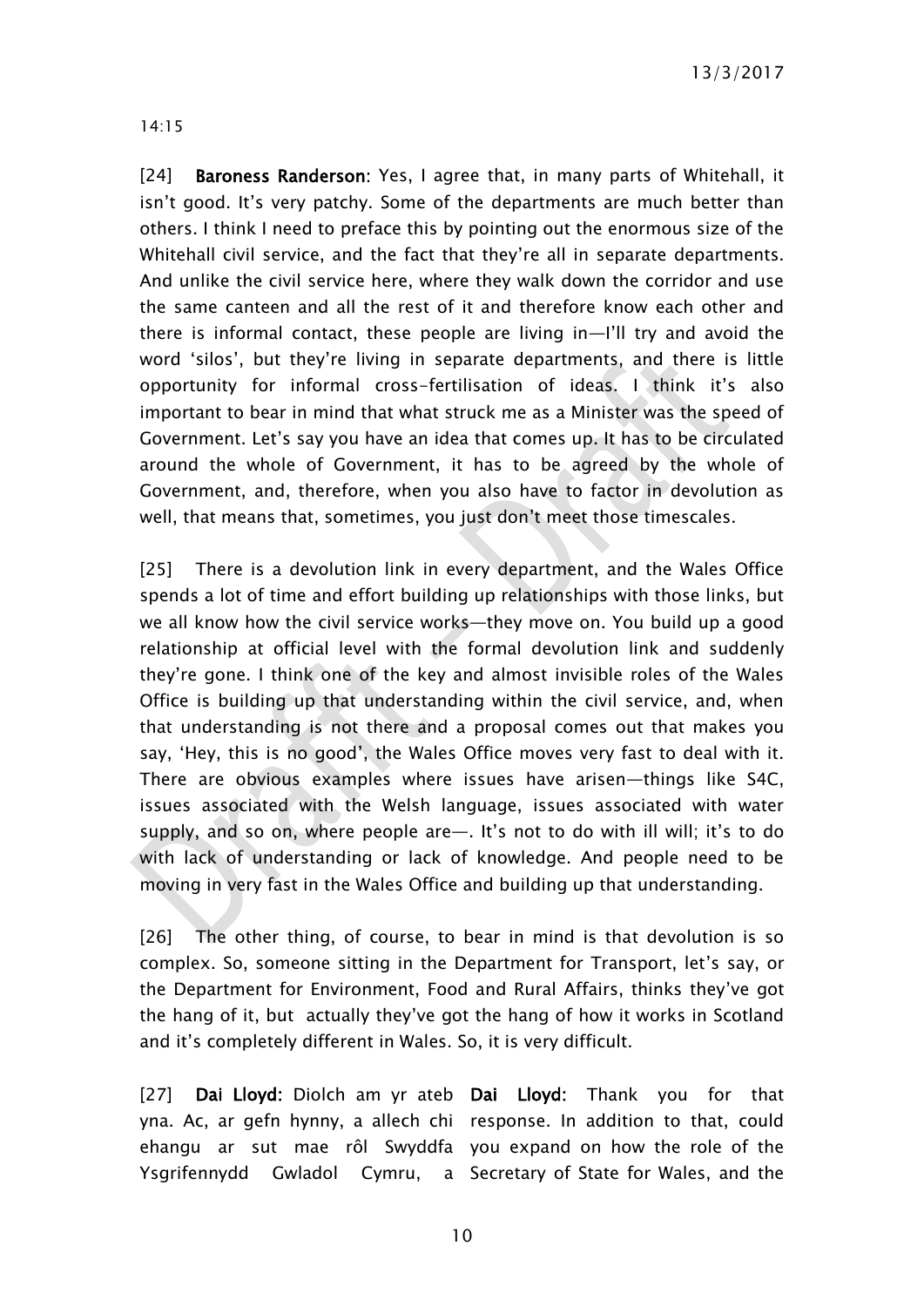Swyddfa Cymru, wedi datblygu ers Wales Office, has developed since 1999? 1999?

[28] **Baroness Randerson:** I think it's developed according to the personality that inhabits that role at the time, and the strength of that individual. It's no secret that it's not a very powerful voice around the Cabinet table as a regular thing, but I would say, looking back, both, for example, Peter Hain and Stephen Crabb had an influence within Cabinet that was stronger than would necessarily be the case. I would also say that, at the moment, Theresa May is very aware that, if possible, she has to keep the devolved administrations onside. And, therefore, I think that, probably, our current Secretary of State is being listened to from that perspective. But there are—. When I look back on the Secretaries of State during the coalition years, it was obvious that, for example, Stephen Crabb did a lot of work on economic development, and David Jones did a lot of work on international stuff, which was very good for Wales—it took the voice of Wales abroad—but, of course, we tend only to listen to the Wales Office when there's something constitutional going on, and that's when it hits the headlines, isn't it?

[29] Dai Lloyd: Grêt. Diolch am [30] Dai Lloyd: Great. Thank you hynny. A'r cwestiwn olaf wrthyf i ydy: for that. And the final question from yn dilyn hynny i gyd, pa gamau y me is: following on from all of that, byddech chi'n eu hargymell i wella what steps would you recommend to cysylltiadau rhynglywodraethol rhwng improve intergovernmental relations fan hyn a San Steffan? between this place and Westminster?

[31] Baroness Randerson: I think it's essential that relationships are worked on at this particular moment. With Brexit, it is going to be so important that the voice of the Welsh Government is listened to, but, ultimately, it's always down to personalities. How far ahead do you want me to look? I'd love it to be a federal system and there to be equal power, equality of arms across the piece, but I don't think we're going to be there any minute now. But I do think it's important that we use the opportunity of Brexit to look properly at whether those powers that are being repatriated from the EU come back to Wales rather than automatically assuming they go to the UK Government. But every First Minister and Secretary of State, if they've got any common sense and they've all clearly got a lot of that—should aim to establish positive relationships, and I think that one of the signs of maturity of the Welsh Assembly and the Welsh Government is that, nowadays, the Secretary of State is used as a friend and champion more often than abused as someone who is failing to deliver.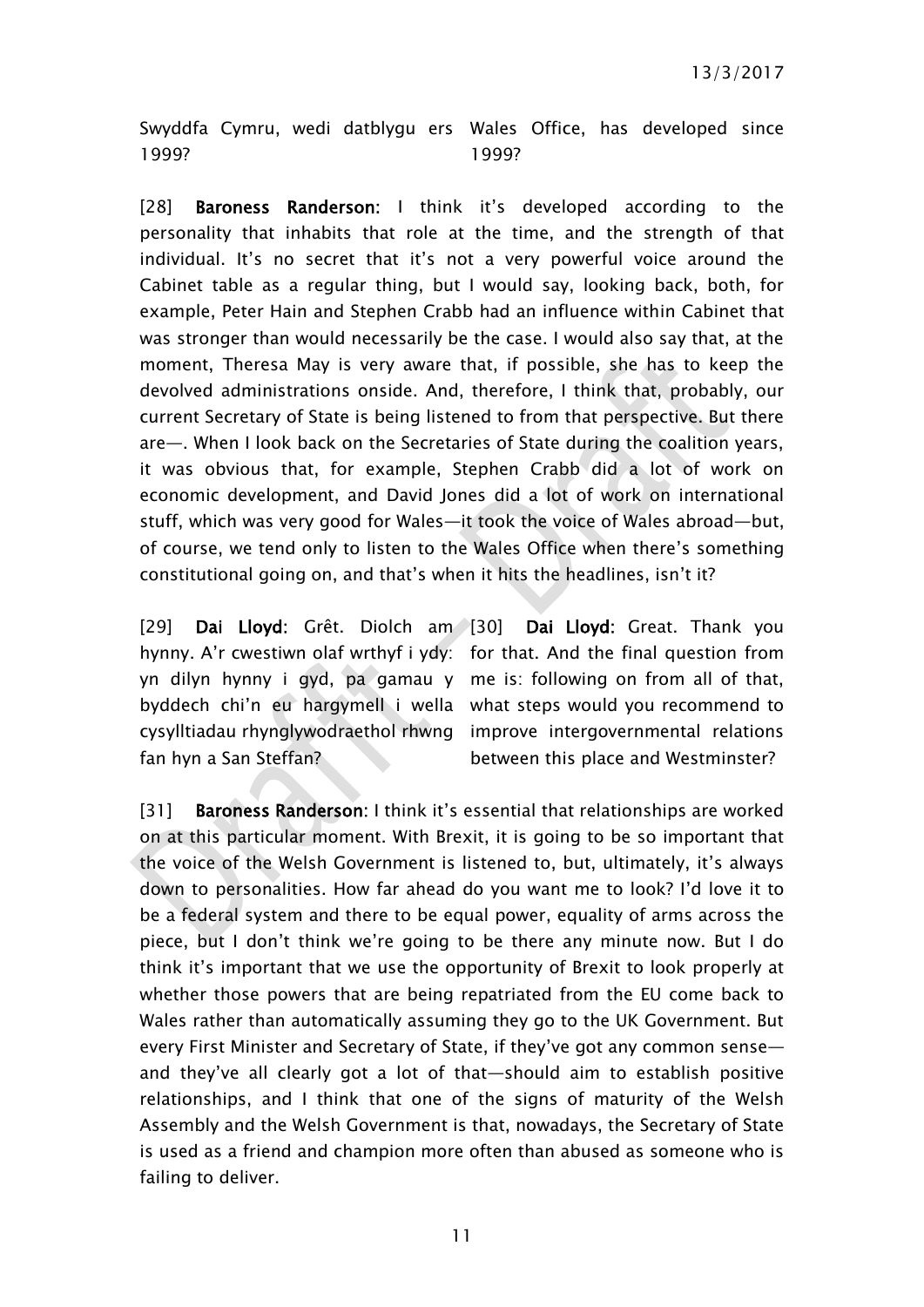[32] But I think that we are in a time when those institutions, the formal ones, have got to be strengthened, and I know that the UK Government is looking at more frequent meetings. There is already a Joint Ministerial Committee on exiting the EU, and there should be more meetings of a subject-specific nature, in my view. I think there should be a formal place for meetings on, for example, agriculture. When I was a Minister here, we had four-way meetings on sport, for example. Now, I don't know whether Ministers regularly meet on that basis at the moment, but, certainly, agriculture Ministers should be doing that in the future.

[33] David Melding: Could I ask a supplementary on this?

### [34] Huw Irranca-Davies: Indeed, David.

[35] David Melding: I think you've been very thoughtful on the JMC, saying that it works best when it's not just constrained by the sort of arid, formalistic approach that, inevitably, is an aspect of these structures. But I could say to you that the British state has been in crisis for—at least since the run-up to the Scottish referendum. There was then a panicky declaration that there would be some sort of federalism or whatever on the very eve of that vote. That was kind of followed through in not a brilliant way, and seemed, at best, bilateral. We've had Brexit, with all the consequences for the union there, and we will now have a second referendum in Scotland. Now, as a passionate unionist, this does not seem to me a scorecard of magnificent alacrity. And the JMC has been inert, as far as I can see, and has not really done any creative thinking. Am I being brutally pessimistic, or is that a fair description?

[36] Baroness Randerson: I think it's certainly not set the pace in any way at all, and, of course, you haven't mentioned Northern Ireland, which, to me, is on the verge of another potential election, and goodness knows where that goes in the long term with Brexit. So, we are at a point where I think you're quite right, the JMC has not—. You see, it's being used as a forum to sort out the differences between four leaders, rather than being used as a leadership forum across the piece.

[37] David Melding: That's well stated, I think.

[38] Huw Irranca-Davies: Dafydd, would you like to take this into the next area of questioning, please?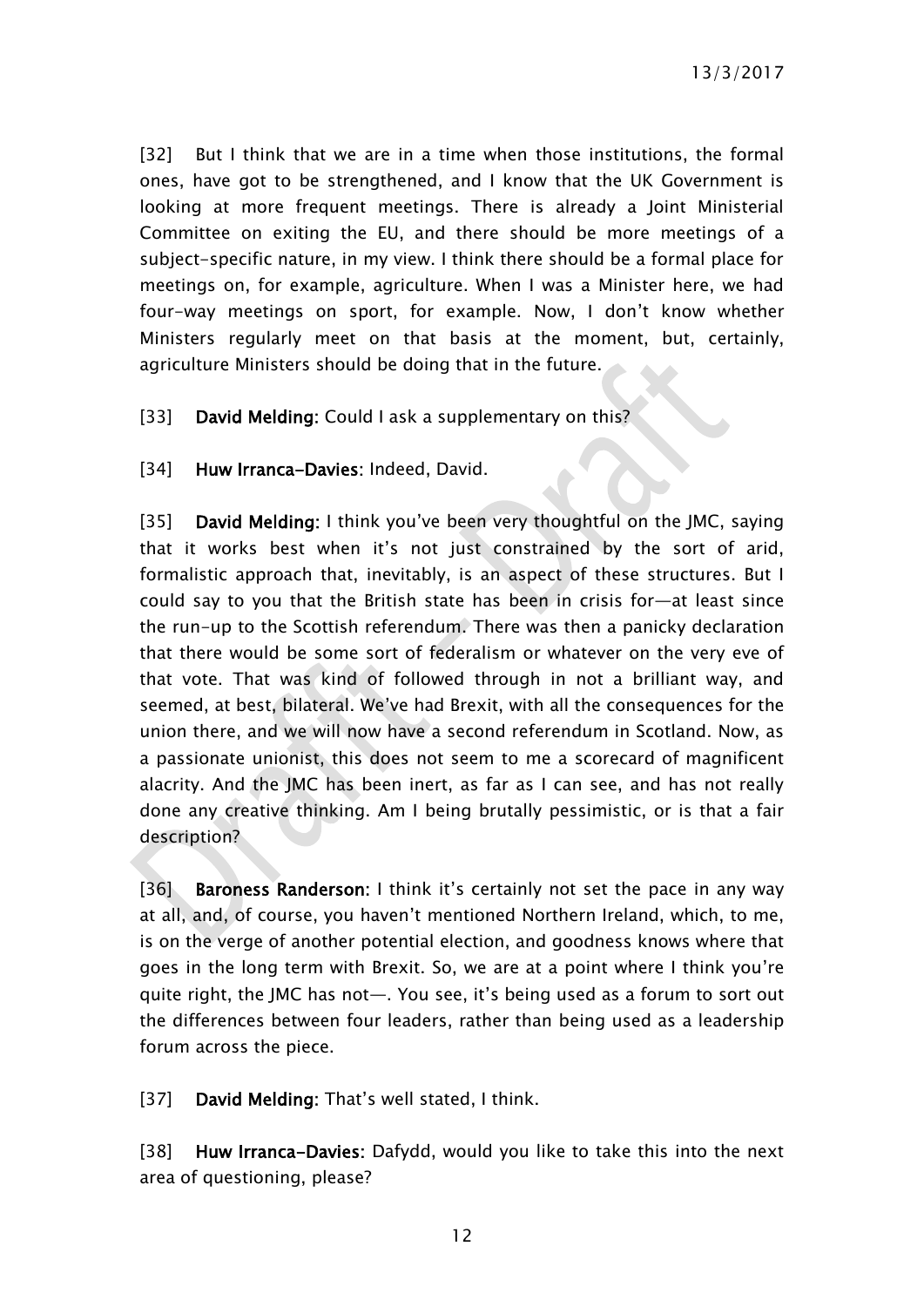13/3/2017

[39] Lord Elis-Thomas: First of all, I'd like to thank you for being here. It's lovely to have you. I will ask my formal questions  $yn Gymraeg$ , because you're used to the way I carry on, but I do appreciate the fact that you are in a unique position as a Minister in a Welsh Government and a Minister of the UK Government. I doubt if any of us around this table will ever reach that high status, unless—.

[40] David Melding: Don't look at me. [Laughter.]

[41] Yr Arglwydd Elis-Thomas: A Lord Elis-Thomas: If we could just gawn ni fynd yn ôl ychydig i ystyried look back a little and consider the datblygiad datganoli ac, yn arbennig, development of devolution, and, swyddogaeth comisiwn Silk? Gweinidog yn y Llywodraeth a wnaeth commission, as a Minister of the gomisiynu'r comisiwn, beth oedd ei Government who commissioned that sefyllfa hi fel Gweinidog yn ymateb i'r work, what was your position as comisiwn?

Fel particularly, the function of the Silk Minister in responding to the commission?

[42] **Baroness Randerson:** Well, of course, the commission produced two reports. The first one was in 2012, and that led to the 2014 Wales Act. The second report was delayed, not by a phenomenal period of time, but that delay did mean that the work on it was—we were fairly pushed in getting the work done in time for the general election, and that's why the St David's Day agreement took the form it did. Now, I would say that, to start with, the usefulness of the Silk commission was very definitely that it managed to produce a report that, on a cross-party basis, was fairly radical. There are some of us who would have liked it to be more radical in some ways, but it was a cross-party document, and that was its strength.

[43] The first report took a long while to produce a Government response. To critics of that, I would say: you have no idea of the blood, sweat and tears that went into producing an agreement that went across the piece—not because anyone was being particularly difficult in any way; it's just that government is so complicated. Go around from one department to another, trying to get agreement, and it's a very time-consuming thing, because human nature is such that no-one ever wants to give up powers and so, therefore—

[44] Lord Elis-Thomas: Yes, but that's a sin of government, isn't it? An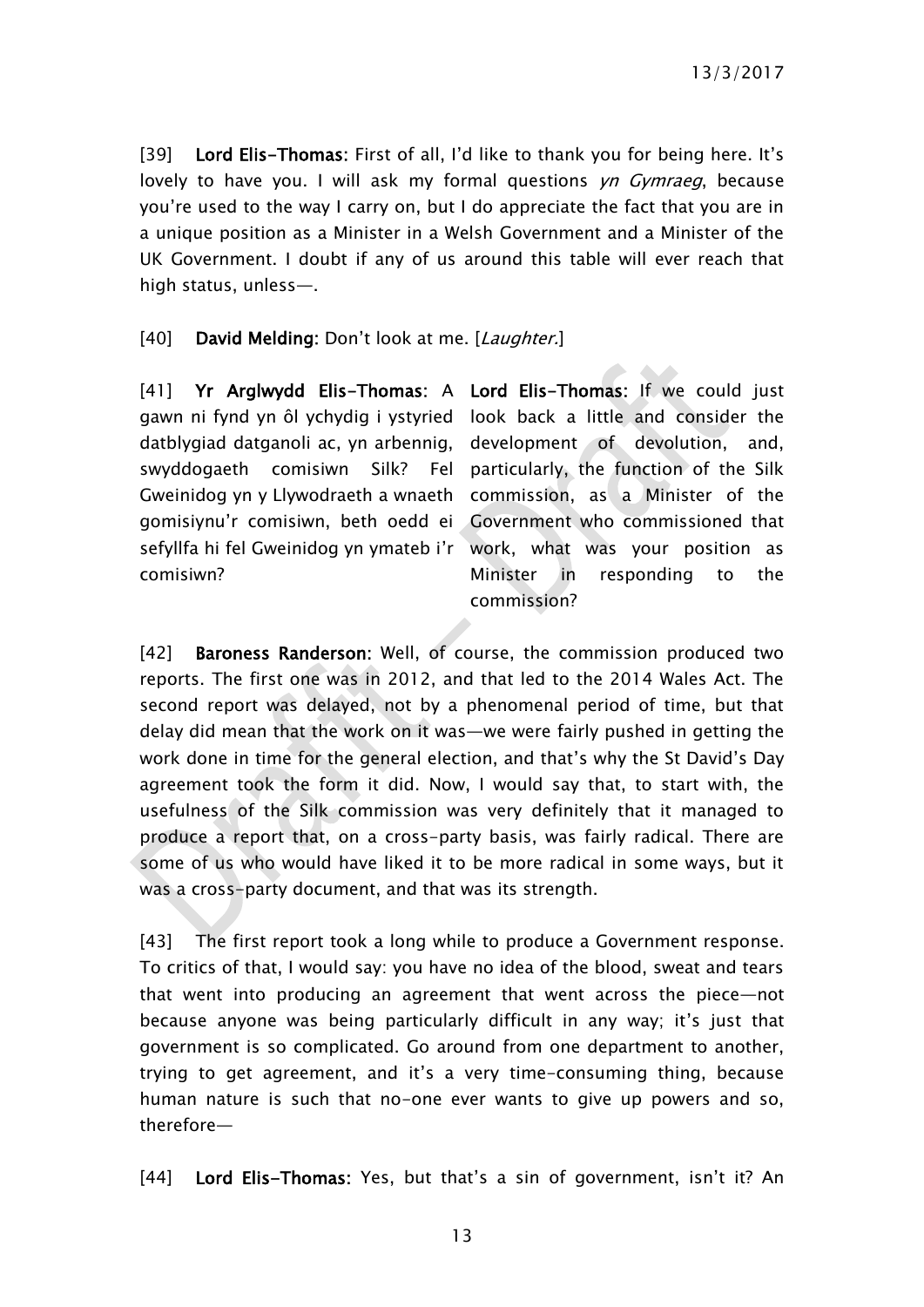original sin of government, probably.

[45] Baroness Randerson: Quite probably. But it's very difficult to persuade people to give up powers. So, that report came out and led to the 2014 Act, which I recall you telling me, across the Chamber, was not as good as it might have been and it was a modest little piece of work, but it was nevertheless—I say this as a pragmatist—a step forward. Then there was the St David's Day agreement, and the process there—people accused the current Government of rushing to do the Wales Act 2017, and it being half thought through.

14:30

[46] But that, of course, was built on the shoulders of the second Silk report, and I would say two things: first of all, you'd never have got anything as ambitious in its small way as we have had this year if you hadn't had the second Silk report. I know that there were things that you and I would've liked to see in it, like devolution of policing and so on, which didn't appear. But, nevertheless, we've had the reserved-powers model, and that's very much down to the second Silk report, and down to the work that was done on the St David's Day agreement. I'll go back to the fact that people said it was rushed: at the time when it was being pushed through, we were being criticised for being too slow. A lot of people in Wales were saying, 'This is going to slow.' In the end people said, 'Oh, it's going too fast.' So, perhaps it was about the right speed.

[47] Lord Elis-Thomas: The thing about the reserved-powers model for me is that it puts us in the same constitutional form as the rest of the UK, but the exceptions do not, and I don't know what we do about that. In a sense, the St David's agreement produced a form of constitution that was much improved, but the actual content, the levels of exceptions, meant that it couldn't—. It was, and still is in some ways, less than we had with the conferred-powers model. Is it the St David's agreement, because it was a 'Turn it down if you wish' from all sides. It wasn't looking for a common agreement—it was looking for what people would agree to in different parties. Is that the issue here?

[48] Baroness Randerson: I wasn't at those meetings, but I've got reports, obviously, whenever they were held, and I talked to people who were at those meetings. The principle behind it I thought was very good because it meant that you were continuing with the cross-party impetus behind Silk, so it's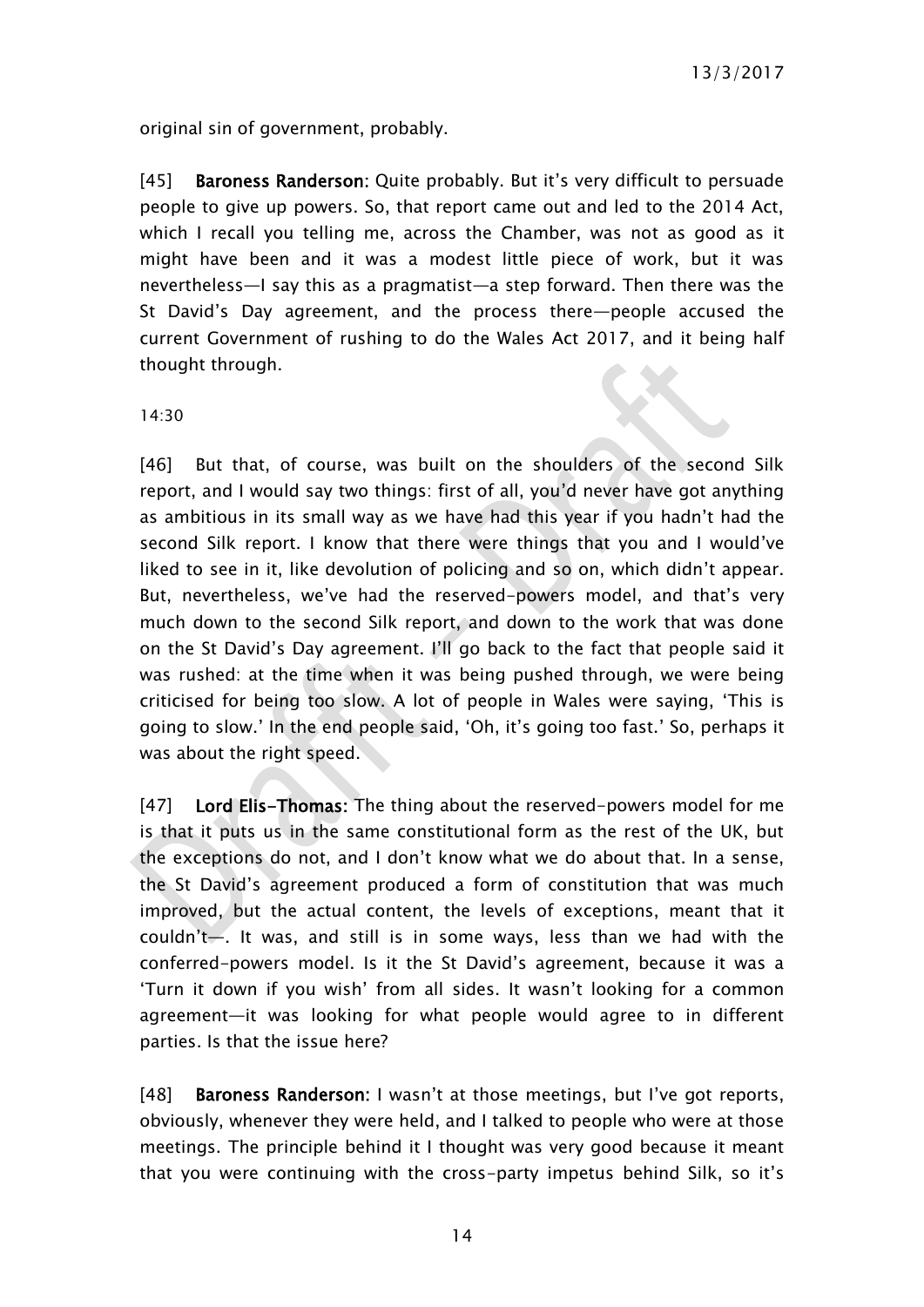always stronger in your arguments if you can do it on a cross-party basis. So, we tried to keep that cross-party agreement, and that meant, of course, you lost a certain amount of the radical edge to it. I would say, in addition to that, that the intention, at least in part, was to get agreement prior to the election in order, in a way, to park the constitutional arguments during the election process. And that meant that, in the end—pragmatically, again—the Conservative Government came in with a commitment to further legislation and a reserved-powers model, and that, I think, is actually a very good thing.

[49] I agree with you wholeheartedly that it's a flawed model. I mean, the reserved-powers principle is excellent; the way in which it's actually applied in Wales is flawed. It's complex because the original devolution settlement that we had in 1999 was very complex and flawed, and we've kind of inched forward from that in various directions, but we haven't ever sat down and rewritten it, and that's—. And I think that, you know, what I said in the House of Lords in debate, on what is now the 2017 Act, was, 'You know, it's going to end up in the courts with legal judgments as a result of debate on the limits of powers, I would imagine.' It would have been much better if it had been simpler, but we have it. And although you can argue that maybe there are one or two parts where there's been a slight retreat, there have also been some important steps forward, and I tend to think that as long as we generally move forward, it's a good thing.

[50] Lord Elis-Thomas: Your answer tempts me to ask a cheeky question. My great friend and mentor, Lord Richard, chaired a committee at one time that did produce very much a different model—almost a federal model—of Wales's relationship with the UK, and the Government at that time failed to implement it. Is that why we are where we are? You don't have to answer that, but—.

[51] Baroness Randerson: Well, there is an excellent book by a man called David Melding—

- [52] Lord Elis-Thomas: Oh, yes. Of course.
- [53] Baroness Randerson: called Will Britain Survive Beyond 2020?
- [54] David Melding: I was being optimistic.
- [55] Dai Lloyd: It's not going to make it.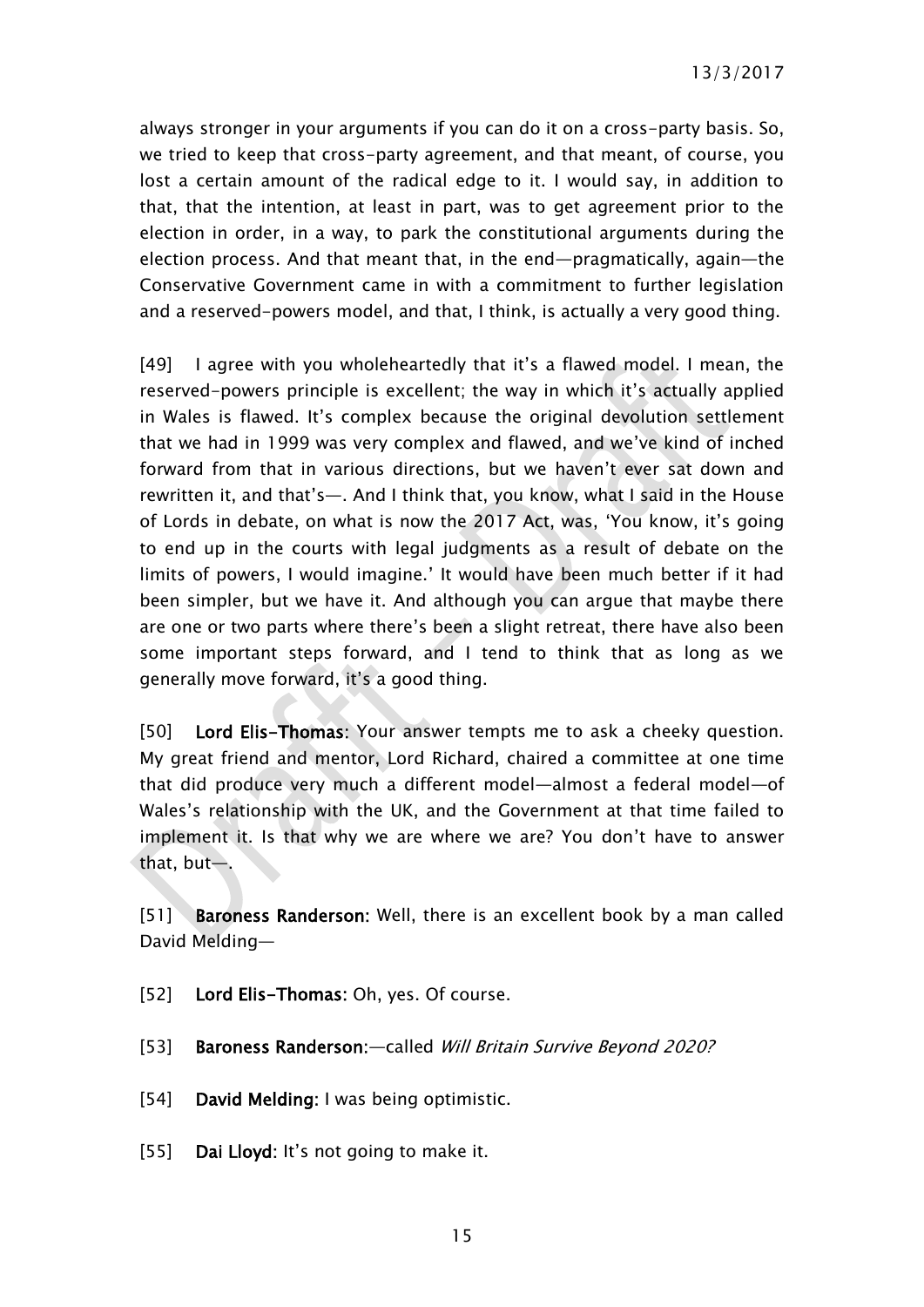[56] Baroness Randerson: I quoted it recently when I went to do a seminar at University College London, and my view is, and has been for many years, that a federal UK would be a much happier place, a much more confident place, and it would be a much more stable place than what we have now. And what we have in Wales is not going to be the end of the story—we all know that. There will be ongoing demands. Now, what we did hope, in 2015, was that the St David's Day agreement was going to provide stability, but it was not sufficiently radical to do that.

[57] Lord Elis-Thomas: Let me ask you a final cheeky question: the relationship with the European Union of the various nations of the United Kingdom seems to me to be looking like this—Scotland may vote to remain in the European Union, and therefore will no longer be part of the United Kingdom as it is presently constituted; then, Northern Ireland will continue to wish to be part of the European Union, and therefore will strengthen its relationship with the republic. And that leaves where? Tudor England and Wales. What do we do then, Jenny?

[58] Baroness Randerson: Well, I—

[59] Lord Elis-Thomas: I thought it was a cheeky question.

[60] Baroness Randerson: Well, I just think that, going back to my previous comment, at the moment things are very unstable. Nothing surprises me any longer, and the latest twist and turn is there. My view is that we need to look to the immediate fights, and my immediate fight is to maintain Britain— Wales—in the EU, and in the single market if not the EU. And I realise, 100 per cent, that that has to be agreed by the people of Britain again, in some form or other.

[61] Lord Elis-Thomas: I did vote for your amendment. [Laughter.] Diolch.

[62] Huw Irranca-Davies: Baroness Randerson, before I bring the esteemed author of that tome in, in a moment, I wonder if I could ask you, looking back on the experience with the Wales Bill but also on your wider experience as well—. A moment ago, we were talking about the JMC and the fact that, as you were saying, it hasn't performed a leadership role in any way. It's been a discussion shop to resolve differences, or to put on the agenda things that were tricky and that needed resolution. If, as you say, short of 101 other things blowing this discussion out of the water, making it irrelevant—as you mentioned, Northern Ireland, a second referendum in Scotland and so on.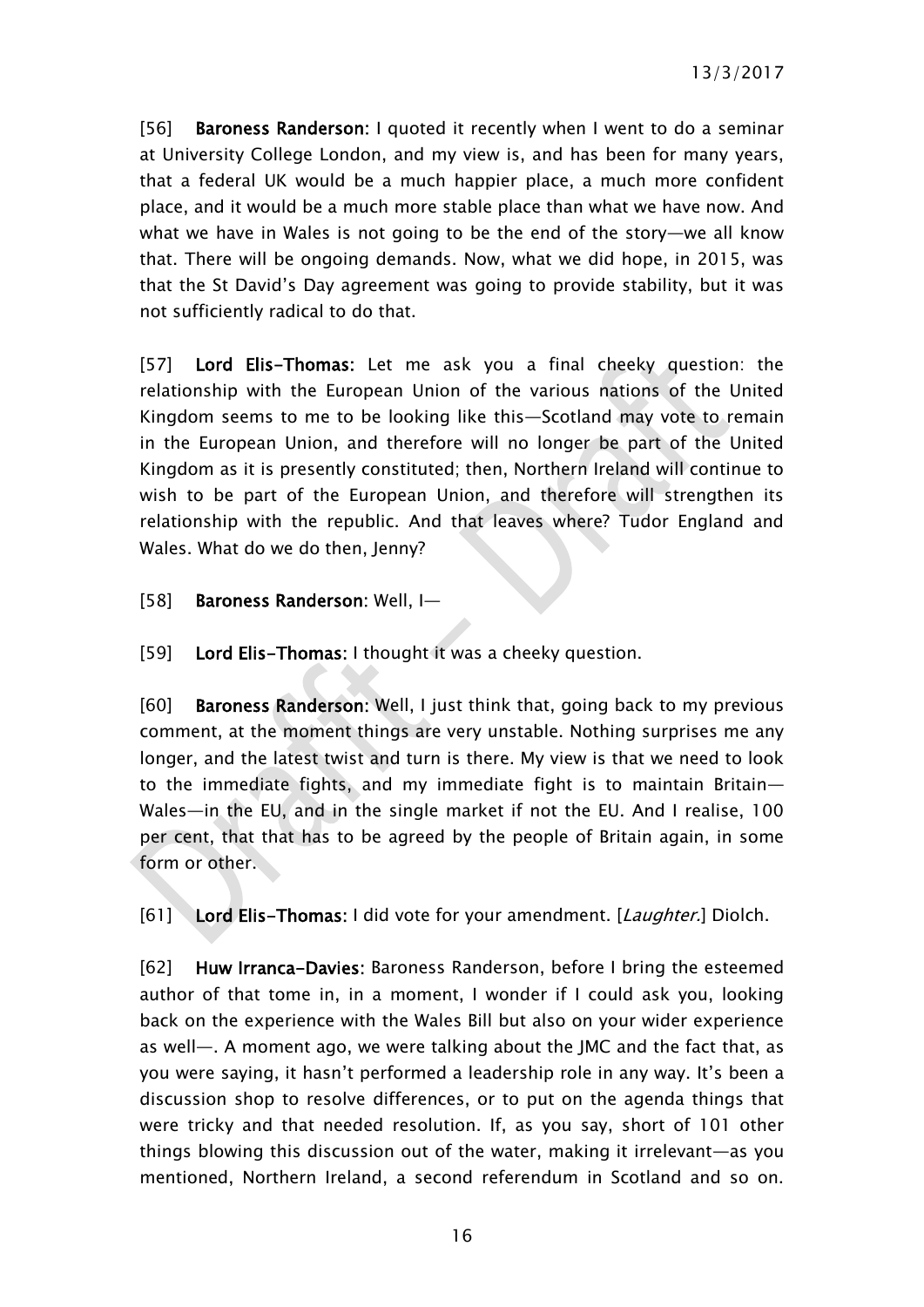Short of that, if there is another stage of devolution needed—another Government of Wales Act—which way do you think it should be led? Where do you think the genesis should come from? How should it be constructed? What have we learnt that actually works well when Government of Wales Acts and when Acts of devolution work well, and when they don't?

[63] Baroness Randerson: My experience, going back a long way, and forgive me for this, to what I always call the Peter Hain Act—there was a commission, which was subscribed to by the coalition here, the partnership Government. That was then sort of bashed around by the UK Government, watered down, and then there was the 2006 Act, which was, as ever, a bit of a disappointment, then there was a continuing debate here about all the things that the 2006 Act didn't give us, which then led to the next one, and the next one led to the one we've just had. So, what I look at when making the judgment you're asking is: what stimulates the most positive way forward? And although I would say that the 2014 and 2017 Acts were not the be all and end all, and they were certainly disappointing, taken together, they very definitely move us to a different place. And in addition to that, we also had the referendum to give the Assembly full law-making powers.

[64] So, the Assembly now has the basic tools. It doesn't have the field of powers that it should have, but it has the basic tools to do the job—and the powers over running your own affairs and so on, which always struck me as being a total insult, that the UK Government could tell the Assembly how to run its affairs. But look at how that came about—that came about from a commission that was then taken forward by, at the time, a relatively willing Government. Now, the thing that marks it all out is the extent of cross-party agreement. The first commission managed cross-party agreement, but it then became very much a Labour Party issue. What the Silk commission did, feeding into the legislation that followed, was to retain the cross-party involvement. That's partly because you've got people of different parties at different ends of the M4, but the fact is you've now got two parties—it was previously three parties there—wanting to make progress, because bear in mind that the Secretary of State for Wales always wants to make progress of some sort or another. It may not always sound as if they want the Assembly to have loads of powers, but they do actually want to make their mark, don't they?

[65] Huw Irranca-Davies: Yes, indeed. David.

[66] David Melding: Jenny, we'd like to talk about inter-parliamentary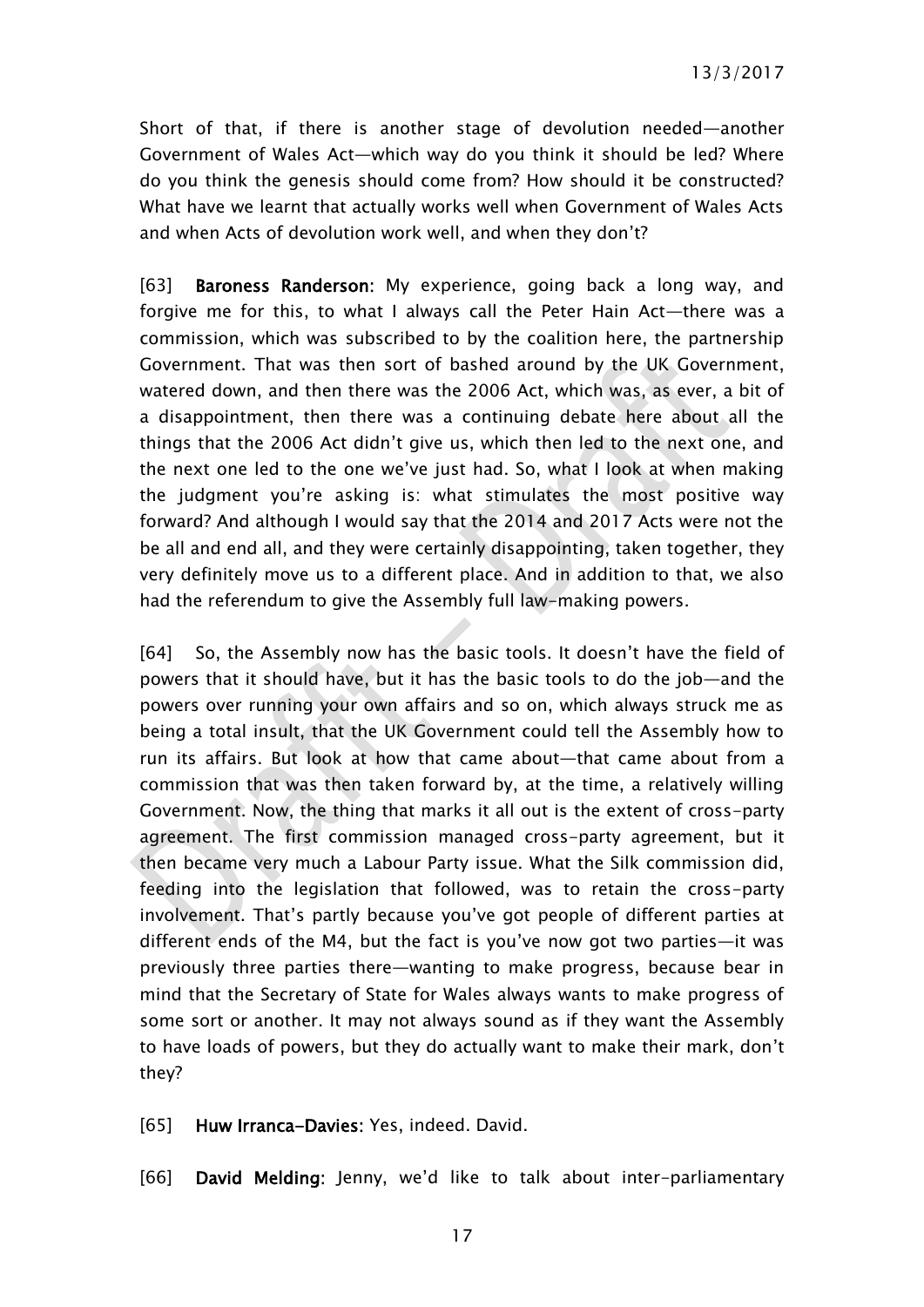relations as well as this discussion we've had about the Governments working together. I don't know if you've ever had experience of the British-Irish Parliamentary Assembly—certainly one of your colleagues would have when you were in the Liberal Democrat group here. I just wonder if you have reflections on how that association works and is it a kind of a model of what we perhaps could see within the UK as well.

[67] Baroness Randerson: I was a member, for a couple of years at least, of the British–Irish Inter-Parliamentary Body, as we called it then.

[68] David Melding: Yes, it was called a body then, that's right.

[69] Baroness Randerson: But, I also went to the British-Irish Council of Ministers a couple of times. What I found most useful was that it raised my awareness of the complexities of the situation in Ireland, with Northern Ireland and the Republic.

### 14:45

[70] I'm not entirely sure that it contributed a great deal to my understanding of Scotland, for example. I think, in many ways, the smaller territories find that body the most useful one, but I do think that things have changed a great deal from those days and maybe we need to be looking at something that would perhaps raise awareness of the situation in Scotland beyond Scotland, so that those of us who don't have close direct links with Scotland maybe understand that more. The important thing, though, is to look at it from the point of view of England as well, because you've got to look and see how the people who attend that body from the UK Parliament actually feed back. I'm not aware of whether they feed back in any meaningful way to the UK Government. I'm not sure about that.

[71] **David Melding:** I suppose it would be possible to have some sort of formalised network of the four parliaments of the United Kingdom working, and you could do it a bit like the JMC. You could do it subject by subject; so, the environmental committees would meet perhaps once or twice a year, and then economic development and all the rest of it. Do you think that that sort of formal structure would—is there any appetite for it? Because there may be some appetite here in Wales, less appetite in Scotland, and no appetite in England maybe. Or do you think that any strengthening of interparliamentary relations would be better as—? When you opened your remarks, you said that you thought that governments worked strongly on a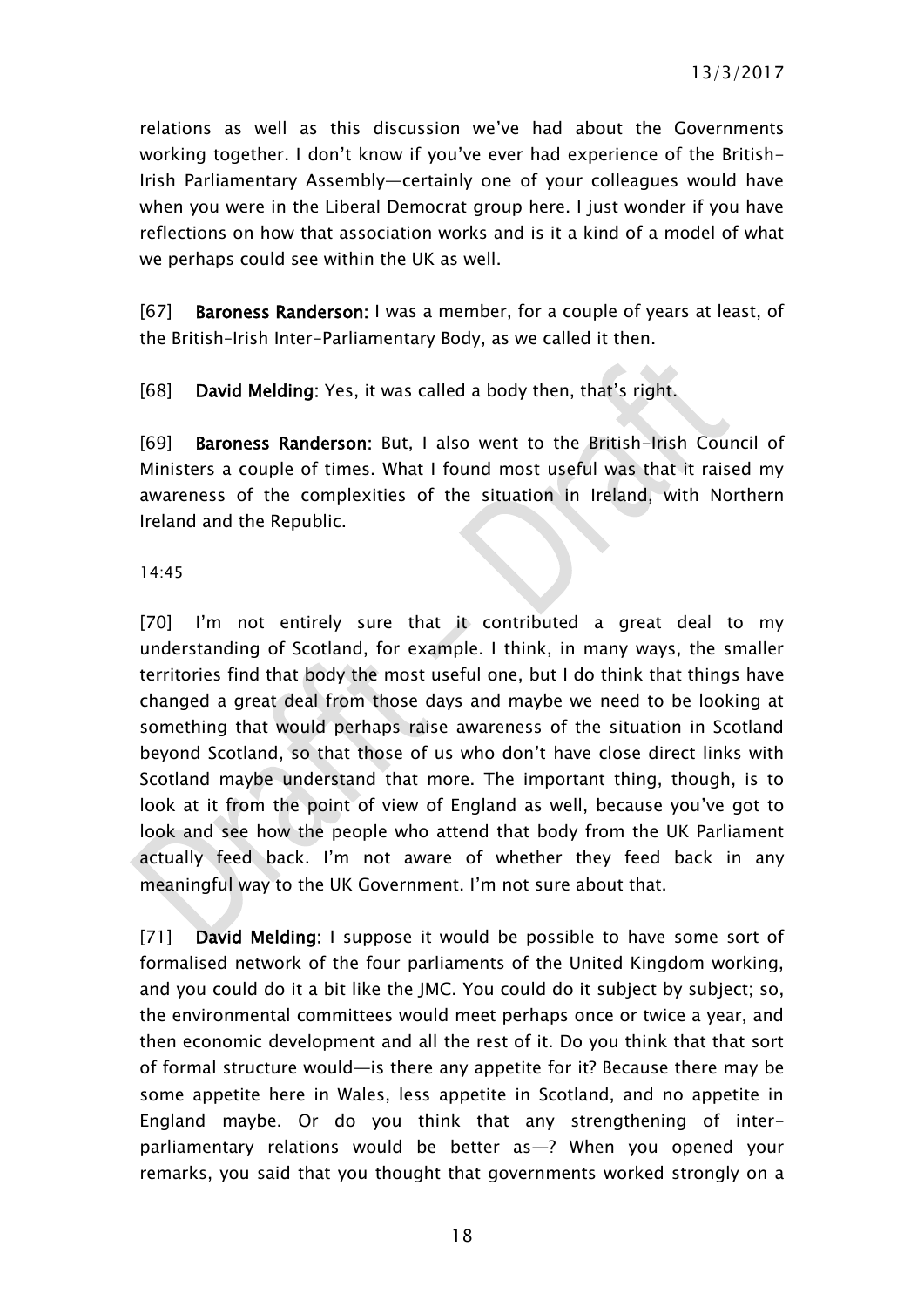bilateral basis, but then it got a bit weaker—but not necessarily without merit—as you went multilateral in the JMC. What would be the ideal way of increasing inter-parliamentary working in the UK? Would it be some form of association including all the four institutions, or would you say, 'Look, you're better off just working with the other parliament that's particularly interested in a similar area or done a relevant bit of work a year or two before that you are now wanting to pick up'? How would you proceed?

[72] Baroness Randerson: I think it's important that there is work between parliaments and not just work between governments. It's very easy to rely on the work between governments. Work between parliaments is a very different thing. I also belong to the CPA—the Commonwealth Parliamentary Association—and the sort of local groups of that taught me a great deal about the other parliaments and how they work. It has shown me how they contrast, and so on, in development. I think that the idea of joint committee meetings—maybe if it's just once a year or whatever—would undoubtedly raise awareness. You see, one of the issues that the Chair will be very well aware of—and so will Dafydd—one of the issues with Parliament is that you stand up and start talking about Wales and everyone who isn't Welsh leaves the room. You might get the occasional interested Scot, but the point is that you are therefore talking to people who already understand the situation. What you have to try and do, if you're going to improve understanding of devolution, is try to widen the circle of people who get to hear about how devolution works in Wales.

[73] David Melding: I think that's very helpful and insightful. I think we've all been in those meetings when only those who know stay, and then your colleagues that would benefit from the session leave. Slightly more positively, have you observed any good practice between how the Assembly has worked with perhaps the House of Commons and the House of Lords and whether, perhaps, it's been slightly better, perhaps, in the House of Lords than in the House of Commons?

[74] Lord Elis-Thomas: There's always a case for flying the flag.

[75] Baroness Randerson: I'm very conscious of the fact that the Welsh Affairs Committee comes here, takes evidence and so on, but then, of course, they are people who know and understand Wales. But I do think that a great deal more should be done to encourage committees to come to Wales or to encourage people from the Welsh Assembly to go and give evidence or to do joint meetings with the House of Lords. I say the House of Lords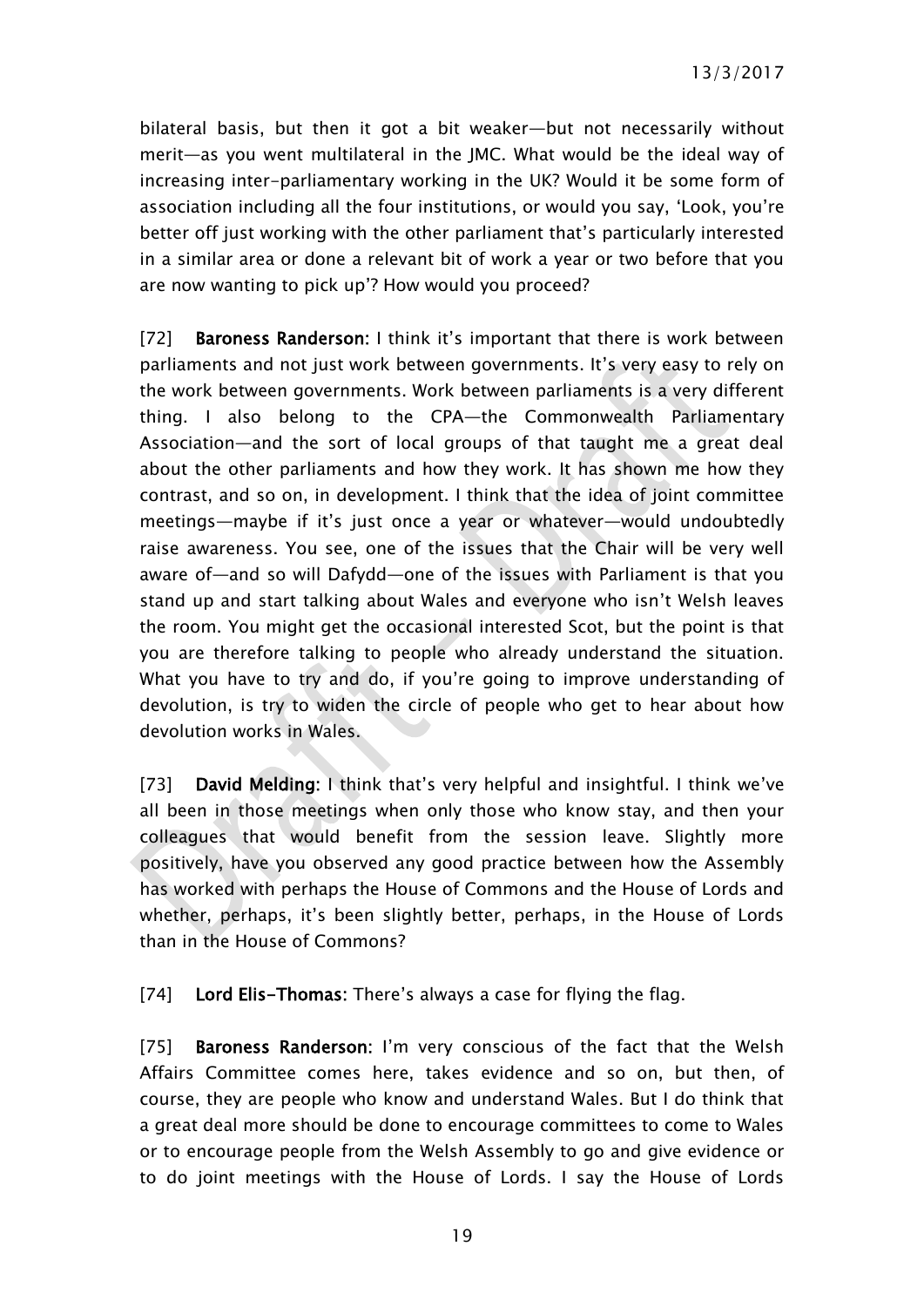because the House of Lords has probably got the time and attention to detail to do some of the work that, at this moment, needs doing.

[76] My key thing at the moment is ensuring that Wales and the impact of Brexit on Wales are more widely understood. I'm a member of the EU Internal Market Sub-Committee in the Lords and we look at these issues in huge detail, but we very rarely consider anything connected with Wales directly. A lot of what we consider applies to Wales, but I am conscious that, occasionally, things might be different in Wales, and to have people from the Assembly coming to give evidence, as a regular thing—. You have an EU committee, so the two could meet.

[77] David Melding: My final question is a cultural one about how this is working currently and how you would develop it. I suppose there is something of a challenge in that in inter-parliamentary working, especially between all four institutions, Westminster is by default, or naturally, a first amongst equals, just because of the range of its work and its capacity, and probably the other institutions—that doesn't scare them too much. But sometimes, it goes beyond that so that it is rather overwhelming. I just wonder, do you sense that this mutual respect and awareness is developing? You've talked, several times, about the fact that the problem is that an awful lot of people, unless they're Welsh or have, at best, a holiday home or a passing interest or there's a grandmother or something from Wales—. We've all been in those conversations, haven't we? Is the curiosity about the noncore parts of the United Kingdom increasing?

[78] Baroness Randerson: I think people are being made aware of it really quite rapidly. I would say that ever since 23 June, people who thought that one vote and one total would solve the issue were rapidly disabused, I think, of that viewpoint when the complexities of the situation became obvious: a 'remain' vote in Northern Ireland with a First Minister who wanted to leave; 'leave' here and a First Minister who wants to remain; and in Scotland a different situation again. It is a very complicated situation and I do think that new people are listening to the reverberations that that is having.

[79] I do think that, actually, it isn't a lack of respect; it's a lack of knowledge and understanding. It's not that people are, in any way, deliberately dismissive or disrespectful; they just don't understand. They have no in-depth understanding, for example, of the situation of the Welsh language. As far as they're concerned, it's yet another language that is spoken in Britain. We know that its legal and cultural situation is very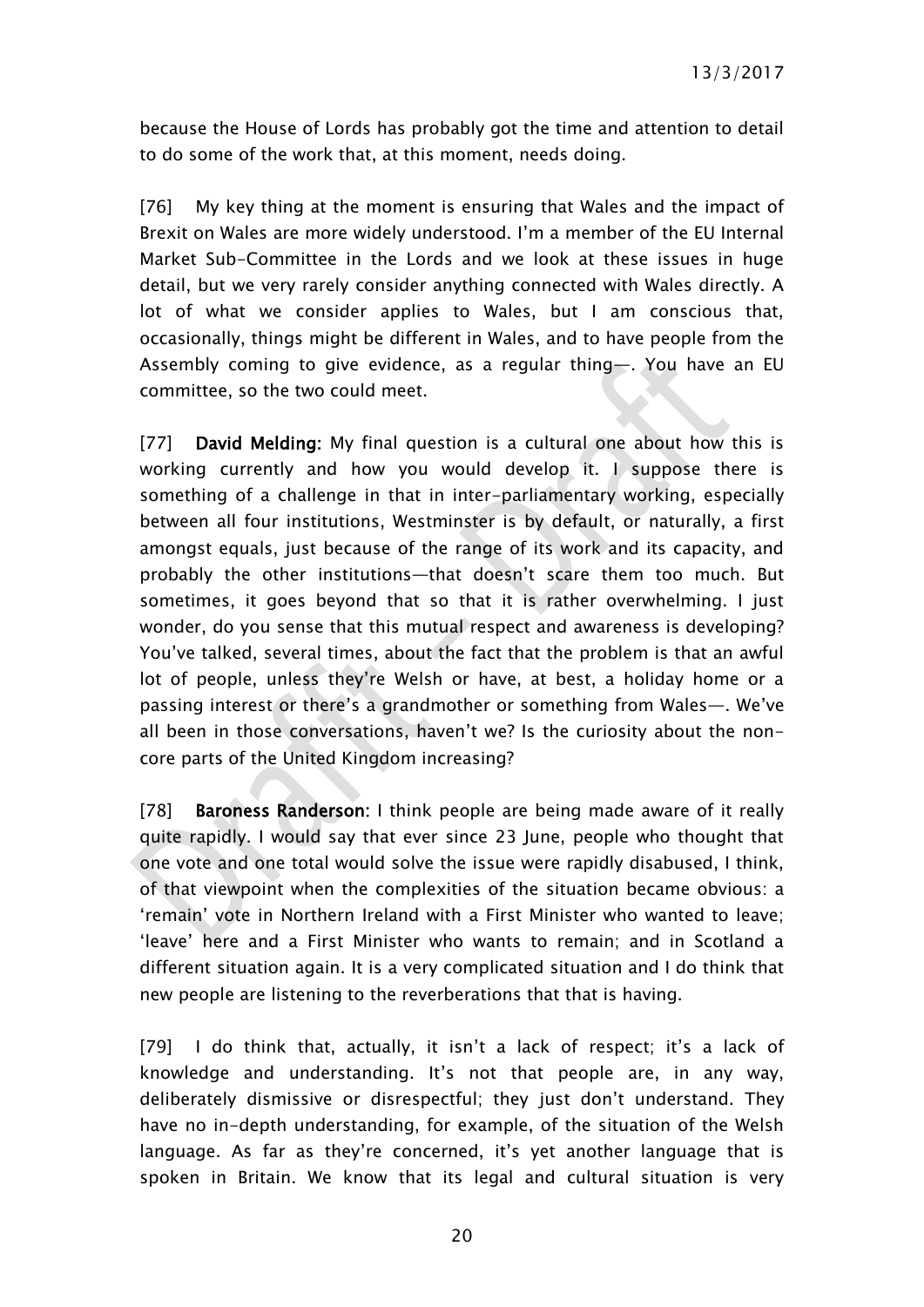different. So, people can make crashing errors out of sheer ignorance and lack of understanding. So, I do think it's a mission for everyone to make it more obvious to those people at this particularly difficult time.

### [80] **David Melding:** Thank you.

[81] Huw Irranca-Davies: Thank you. I'm very conscious that you have important work to do in the other place up at the other end, so we want to let you get away well on time. But I wonder if I could just throw a couple of really quick things at you. We've discussed in some detail the JMC, and how it could work well, when it works well. What are your thoughts on taking it beyond the JMC to something like—and we've heard from other witnesses—a council of Ministers, where there are decisions taken and where there is a greater deal of parity as well in setting the agenda and the outcomes of that meeting? Do you think that would help in restoring some of this fabric of the constitution that we're talking about?

[82] Baroness Randerson: Well, you'd get that if you had a federal system.

[83] Huw Irranca-Davies: Can you do it short of a federal system?

[84] Baroness Randerson: Well, you've got to be careful. I am well aware that, in Canada, in the 1980s, they had real anguish with their First Ministers' meetings, and it was not a happy experience. You can only have meetings on a more formalised, joint-decision-making basis if you really have the powers to match it. And I think if you're not careful, you could have a halfway house that doesn't really work. Having said all that, I think that one of the key things we face now is making sure that Wales has a proper say in the leaving the EU process. And you've got, therefore, to fight in order to get some element of decision-making power in that process, while respecting the Supreme Court judgment.

[85] Huw Irranca-Davies: Which takes me to my final point. It's on the note of optimism that you had about the current cognisance that is made of the devolved nations and the regions as an entity, because of the situation we're currently in. On that basis, what do you think works more effectively? Does traditional diplomacy between governments—that behind the scenes, the informal, the bilaterals—does that work better than megaphone diplomacy? One of the interesting things that we often worry over in this place is should we shout louder and much more publicly in the hope that we're taken more seriously right across Whitehall. Or is it better to pursue those soft grinding,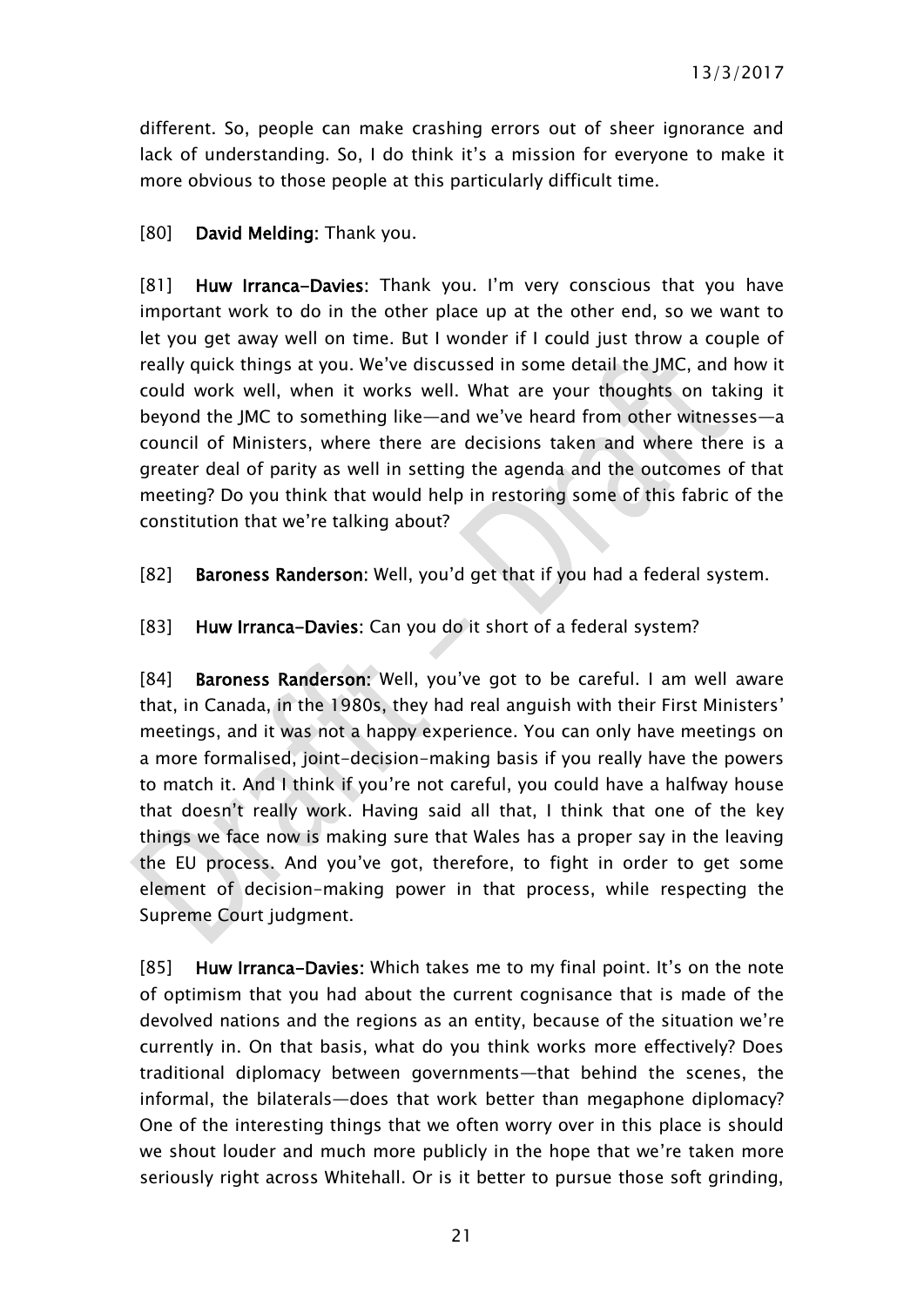slow ways of the internal mechanisms of Whitehall, and here as well? What do you think works?

[86] Baroness Randerson: I'm afraid you've got to do both at once. You have to make sure that your behind-the-scenes diplomacy continues and remains positive—is not abrasive and aggressive, but positive and persuasive. But if you don't keep up the rhetoric, then you are not going to be setting the tone, and to be honest, the Government's got quite a lot on its plate at the moment. If the points are not being made fairly forcibly, they are not going to be choosing to hear them, I believe, simply because they are torn in every direction in order to achieve what they need to achieve in the next couple of years. But if I could just make one final point, which is that, throughout all this, bear in mind that the personal relationships are always the most effective—the good things. And going back to when I was in the coalition Government—the UK coalition—the relationship, for example, between Danny Alexander and Jane Hutt, which led very directly to getting a financial fiscal framework—that sort of thing is what really pays off well.

15:00

[87] Huw Irranca-Davies: Thank you very much. Is there anything you think we haven't covered that you'd like to cover with us?

[88] Baroness Randerson: No. I think not.

[89] Huw Irranca-Davies: Well, thank you. I think I can speak for all of us in saying that it's been a very, very useful session indeed. Thank you for your insight and for sharing your experience with us. We'll send a transcript to you so that you can check it over, but if there is anything else you'd like to add subsequently, please get in touch with us. But thank you so much and we wish you a good journey back up to the big city up there.

[90] Baroness Randerson: Diolch yn fawr.

[91] Huw Irranca-Davies: Diolch yn fawr iawn. Good. Now, we'll come back to that a little bit later.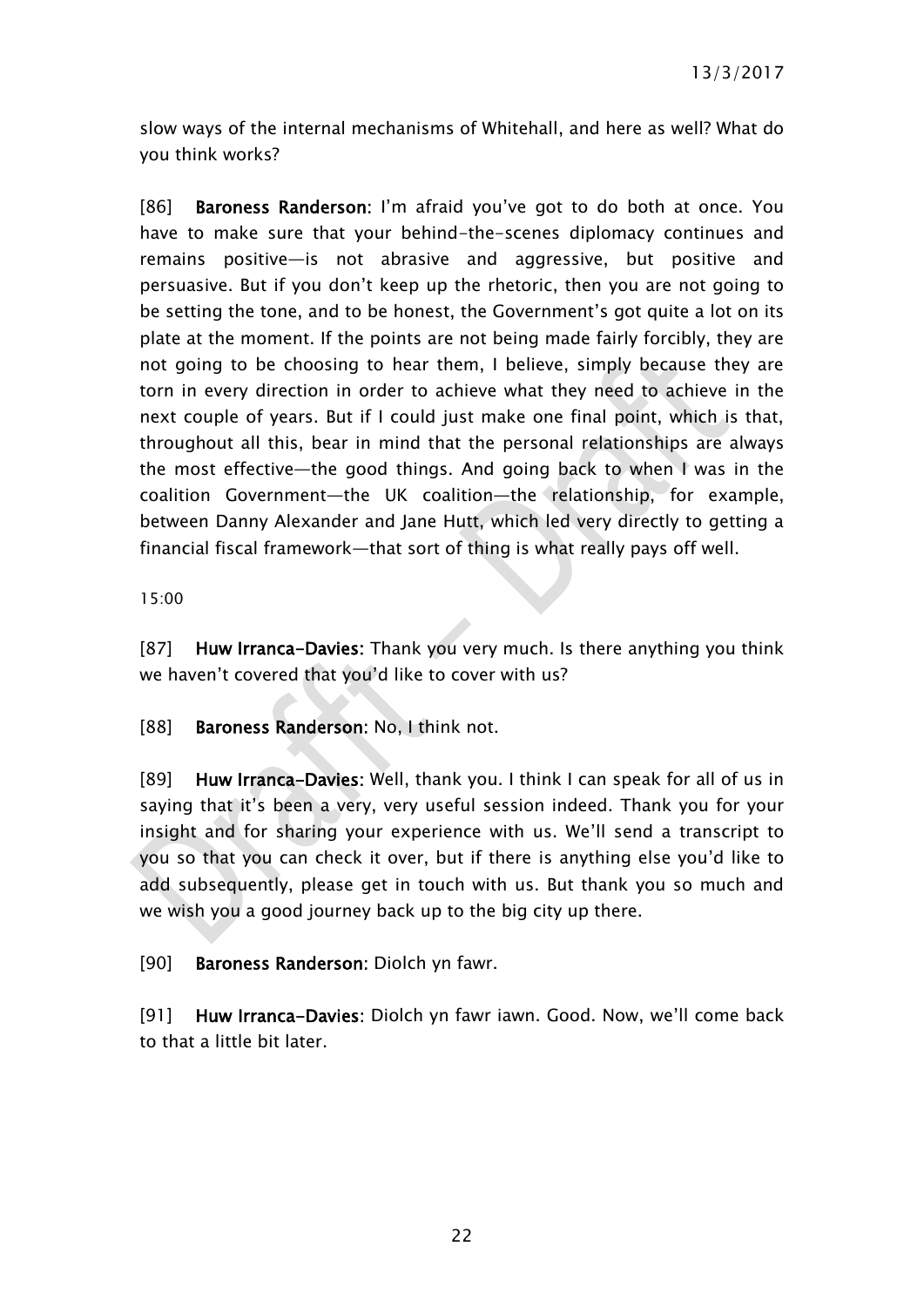15:01

## <span id="page-22-0"></span>Offerynnau nad ydynt yn Cynnwys Unrhyw Faterion i'w Codi o dan Reol Sefydlog 21.2 neu 21.3

### Instruments that Raise No Reporting Issues under Standing Order 21.2 or 21.3

[92] Huw Irranca-Davies: So, if we can move ahead, with your consent, to the next item on the agenda, item No. 3. We have instruments that raise no reporting issues under Standing Orders 21.2 or 21.3. We have, under paper 1, statutory instruments with clear reports. We have SL(5)070, the Size and Composition of Local Planning Authority Committees (Wales) Regulations 2017, and we also have a negative resolution instrument, SL(5)072, the Care and Support (Choice of Accommodation, Charging and Financial Assessment) (Miscellaneous Amendments) (Wales) Regulations 2017. They are with clear reports, but I'm wondering do committee members have any comments on them, or are we happy to note?

- [93] David Melding: Content.
- [94] Dai Lloyd: Bodlon. Dai Lloyd: Content.
- [95] Huw Irranca-Davies: Content. Thank you. Diolch yn fawr.

15:01

### <span id="page-22-1"></span>Offerynnau sy'n Cynnwys Materion i Gyflwyno Adroddiad Arnynt i'r Cynulliad o dan Reol Sefydlog 21.2 neu 21.3 Instruments that Raise Issues to be Reported to the Assembly under Standing Order 21.2 or 21.3

[96] Huw Irranca-Davies: In which case, we go on to item No. 4, instruments that do raise issues to be reported to the Assembly under Standing Orders 21.2 or 21.3. We have a negative resolution instrument there—SL(5)065, the Education Workforce Council (Accreditation of Initial Teacher Training) (Wales) Regulations 2017. Within our pack, we have the report, the regulations, the explanatory memorandum and the draft criteria, but, with your consent, I will just hand over to—. Is it Sam that is going to discuss? Yes. Sam, if you'd like to just make some comments on this.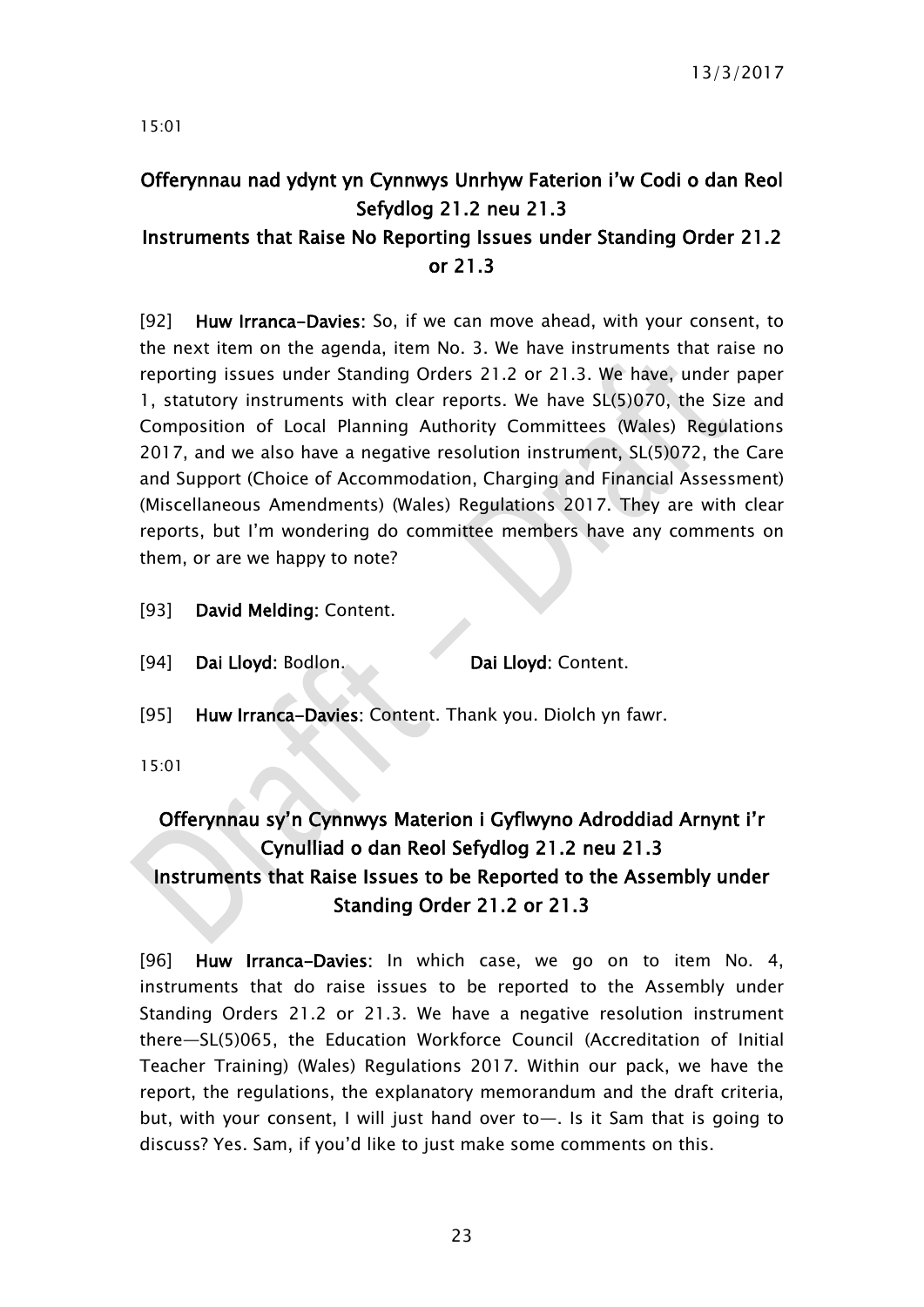[97] Mr Mason: Yes, it's just to say that these regulations follow on from the Education Workforce Council (Accreditation of Initial Teacher Training) (Additional Functions) (Wales) Order 2017, which I addressed the committee on a few weeks ago, which made reference to the accreditation criteria but didn't actually convey the substance of that criteria. The Chair raised this with the Cabinet Secretary in Plenary, all to do with issues of timing, and it was reaffirmed that the regulations would follow, which would then define the criteria, which have now been laid and came into force on 10 March. The criteria themselves weren't put on the face of the regulations, which, instead, via regulation 4, specified that Welsh Ministers could specify the criteria, which have then been published as a draft document and a separate document, which is available in your papers. One final point that I would like to note is that the Children, Young People and Education Committee is aware of this criteria and will be looking into the policy element of this.

[98] Huw Irranca-Davies: Very good. Thank you, Sam. It seems that we've pursued, with due diligence, our role within that, and that's a good response. So, if there are no comments, we can note that now and continue. There we are. Thank you very much, Sam. Thank you.

[99] Mr Mason: Thank you, Chair.

15:03

### <span id="page-23-0"></span>Offerynnau nad ydynt yn Cynnwys Unrhyw Faterion i'w Codi o dan Reol Sefydlog 21.7(i) a 21.7(v) Instruments that Raise No Reporting Issues under Standing Order 21.7(i) and 21.7(v)

[100] Huw Irranca-Davies: That takes us on to item No. 5. We have instruments that raise no reporting issues under Standing Orders 21.7(i) and 21.7(v). We have a draft negative resolution instrument—SL(5)071, Code of practice on the exercise of social services functions in relation to Part 4 (direct payments and choice of accommodation) and Part 5 (charging and financial assessment) of the Social Services and Well-being (Wales) Act 2014. Now, this is not a statutory instrument but it is a piece of subordinate legislation, and we therefore consider it under Standing Order 21.7, but there are no reporting issues on this. So, are you content to note? There we are. We will note that.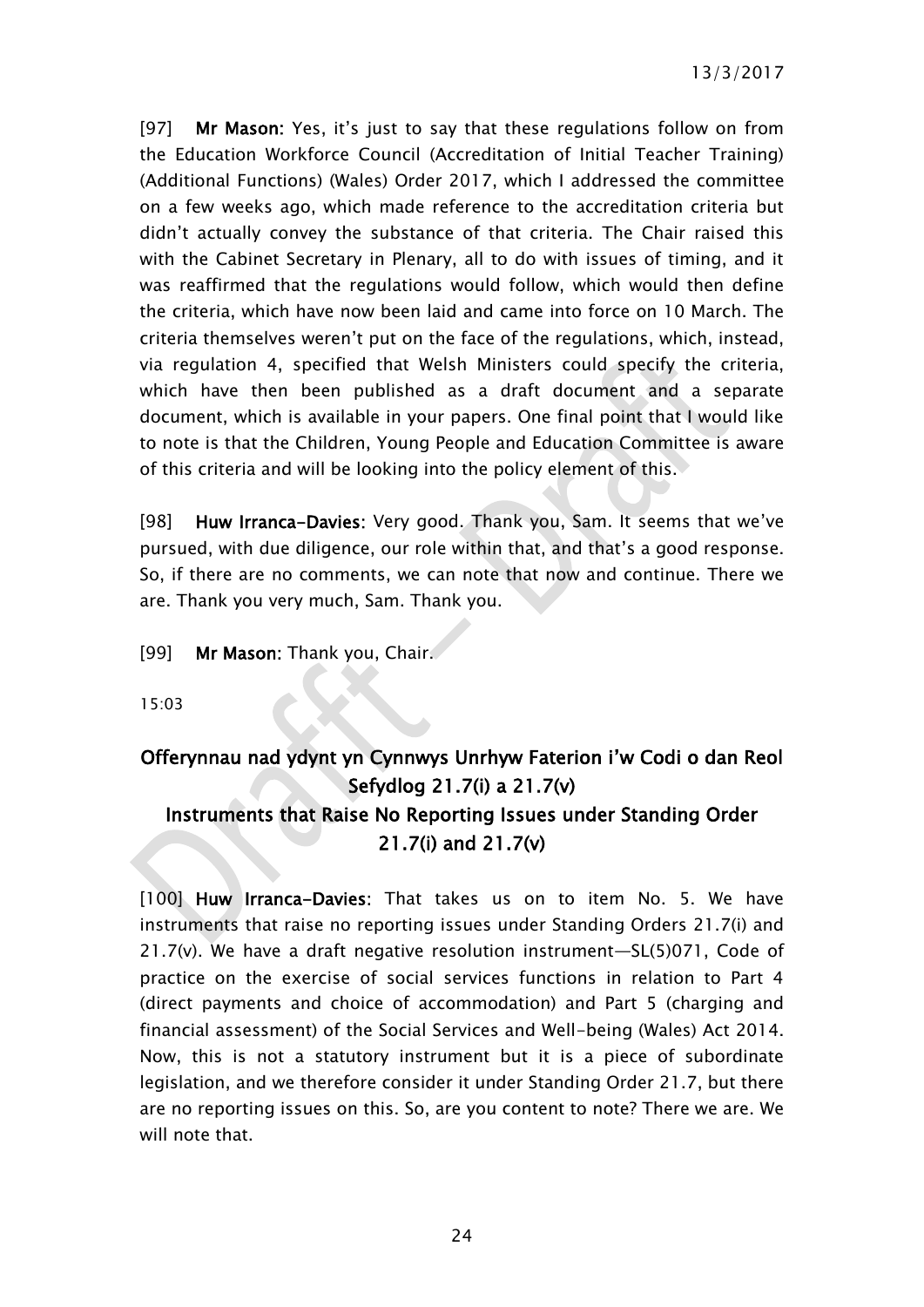15:04

### <span id="page-24-0"></span>Cynnig o dan Reol Sefydlog 17.42 i Benderfynu Gwahardd y Cyhoedd o'r Cyfarfod Motion under Standing Order 17.42 to Resolve to Exclude the Public

### from the Meeting

Cynnig: Motion: Motion:

unol â Rheol Sefydlog 17.42(vi).

bod y pwyllgor yn penderfynu that the committee resolves to gwahardd y cyhoedd o'r cyfarfod yn exclude the public from the meeting in accordance with Standing Order 17.42(vi).

Cynigiwyd y cynnig. Motion moved.

[101] Huw Irranca-Davies: We move on to item No. 6 and a motion under Standing Order 17.42 to resolve to meet in private for item 7. If you're content, we can meet in private. Thank you very much. Move to private session, please.

Derbyniwyd y cynnig. Motion agreed.

> Daeth rhan gyhoeddus y cyfarfod i ben am 15:04. The public part of the meeting ended at 15:04.

Ailymgynullodd y pwyllgor yn gyhoeddus am 15:30. The committee reconvened in public at 15:30.

### <span id="page-24-1"></span>Ymchwiliad Llais Cryfach i Gymru: Sesiwn Dystiolaeth 4 A Stronger Voice for Wales Inquiry: Evidence Session 4

[102] Huw Irranca-Davies: prynhawn da eto. Wel. Huw Irranca-Davies: Good afternoon again.

[103] Good afternoon again, and welcome to this continuing part of the session of the Constitutional and Legislative Affairs Committee on 13 March. We're delighted to be joined by an old colleague of mine, Elfyn Llwyd. You're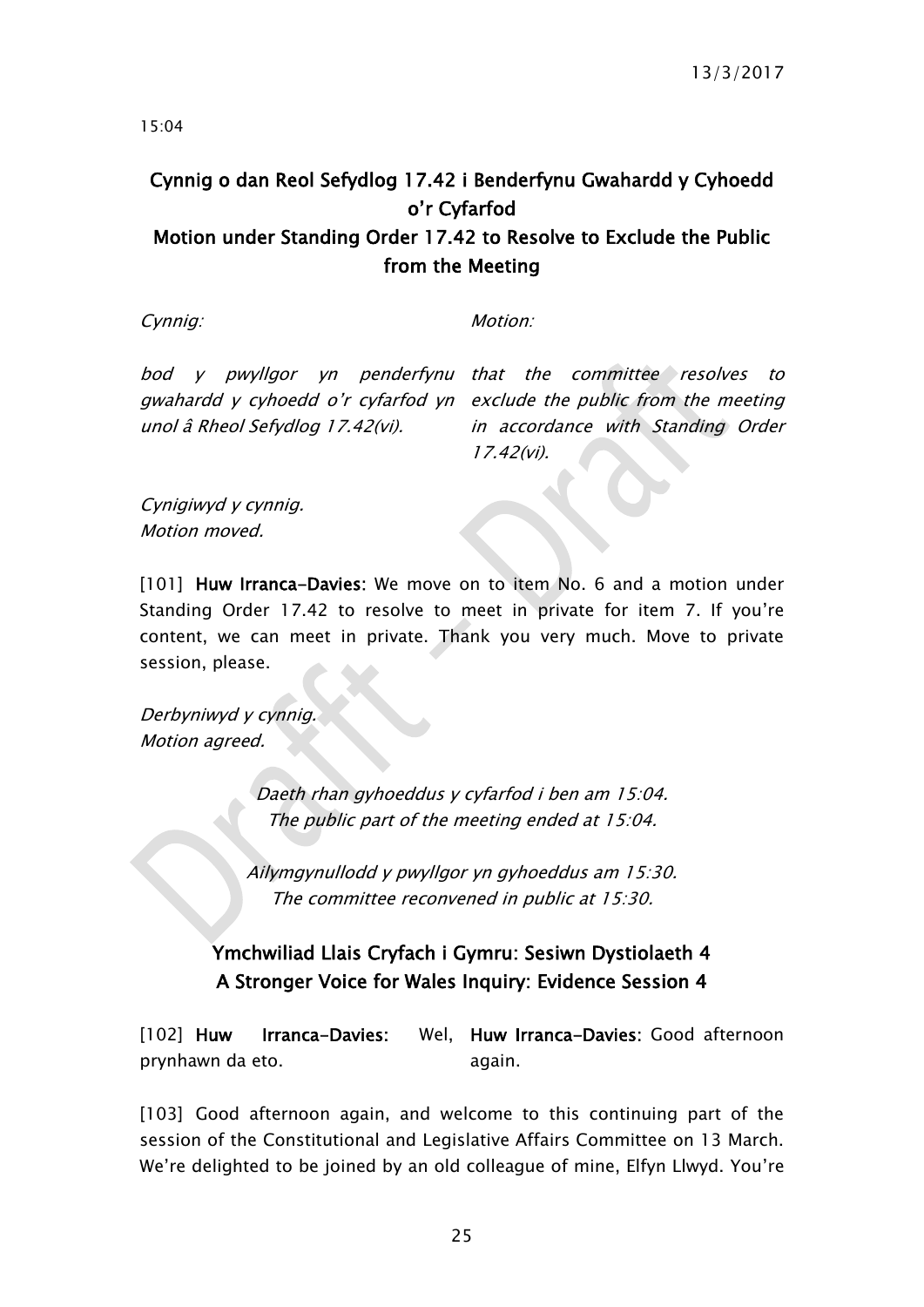13/3/2017

very welcome here today, indeed, and we're going to draw upon your experience this afternoon in this inquiry where we're looking at interinstitutional relations. Please feel free to divert from the questions if you want to bring in something additional during the course of it. You are very welcome, indeed.

[104] Now, I'm not going to lead off in this session; we're going to pass to my colleague here, Dai, who is going to lead the start. Take us away, Dai.

[105] Dai Lloyd: Diolch yn fawr, Dai Lloyd: Thank you very much, Gadeirydd, a chroeso i'r pwyllgor, Chair, and welcome to the committee Elfyn; mae'n hyfryd dy weld. Yn dy Elfyn; it's lovely to see you. In your dystiolaeth, rwyt ti'n dweud taw prin evidence, you say that civil servants ydy dealltwriaeth gweision sifil yn Whitehall o ddatganoli. Efallai y understanding of devolution. Could buaset ti eisiau ymhelaethu ar yr honiadau yna.

[106] Mr Llwyd: Oes. Ac rydw i'n Mr Llwyd: Yes. I think one of the meddwl mai un o'r enghreifftiau sydd examples that demonstrate that yn dangos hynny yn y goleuni gorau best—I do mention this in passing in ydy—rydw i'n sôn amdano wrth basio my note to you—was when the yn y nodyn yma—pan ddaru'r Adran Department for Justice sent a Gyfiawnder ddanfon holiadur ymgynghoriad oedd cyfreithwyr Cymru ymwneud â newid y dull yr oedd that legal aid was distributed, that cymorth cyfreithiol yn cael ei consultation document was issued in ddosrannu, fe ddaeth y ddogfen English only, and it was only after a ymgynghorol honno allan yn uniaith number of complaints both in Saesneg, a dim ond ar ôl cryn gwyno Westminster and here did the yn San Steffan ac yma wrth gwrs Department of Justice realise that ddaru'r adran gyfiawnder sylweddoli they hadn't sent that survey out nad oedden nhw wedi danfon y peth bilingually. The excuse given was, yn ddwyieithog. Wrth gwrs, yr esgus oedd,

Whitehall have a poor perhaps expand on those assertions?

survey—it was a consultation—to o—rownd lawyers in England and in Wales and a Lloegr yn it related to the change in the way

[107] 'Well, the Welsh language is a matter for the National Assembly for Wales, and it's not ours.'

[108] Wel, ydy, mae hynny'n gywir Well, yes that is true insofar as it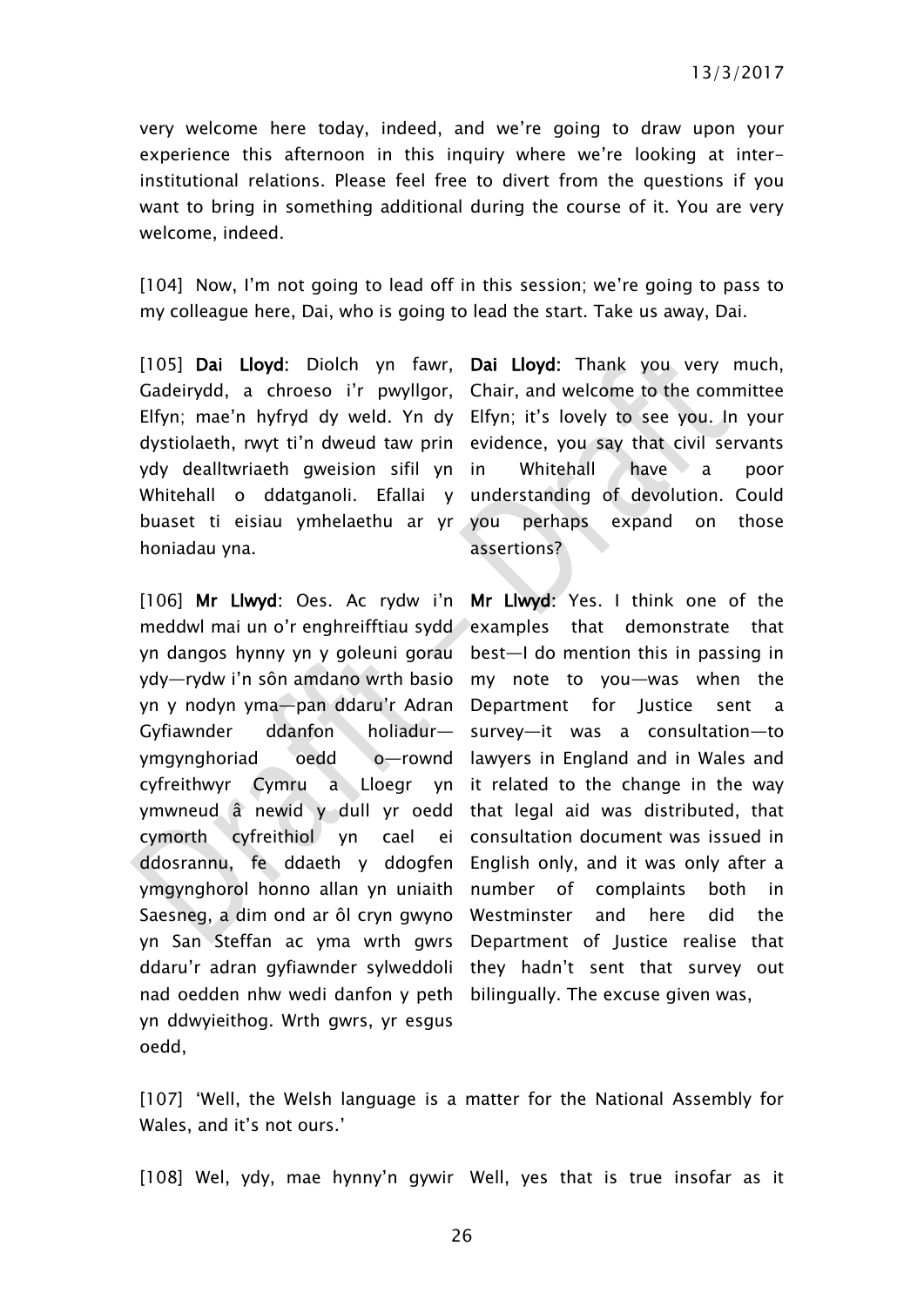cyn belled ag y mae o'n mynd, ond goes, but, as I note in my paper to fel rydw i'n trio nodi yn y papur, tra you, whilst they dominate issues of eu bod nhw yn tra-arglwyddiaethu justice, it's also an issue for them. ym materion cyfiawnder, mae'n fater What is sad—and I remember this iddyn nhw hefyd. Beth sydd yn drist myself—some 10 to 12 years ago, ydy—ac rydw i'n cofio hyn—10 i 12 regularly the Home Office—and this mlynedd yn ôl, yn rheolaidd, mi oedd was before the Department for y Swyddfa Gartref—ac roedd hyn cyn Justice was created—and the Lord i'r Swyddfa Gyfiawnder gael ei Chancellor regularly would ensure chreu—a'r Arglwydd Ganghellor yn sicrhau bod dogfennau yn cael eu cyfieithu yn brydlon bob amser. Bob Always—it didn't matter what length amser—nid oedd dim gwahaniaeth pa they were. Indeed, there some hyd oedden nhw. Yn wir, roedd yna translation firms in Cardiff doing very un neu ddwy ffyrm cyfieithu yng well from that, and fair play to them. Nghaerdydd yn gwneud yn dda iawn But now there are far too many o hynny, a chwarae teg iddyn nhw. Erbyn rŵan, mae yna ormod o enghreifftiau lle nad ydyn nhw ddim, a dweud y gwir, yn cymryd unrhyw demonstrates a major weakness in ddiddordeb mewn paratoi pethau yn the way they misinterpret what is ddwyieithog, sydd, yn fy marn i, yn happening in terms of devolution to dangos gwendid mawr yn y ffordd y Wales and the role that they have in maen nhw'n camddeall yr hyn sy'n that process. digwydd o ran datganoli i Gymru a'r rôl sydd ganddyn nhw yn y broses honno.

[109] Dai Lloyd: Dyna ti; wel awn ni Dai Lloyd: Well, we'll go into further fewn i ddyfnder—. A allaf i ofyn, Gadeirydd, i'r clustffonau gael eu headsets could be moved a little? symud? Achos mae'n cyfieithu yn Because the interpretation does amharu ar y ffordd rydw i'n meddwl a, Duw a ŵyr, sut mae Elfyn yn probably having a similar effect of meddwl.

[110] Felly, ar y diffyg dealltwriaeth So, on this lack of understanding, yma, Elfyn, a wyt ti'n credu ei fod e'n Elfyn, do you believe that it's worse waeth yn nhermau Cymru i gymharu in Wales's case as compared to efo'r Alban a gwasanaeth

documents were always in a timely manner. examples where they don't take any interest in preparing bilingual materials, which, in my view,

depth—. Can I ask the Chair if the affect the way that I think, and it's Elfyn, as well.

Gogledd Iwerddon, neu a ydy'r Northern Ireland, or is there the same sifil Scotland and the civil service in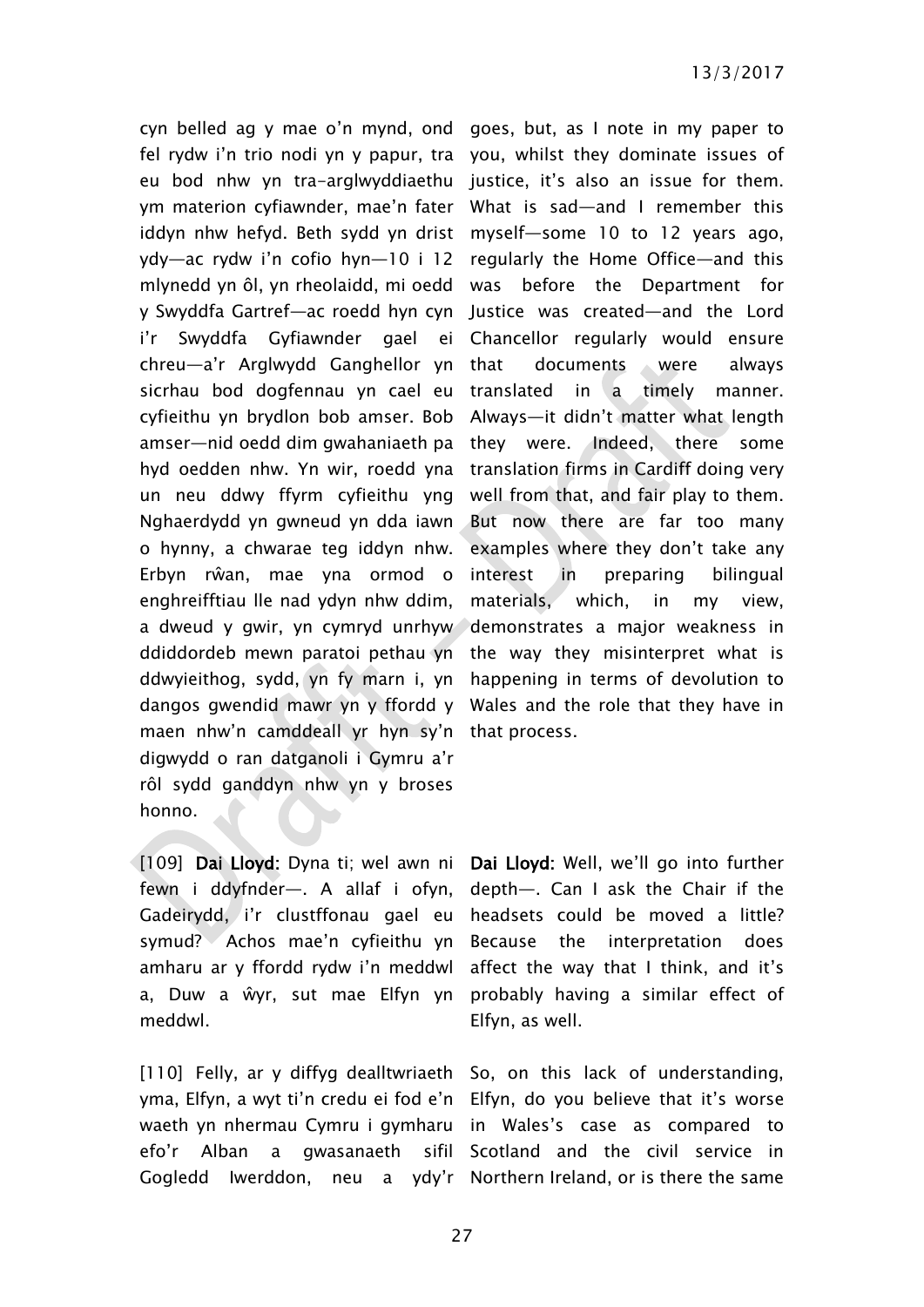Iwerddon ag ydyw i Gymru?

[111] Mr Llwyd: Cyn ateb y cwestiwn Mr Llwyd: Before I answer that hynny, wrth gwrs, mae'n rhaid i ni question, of course, we have to look edrych ar sefyllfa ddatganoledig y at the situation of the other two ddwy wlad arall. Yn yr Alban, wrth devolved nations. In Scotland, there's gwrs, mae yna system gyfreithiol been a separate legal system for wedi bod yna ers canrifoedd. Mae yna many centuries. They've had their system addysg ers canrifoedd, a own education system also for llawer i wasanaeth arall wedi ei centuries, and a number of other ddatganoli ers blynyddoedd lawer, yn services have been devolved, going ôl i 1707 ac yn y blaen. Yn yr un back to 1707. Likewise, Stormont has modd, wrth gwrs, mae'r Stormont been up and running—and not up wedi bod ar ei draed—a ddim ar ei and running, and so on and so draed, ac ar ei draed, a ddim ar ei forth—for many decades and draed—ers degawdau chenedlaethau hefyd. Felly, yn erbyn backdrop, you have to look at where y cefndir hwnnw, rydych chi'n gorfod we are now as a new democracy here edrych ar ble rydym ni rŵan, y in Wales. Yes, there was a Welsh ddemocratiaeth newydd yma yng Office, but it's nothing like the new Nghymru. Oedd, mi oedd swyddfa Gymreig, ond nid yw'n ddim byd tebyg i'r ddemocratiaeth newydd sydd yn yr adeilad yma.

[112] Felly, i ateb eich cwestiwn chi, So, to answer your question, I do rydw i'n meddwl bod y gwledydd think that the other nations have had eraill wedi cael gwell cyfle i gyd-a better opportunity to discuss and drafod ac i geisio sicrhau bod y ddwy to ensure that both sides, if I can use ochr, os caf i ddefnyddio'r term yna, that term, do understand each other, yn deall ei gilydd, ac ein bod ni rŵan megis dechrau fel gwirionedd. Ond point now. But, I should also say yn erbyn hynny, mae'n rhaid i mi that—. Well, when I was a member of ddweud hefyd, fod gwledydd—. Wel, the Justice Select Committee, part of pan roeddwn i ar y Pwyllgor Dethol our remit was to ensure good Cyfiawnder, rhan o'n gwaith ni oedd governance in the foreign territories, sicrhau llywodraethu da yn tiriogaethau tramor megis Ynysoedd of Man, and so forth. I visited them y Sianel, Ynys Manaw, ac yn y blaen. on a number of occasions. One of the

cymaint o ddiffyg dealltwriaeth hefyd lack of understanding in relation to yn berthnasol i'r Alban a Gogledd Scotland and Northern Ireland as there is in relation to Wales?

> a generations. So, against that democracy in this building.

and that we are just at the starting y such as the Channel Islands, the Isle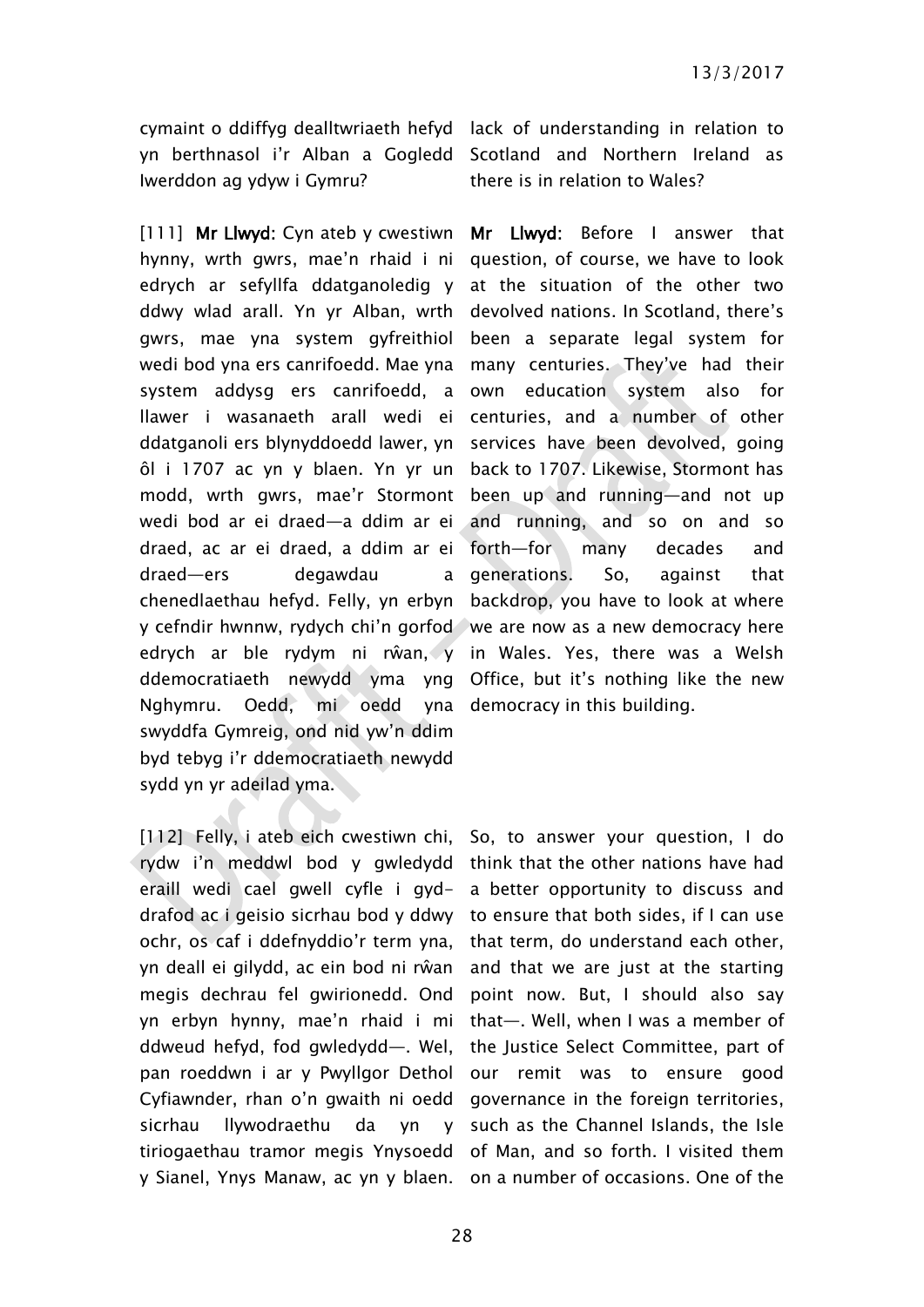Mi es i yno sawl tro. Roedd un o chief lawyers in Jersey complained uwch-gyfreithwyr Jersey, neu'r prif bitterly on one occasion that they gyfreithiwr, yn cwyno yn ofnadwy would send draft Bills to London and rhyw dro eu bod nhw'n danfon they would disappear down some Mesurau drafft i Lundain a'u bod black hole. Of course, what made nhw'n diflannu lawr rhyw dwll things worse for them was that the diwaelod. Wrth gwrs, beth oedd yn economies of the Channel Islands to gwneud pethau'n waeth iddyn nhw, a great extent were reliant on the oedd bod economïau Ynysoedd y financial markets, investments, and Sianel, i raddau helaeth a dweud y so on. We all know that, when you gwir, yn dibynnu ar y farchnad arian, make changes in that area, you have buddsoddiadau, ac yn y blaen. Fel yr to do it swiftly or you're going to lose ydym ni i gyd yn gwybod, pan any benefits in terms of the global fyddwch chi'n gwneud newid yn y market, and so on. maes hwnnw, mae'n rhaid i chi ei wneud o yn gyflym, neu rydych chi'n mynd i golli unrhyw fantais ar y farchnad fyd-eang, ac yn y blaen.

[113] Felly, mae yna sawl enghraifft So, there are a number of examples lle maen nhw, yn y blynyddoedd where they, over the past few years, diwethaf yma, wedi gorfod cyfreitha have had to go to law, where they hefyd, lle nad ydyn nhw'n cael cyd-don't actually see that appropriate ddealltwriaeth briodol efo San ioint Steffan.

felly, y gallem ni newid y sefyllfa could change this situation? yma?

 $[115]$  Mr Llwyd: Wel. meddwl bod angen rhagor-. Buaswn that it would be very positive to have i'n tybio y byddai'n beth da iawn i joint seminars between civil servants gael seminarau cyd-rhwng gweision in the Welsh Government and the sifil Llywodraeth Cymru a'r Cynulliad Assembly and civil servants in yma a Llundain, a bod drafodaethau selog, unigolion fel eu bod nhw'n deall ei that they understand each other, and gilydd, a bod yna amser priodol yn that appropriate time is given to cael ei roi i mewn i bethau fel hyn, ac these kinds of initiatives, bringing in yn dwyn i mewn pobl ddysgedig yn y people who are learned in this area,

understanding with Westminster.

[114] Dai Lloyd: Sut wyt ti'n credu, Dai Lloyd: So, how do you believe we

rydw i'n Mr Llwyd: Well, I would have thought London, and that there were regular aml rhwng discussions between individuals so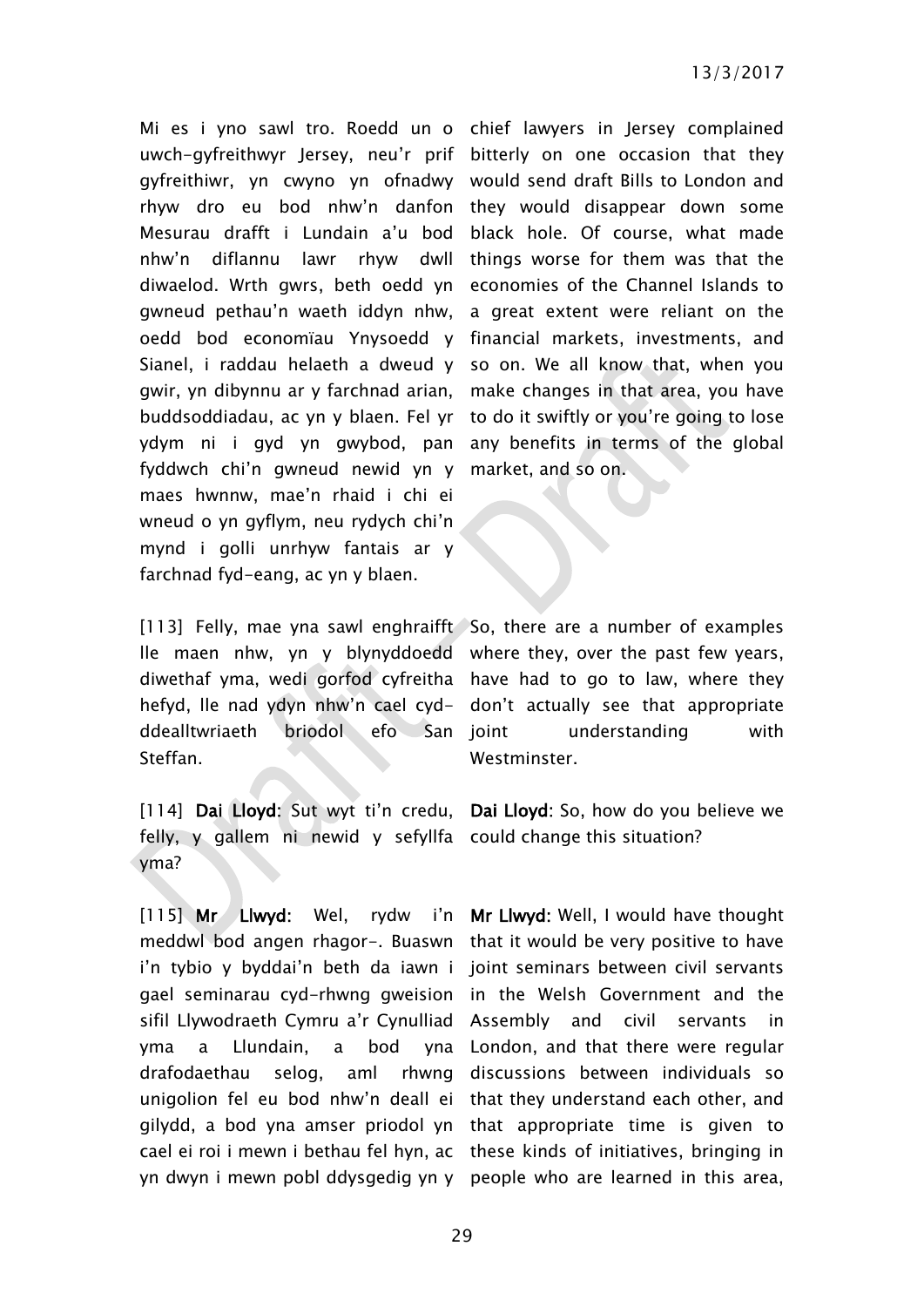maes, megis pobl sydd yn UCL, a such as those at UCL and, of course, hefyd bobl fel yr Athro Richard Wyn people like Professor Richard Wyn Jones, ac yn y blaen, er mwyn symud Jones, and so on, so that we can ymlaen ac er mwyn sicrhau bod pobl move forward and ensure that people yn deall beth ydy rôl yr unigolion— understand the role of the individuals eto, os caf i ei ddefnyddio fo—ar y on both sides, if I can use that term ddwy ochr.

[116] Ychydig iawn o hynny sydd wedi digwydd. Rydym ni'n gwybod, er enghraifft, fod yna system o ddirprwyo a bod pobl yn mynd o Gaerdydd i San Steffan am gyfnod ac yn y blaen, ac nid ydw i'n siŵr ei fod happens vice versa, but the danger yn gweithio yn y ffordd arall. Ond y perig efo hynny ydy, wrth gwrs, mai those of Westminster, if that's the arferion San Steffan sy'n cael eu dysgu, os mai dyna'r ffordd briodol o'i roi o. Rydw i'n sicr bod yna lawer i Westminster, but I would question arferiad da yn San Steffan, ond whether it is appropriate for this cwestiynu ydw i a ydy nhw'n addas ar gyfer y ddeddfwrfa arbennig yma. Yn don't think it is. anffodus, nid ydw i'n meddwl eu bod nhw.

[117] Felly, mae angen trawsnewid y So, we do need to transform the way ffordd y mae'r cysylltiad yn digwydd. in which the link is made. In my view, Mae angen, yn fy marn i, cael pobl i we need to get people to know each ddod i nabod ei gilydd a nabod eu other and to know their ways, and to ffyrdd, a nabod y ffordd y maen know how they work, in order to nhw'n gweithio, er mwyn symud move forward and ensure that we do ymlaen i sicrhau ein bod ni'n gallu our best for Wales through this new gwneud y gorau dros Gymru trwy'r democracy that we have in this place. ddemocratiaeth newydd sydd yn y fan hon.

[118] Dai Lloyd: Diolch. Wel, yn dilyn Dai Lloyd: Thank you. Following on hynny, hefyd yn dy bapur rwyt ti'n from that, also in your paper you say dweud bod angen amynedd er mwyn that patience is required to change newid diwylliant. Pa mor sicr wyt ti culture. How certain are you that that

again.

There's been very little of that happening. We do know that there is a system of secondments and that people do go from Cardiff to Westminster. I'm not sure if it there is that the practices taught are appropriate way to put it. I am certain that there is much good practice in particular legislature. Unfortunately, I

bod modd newid y diwylliant o gofio culture change can happen when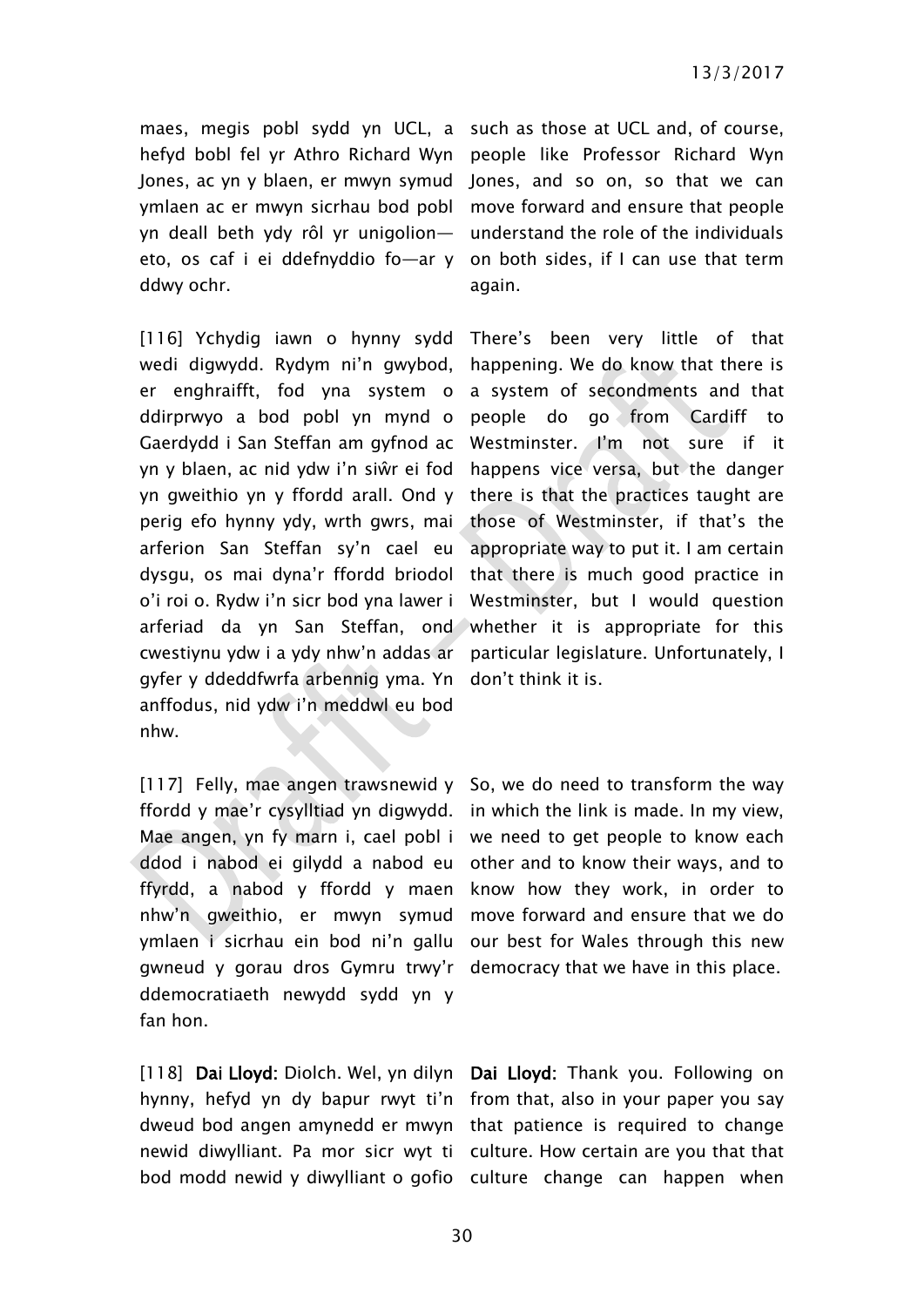mlynedd diwethaf?

[119] Mr Llwyd: Wel, nid ydw i ddim Mr Llwyd: Well, I'm not a patient yn berson amyneddgar, mae'n rhaid i person, I have to admit. I do enjoy mi gyfaddef. Er fy mod i'n licio fishing, but my wife simply can't pysgota, mae fy ngwraig i'n methu understand how I can enjoy fishing deall sut ydw i'n gallu pysgota a when I have so little patience. But to minnau efo cyn lleied o amynedd. answer that question, of course it's Ond i ateb y cwestiwn yna, wrth gwrs going to take time, but by taking mae'n mynd i gymryd amser, ond steps such as the ones I've just drwy gymryd mesurau, am wn i, tebyg i'r hyn yr oeddwn i'n ei grybwyll rŵan, fel bod yna well gysylltiad rhwng Llundain Chaerdydd a bod yna fwy o ddelio yn assistance. Because 20 years in terms bersonol, os liciwch chi, buasai of culture change is nothing at all, is hynny'n help. Nid ydy 20 mlynedd i it? It's no surprise to me that little newid diwylliant yn ddim, nac ydy? has happened, but it is time for Nid ydy o'n ddim. Nid ydy o'n syndod something to happen now. Time will i mi nad oes lot wedi digwydd. Ond tell, of course, how things will mae'n bryd i rywbeth ddigwydd develop, but I am quite sure that, in mewn gwirionedd, ond amser y terms of culture change, 20 years is ddengys. Ond rydw i'n eithaf sicr, i no time at all. newid diwylliant, nad yw 20 mlynedd yn llawer o amser.

[120] Dai Lloyd: Wel, y cwestiwn olaf Dai Lloyd: Well, the final question oddi wrthyf i: hefyd yn dy bapur rwyt from me: also in your paper—and ti'n dweud—fel yr wyt ti wedi crybwyll you've already mentioned this—you eisoes—y dylid darparu hyfforddiant say that better training should be gwell i weision sifil. A wyt ti eisiau provided for civil servants. Could you ymhelaethu ar ryw weledigaeth yn y expand on your vision in that regard? fan yna?

[121] Mr Llwyd: A gaf i bwysleisio Mr Llwyd: May I emphasise at this rŵan hyn nad ydw i ddim yn golygu point that I don't mean to insult any sarhad na bwrw sen ar unrhyw was civil servant in Cardiff? That was sifil yng Nghaerdydd? Nid dyna'r certainly not my intention. What I am bwriad o'r hyn yr ydw i wedi'i saying is this: if we are to ensure that

mai prin fu'r newid dros yr 20 there seems to have been such little change in 20 years?

> mentioned, in relation to better engagement between London and and more personal a interaction, that would be of

ddweud. Beth rydw i'n trio dweud ydy we have teams of qualified civil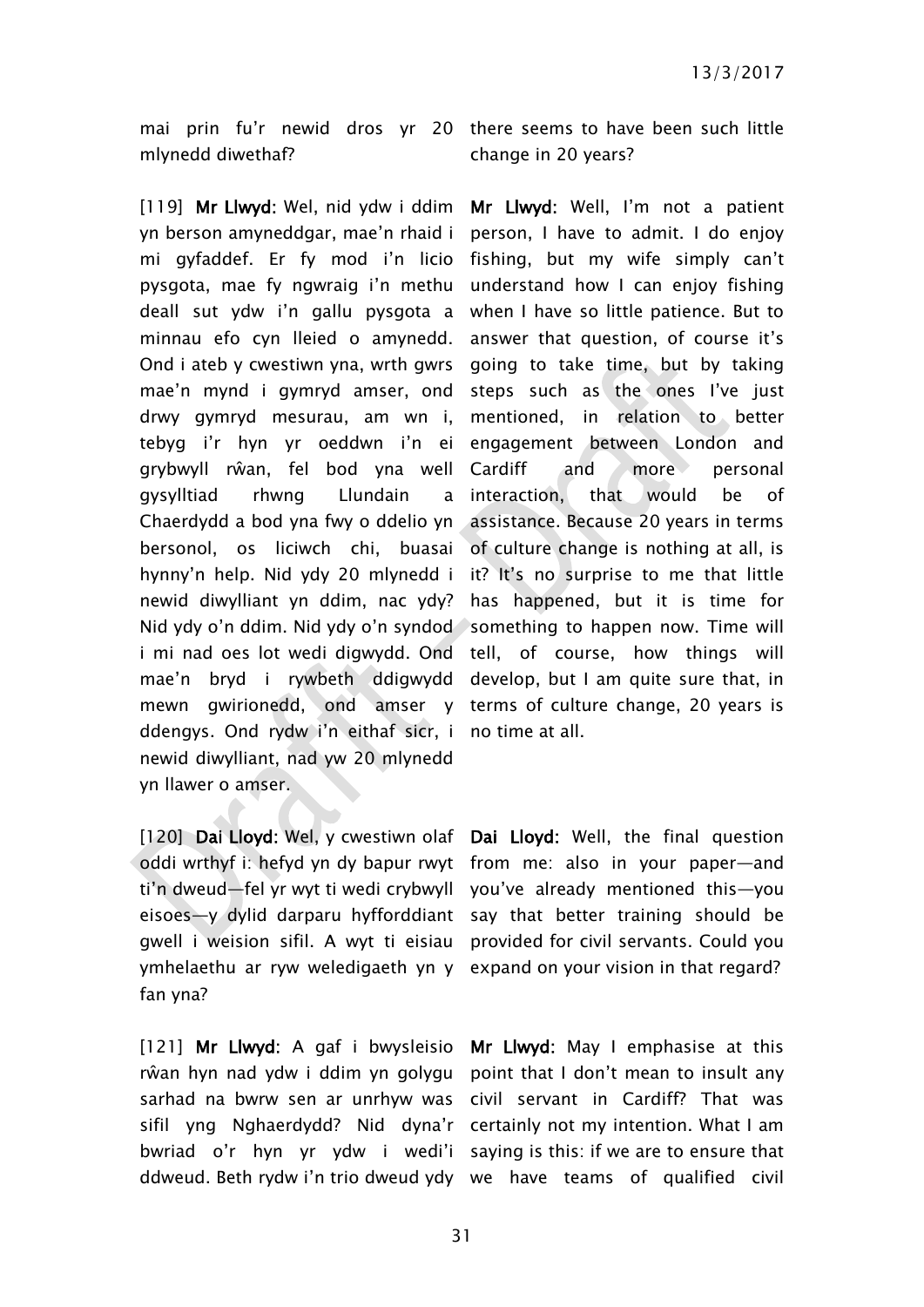hyn: er mwyn sicrhau bod gennym ni servants—and I know that there are dimoedd o weision sifil cymwys—ac many of them here already—but in mae yna amryw ohonyn nhw yma'n order to ensure that, for the future, barod, rydw i'n gwybod—ond er we do have such a profession in mwyn sicrhau at y dyfodol fod place, namely a Welsh civil service gennym ni broffesiwn o'r fath, sef, gweision sifil Cymreig a Chymraeg yma yng Nghymru, rydw i'n meddwl ei bod hi'n hanfodol ein bod ni'n cael—. Er enghraifft, petasai yna gwpl o brifysgolion yng Nghymru yma'n servants, thereby they could create a dod at ei gilydd a gwneud bid am arian a chreu cwrs gweision sifil Cymreig, a thrwy hynny yn creu rather than being seconded here, dyfodol i bobl fel eu bod nhw'n there and everywhere. The modus gyfforddus, yn aros yno o'r dechrau operandi here is different, I would i'r diwedd, ac nid efallai yn cael eu secondio yma ac acw. Mae eu dulliau gweithredu nhw yn y fan hyn yn wahanol, am wn i, i bob deddfwrfa that. arall yn ynysoedd Prydain. Felly, mae'n briodol i gael rhywun felly.

[122] Un arall o'r pethau roeddwn i Another thing that I constantly went wastad yn rhygnu ymlaen amdano fo oedd bod angen i rywun mewn rhyw for someone in some university in brifysgol yng Nghymru gadw rhyw Wales to keep some sort of catalogue fath o gatalog o'r Deddfau newydd. Rwy'n practisio fel bargyfreithiwr mewn cyfraith teulu. Os nad ydych chi'n ymwybodol o'r cyfreithiau Cymreig, nid ydych yn mynd i allu gweithredu. Os caf i ddweud hefyd, mae'r Ddeddf, y well-being Act, yn llawer mwy defnyddiol ac, i mi, yn llawer gwell o ran rheoleiddio nac ydy recognised as a very good piece of hi i'n cyfeillion dros y ffin. Mae work, if I may say that, while I am hwnnw'n cael ei gydnabod fel darn o here.waith da iawn, os caf i ddweud, tra rwyf yma.

here in Wales, then I think it's crucial that we have—. For example, if a few universities in Wales were to come together and make a bid for money and create a course for Welsh civil future for individuals so that they can see a career path from start to end, suppose, to every other legislature in the British Isles. Therefore, it's appropriate to have someone like

on about was that there was a need of the new legislation. I am a practising barrister in family. If you are not aware of the Welsh laws, then you are not going to be able to operate effectively. If I may also say, the well-being Act is far more useful and, for me, is a far better regulator than exists across the border. It is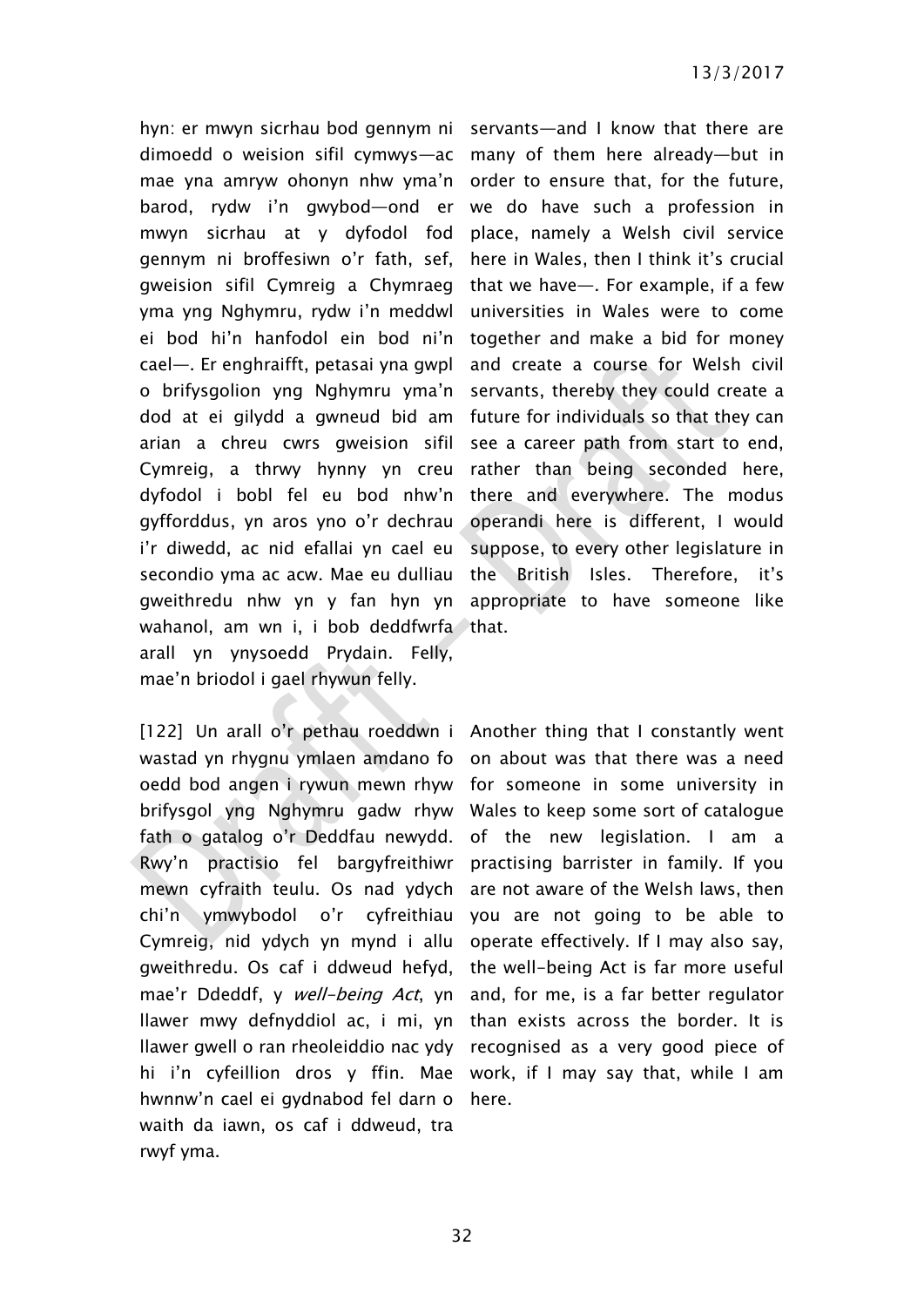[123] Felly, rwy'n meddwl ei bod hi'n So, I think it is very important to have bwysig iawn i gael y cwrs yna wedi'i that kind of course in place that deilwra yn arbennig ar gyfer creu would be tailored in order to create a proffesiwn gwasanaeth sifil Cymreig Welsh civil service. If I may also say, I a Chymraeg. Os caf i ddweud hefyd, mae gennyf sawl cyfaill yn y ddau Dŷ colleagues in both Houses in London yn Llundain sy'n cytuno, er eu bod mewn pleidiau eraill. Ac mi fedraf ddweud wrthych ar goedd bod yr Arglwydd John Morris yn gryf o blaid hyn hefyd. Rwy'n meddwl bod yr amser wedi dod rŵan i geisio perswadio rhywun i greu'r cwrs hwn.

[124] Roedd yna sôn am greu catalog o Ddeddfau—mae hynny yn catalogue of Acts—that does take digwydd yng Nghaerdydd, a diolch amdano fo. Mae'n bwysig eu bod nhw'n gwneud. Ond, wrth gwrs, mae hynny'n mynd â fi ymlaen at ryw issue that I've been arguing about. I bwnc arall rwyf wedi bod yn dadlau have appeared before this committee amdano fo. Rwyf wedi bod o flaen y in the past discussing—and the pwyllgor yma o'r blaen yn sôn am— former Chair there is looking at me mae'r cyn-Gadeirydd yn fanna yn getting a separate legal jurisdiction edrych arnaf i—gael system for Wales. That's a matter of time. It gyfreithiol i Gymru. Mater o amser has to come. The question is when? ydy hwnnw. Mae'n siŵr o ddod. Mae'n rhaid iddo fo ddod. Y cwestiwn ydy pryd?

[125] Ond, i ateb eich cwestiwn ar But, to answer your question on what beth ddylai ddigwydd—ac nid wy'n should happen—and I don't mean to bwrw sen ar unrhyw was sifil: creu proffesiwn gwasanaeth sifil Cymreig y bydd pobl yn falch o fynd iddo fo a bod ynddo fo ar hyd eu hoes, os liciwch chi, a dringo i fyny'r ysgol, fel mae amser yn rhoi cyfle iddyn nhw.

Diolch, Gadeirydd.

have a number of friends and who would agree with me, although they are members of other parties. And I can tell you on the record that Lord John Morris is strongly in favour of this as well. I think that the time has come now to try to persuade someone to create this course.

There was talk about creating a place in Cardiff, thank goodness. It is important that they do. But, of course, that takes me on to another

insult any civil servant in saying this: we need to create a Welsh civil service that people would be proud to enter and to see a career path developing for them and climbing up the ladder as time progresses.

[126] Dai Lloyd: Diolch yn fawr. Dai Lloyd: Thank you. Thank You, Chair.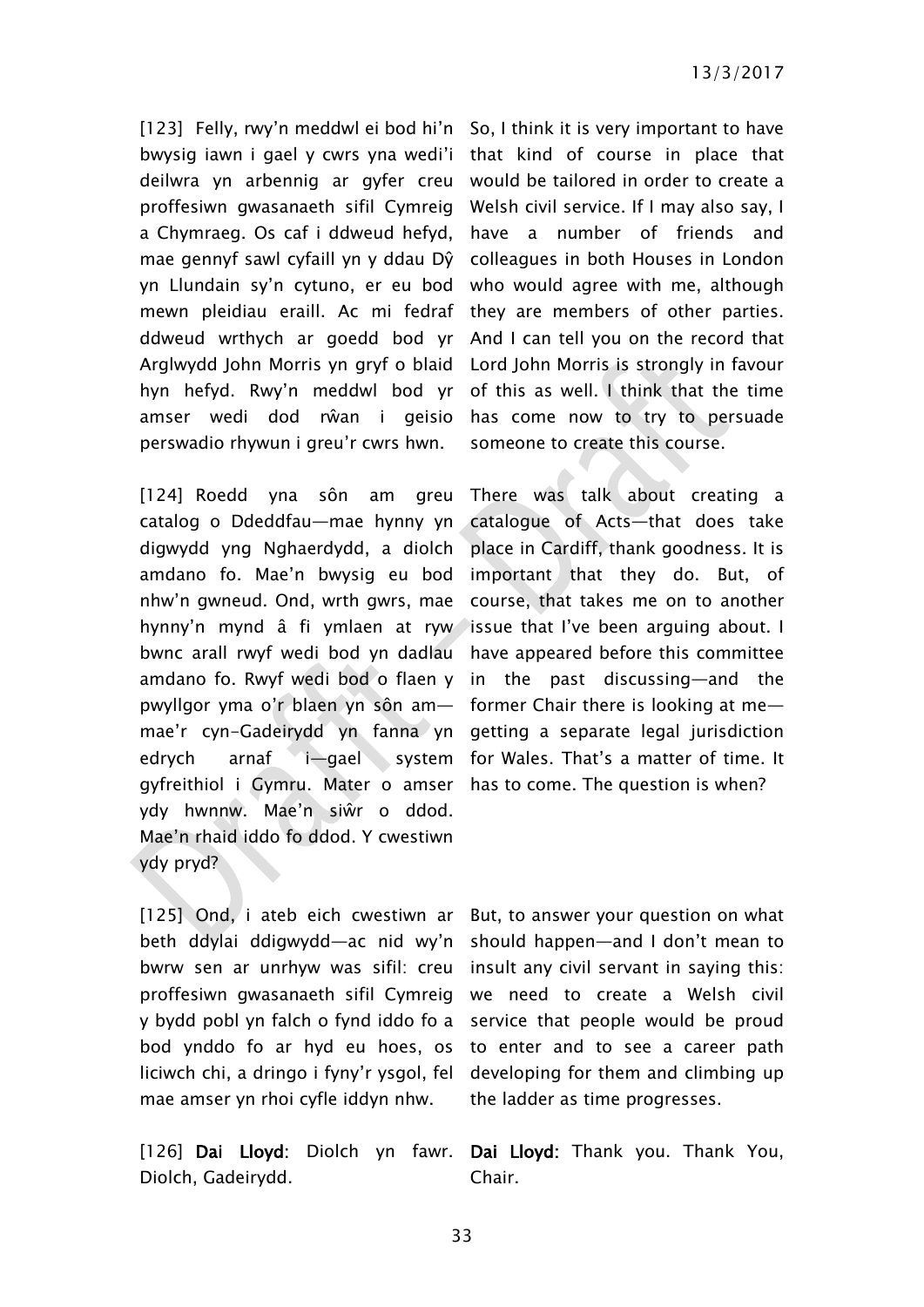[127] Huw Irranca-Davies: Just on that, Elfyn, the issue of a training vehicle with the universities or elsewhere for a Welsh civil service, does a similar entity exist, to your knowledge, at the moment, in Scotland or elsewhere?

[128] Mr Llwyd: Not to my knowledge in Scotland. I don't know about Northern Ireland, I must be honest. But I think it is overdue because the way things happen here—my perception is it's slightly different from other countries within the UK. Therefore, you need to have it tailored to your end. I'm sure, given the number of good universities that we have in Wales, that if two of them have the—how can I put it—vision to do it, I'm sure it would be a very, very positive step forward. I'm sure it would attract funding as well, and I'm sure it would attract good students in no time at all.

[129] Huw Irranca-Davies: That's very interesting. Could Lask, Elfyn, in your submission to us, which we're very grateful for, you touched on this issue of the 'we know best'—as I think you phrased it in your paper—attitude in the corridors of Westminster. One of the things that we've had raised in our citizens panel—we've pulled together half a dozen people of different backgrounds to discuss this—they've raised the issue of mutual respect, which they would like to see, which they would assume existed. What is your take on the levels of respect between institutions, as it is today?

[130] Mr Llwyd: It's nothing like equality of respect, and that's what it should be. After all's said and done, it's a form of partnership. Devolution is a form of partnership, isn't it? But it's not peculiar to Wales, I have to say. I referred in passing to the Channel Islands and I'm sure there are considerable misgivings in the Isle of Man as well. So, the conclusion that I come to is that you may get some individuals in Westminster who might buy into the idea of being helpful, but you'll get many more who will not. I regret saying that, but I think it's true. From my experience, I have seen it. I wouldn't say that people were intentionally putting the brake on matters, but they certainly weren't trying to move matters forward in good time, as it were.

15:45

[131] Huw Irranca-Davies: So, with your long experience, if one of the models that you would suggest in terms of the civil service might well indeed be a Welsh school of civil service, what sort of mechanisms would you put in place, beyond the relying on the luck of the individual—the right individuals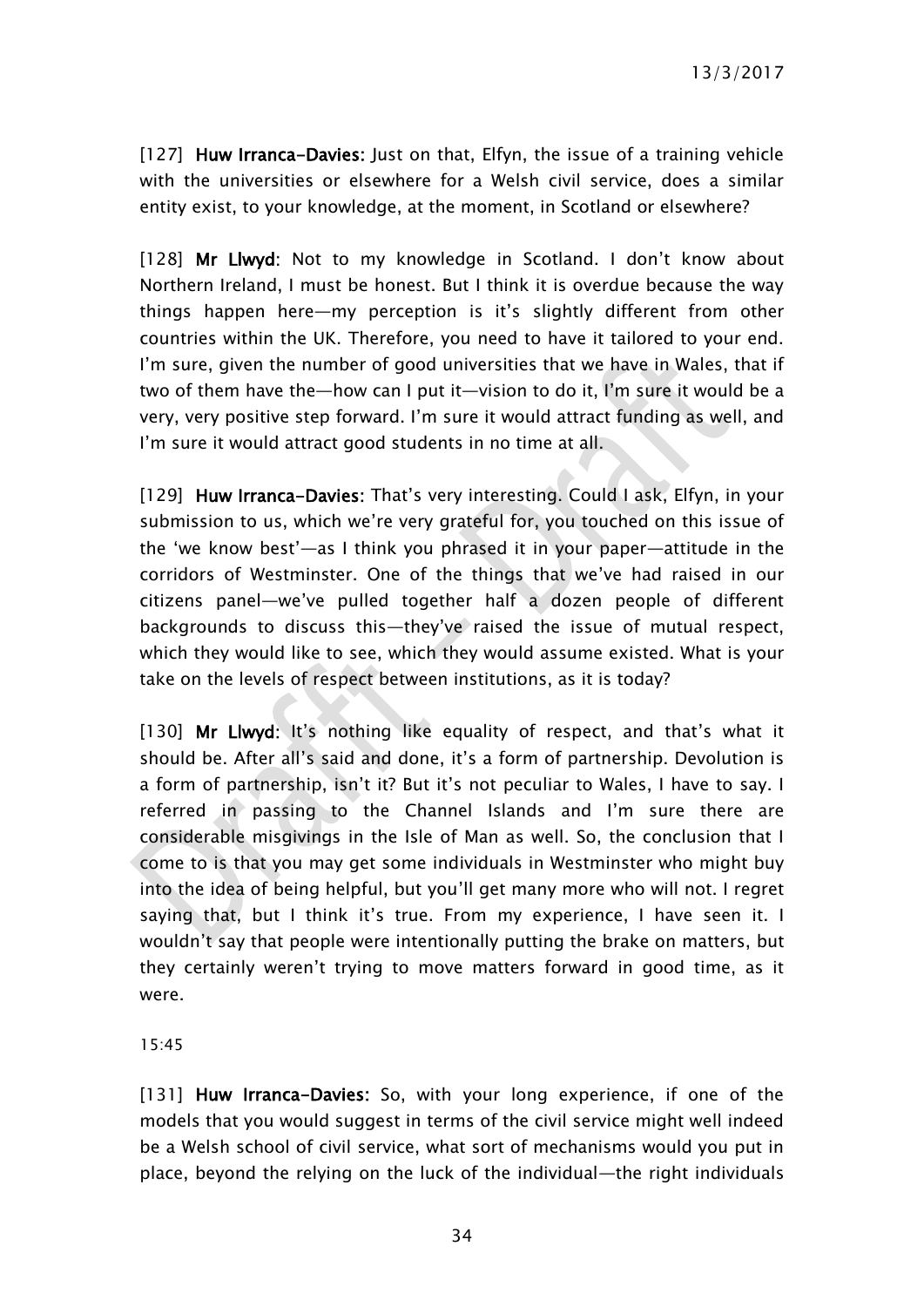coming forward—to ensure that that greater understanding between Ministers, between Government Ministers, actually happened on a more regular basis?

[132] Mr Llwyd: Yes, well, I'm of the opinion that—. I would be delighted, first of all, if that were to happen—that we have that school for civil servants—but that then—. You raised the question of liaison between Government Ministers. I think it's vital that there should be liaison between Government Ministers as well, because we all know—and putting it in the vernacular, if you like—if you know the face on the other side of the phone, it's very often easier to get things done. There is no reason at all why there should not be regular meetings between Ministers who carry similar briefs in London, in Cardiff and, indeed, elsewhere. I think, again, that that is a problem because it doesn't seem—. People are almost in silos, and they're not actually disseminating their information, but nor are they accepting information from other places. So, there needs to be a better flow—a better dialogue, it seems to me, anyway—between this side of the M4 and the other side.

[133] Huw Irranca-Davies: I wouldn't want to pre-empt some dialogue we might get into in a moment, but there are some mechanisms to do that already. If you look on a sheet of paper, and I said to my colleagues here, 'Give me one page of A4 on the mechanisms that currently exist to make sure that that inter-governmental, inter-ministerial engagement happens', then we could cite off the ways in which it could happen and should happen. We have the JMCs, and we have—at least on paper—the bilaterals, and this and that $-$ 

[134] Mr Llwyd: Yes, and we also have the British-Irish parliamentary body, and I served on it for five or seven years, or whatever it was.

[135] Huw Irranca-Davies: Indeed.

[136] Mr Llwyd: In a way, yes, that's fine, but I think you need a more structured approach, to be honest. Because it's all very well meeting friends from Ireland, Isle of Man and all of the other constituent parts of the UK every now and then. That's good, but I think you need a more structured, regular dialogue so that things don't actually disappear under the radar unintentionally.

[137] Huw Irranca-Davies: Just one more follow-up there before I bring in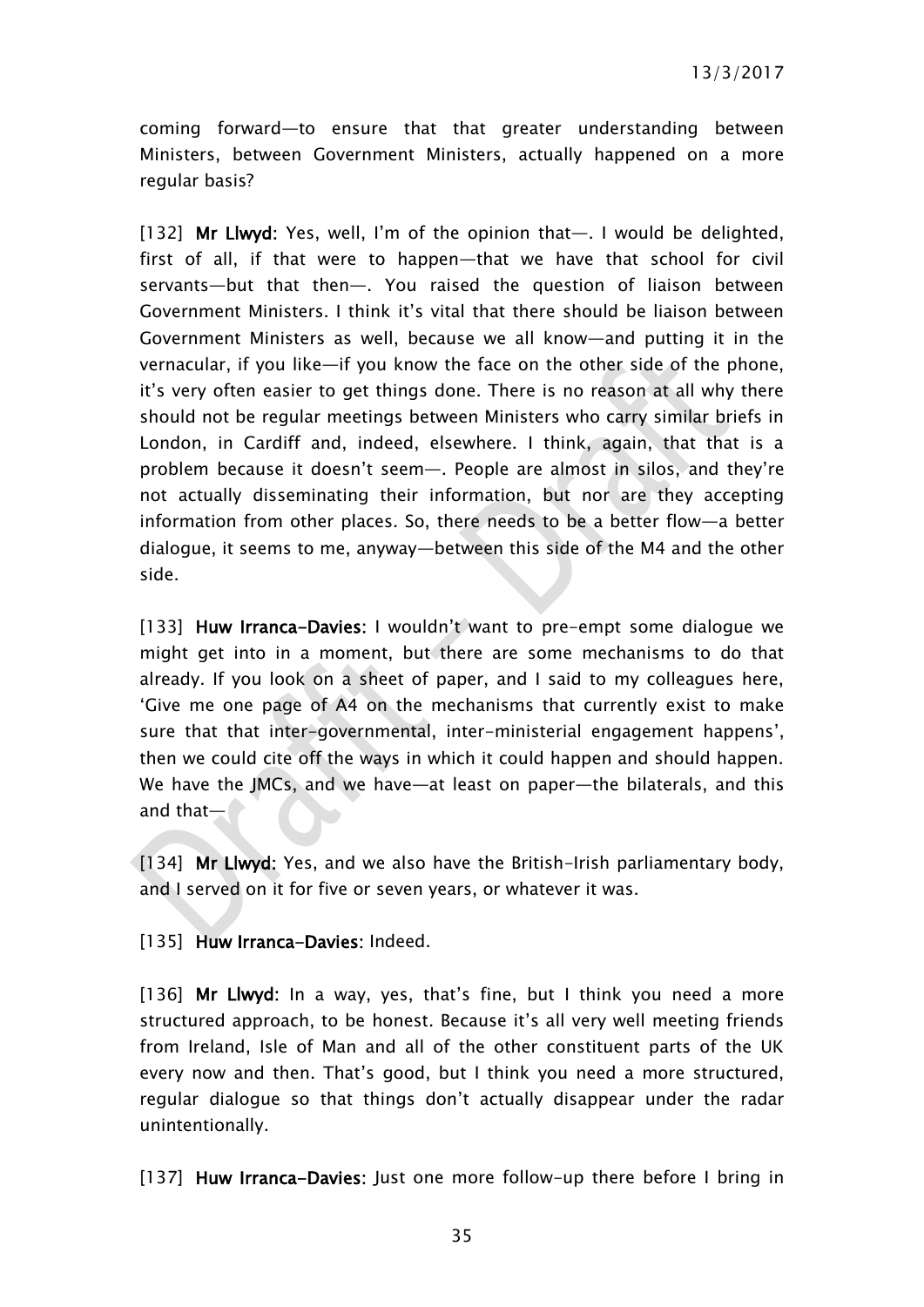Dafydd here. Whatever that mechanism is of meeting—or mechanisms of regular meeting—whether it's on themes or major constitutional issues, how much of it, do you think, should be to do with just running the thing, the maintenance of our constitutional arrangements, as opposed to—? We had an interesting session here earlier, where we were talking about the role of these mechanisms to actually show leadership as well, to be slightly ahead of the game, to anticipate where there might be problems and to put in place things that would resolve those problems before they happen, including on constitutional things? Would you see this inter-governmental, interministerial dialogue as simply being maintenance of or leadership of?

[138] Mr Llwyd: I would see both, in a way, but more importantly leadership of, and hopefully, building towards the future by getting a good dialogue by coming to better understandings. For example, there are many subjects, aren't there, that are cross-border and would affect a person, whichever side of Offa's Dyke he or she resides? It's important that we do have that close dialogue on those things. I think, in terms of leadership, merely oiling the wheels I don't think is good enough, because that's really like the status quo I described. The British-Irish Inter-parliamentary Body was a fine body to be a part of, but it hasn't left a great deal for us to build on, to be honest. There are some important debates, obviously, in every sitting, but it doesn't leave a lasting, huge amount of—how can I put it? It doesn't actually assist in terms of any sort of leadership or anything else, I don't think.

### [139] Huw Irranca-Davies: Okay. Dafydd, over to you.

[140] Yr Arglwydd Elis-Thomas: Lord Elis-Thomas: Thank you very Diolch yn fawr, Gadeirydd. A diolch much, Chair. And thank you for yn fawr i ti am ymddangos gerbron y appearing before this committee pwyllgor yma unwaith eto. A gaf i once again. May I say that we have a ddweud bod gennym ni ddiddordeb particular interest in the relationship arbennig yn y berthynas rhwng between reports that are produced, adroddiadau sydd yn cael eu cynhyrchu, rhai ohonyn nhw'n cael eu United Kingdom Government, and comisiynu gan Lywodraeth y Deyrnas Unedig, a rhai ohonyn nhw yn deillio place, and how that influences the o'r fan hyn, a sut mae hynny'n process? I'm talking about the Silk dylanwadu ar y broses? Rwy'n sôn am commission initially here. What is gomisiwn Silk i ddechrau. Beth ydy dy your view of the way in which the UK olwg di ar y modd y gwnaeth Government and Parliament dealt Llywodraeth a Senedd y Deyrnas with this report and the results that

some of them commissioned by the some of them emanating from this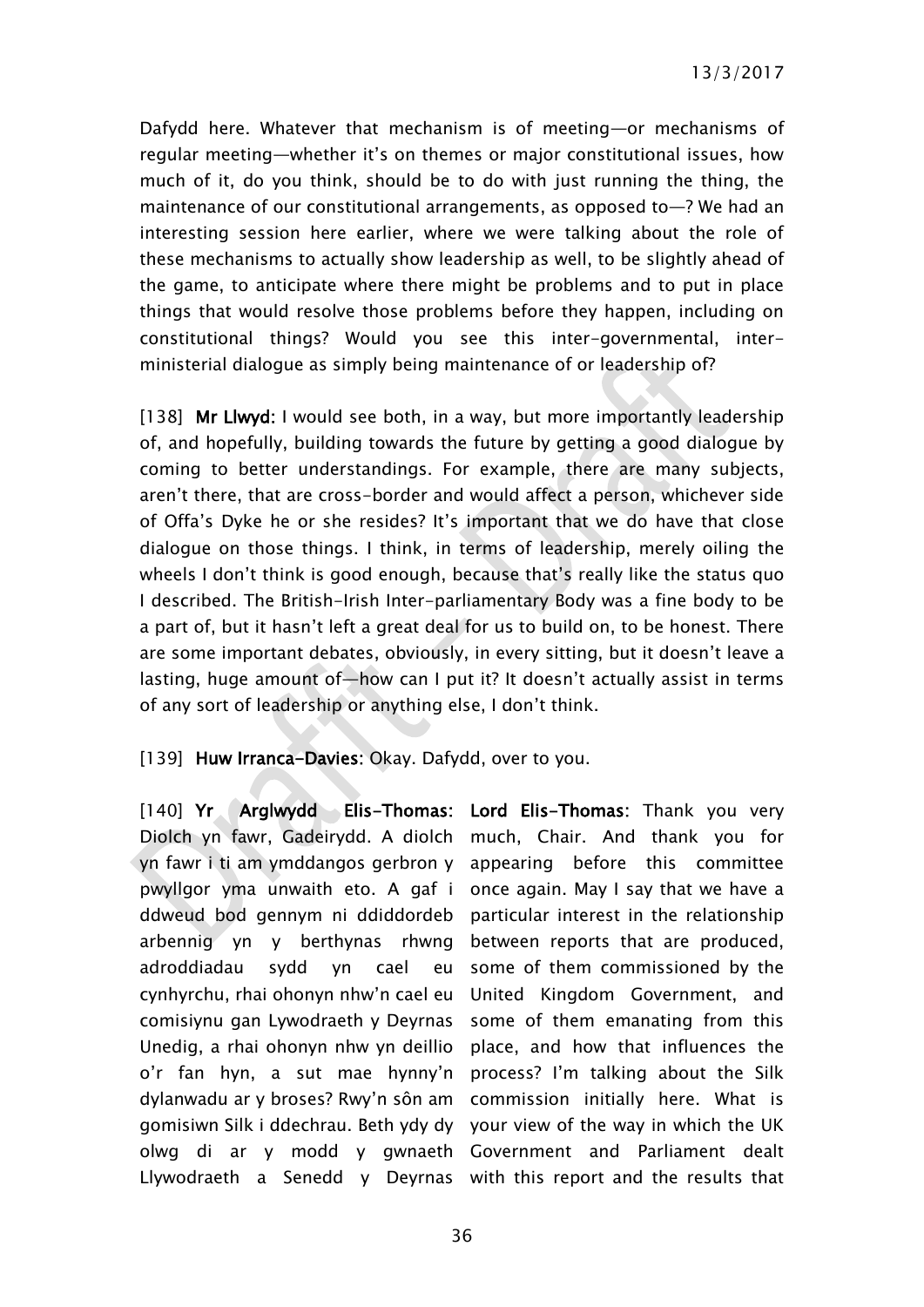Unedig ymdrin â'r adroddiad yma a'r stemmed from it? canlyniadau a gafwyd?

[141] Mr Llwyd: Wel, mae'n rhaid imi ddatgan siom, a dweud y gwir, achos mi oedd adroddiad Silk yn waith da because the Silk commission report iawn, wedi cymryd blynyddoedd o was a very good piece of work, gymryd tystiolaeth, o feddwl—lot having taken a number of years in fawr o feddwl y tu ôl iddo fo—ac mae jest derbyn rhai agweddau, rhai darnau ohono fo'n sy'n gyfleus—nid wyf yn meddwl bod hynny'n gwneud cyfiawnder â'r cyfanwaith mewn gwirionedd. Mi oedd yna bethau yn don't think that that does justice to Silk y dylid bod wedi eu datganoli, yn the work as a whole, if truth be told. fy marn i. Roedd yna dipyn bach o— —nid oedd hi'n gwbl glir, cyn belled have been devolved, in my view. ag y mae'r system gyfreithiol awgrym y dylai hi ddod o fewn hyn a entirely clear in terms of the legal hyn o amser. Ond yr heddlu, er jurisdiction—but there was a enghraifft—mae'n hen bryd i'r heddlu, ac amryw bethau eraill—. Ac wedyn, jest i dynnu rhai pethau allan a'u rhoid nhw mewn Deddf a symud and a number of other things were ymlaen a gadael y gweddill, nid wyf yn meddwl bod hynny wedi gwneud certain parts and place them in cyfiawnder â'r pwyllgor yna, y legislation and move on and leave comisiwn yna, o ystyried yr holl waith the rest, I don't think that that did a wnaethpwyd yn ystod y misoedd os nad blynyddoedd pan oedden nhw'n that commission, given all the work cymryd tystiolaeth ac yn penderfynu arni hi.

[142] Yr Arglwydd Elis-Thomas: A Lord Elis-Thomas: And what about beth am y broses ryfedd, that strange, accidental process, in ddamweiniol yma, i'm golwg i, sef my view, the St David's Day process? proses Dydd Gŵyl Dewi?

[143] Mr Llwyd: O, ie. Mr Llwyd: Oh, yes.

Mr Llwyd: Well, I must express some disappointment, if truth be told, terms of evidence-gathering, and thought—there was a great deal of thought underpinning it—and just accepting certain aspects, certain sections that may be convenient—I There were things in Silk that should There was a little bit of a—it wasn't suggestion that it should come after a period of time. But the police, for example—it's about time the police devolved. So, just to cherry-pick justice to the work of that committee. put into it over the months and years that they gathered evidence and to decide on it.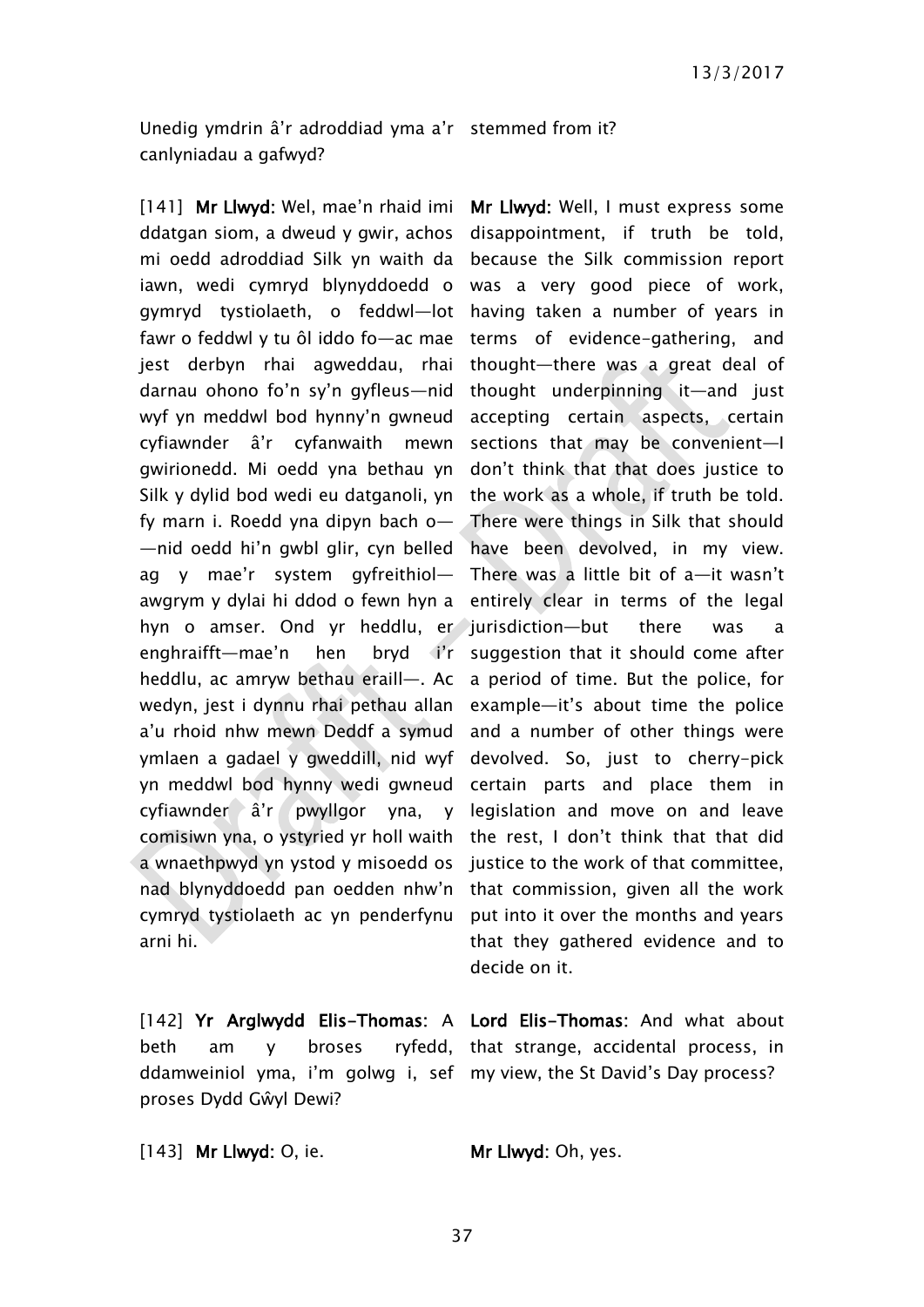seneddol Plaid Cymru yn y sefyllfa Cymru in that situation? yna?

[145] Mr Llwyd: Wel, roeddem ni'n Mr Llwyd: Well, we met every week to cyfarfod bob wythnos i 10 diwrnod. 10 days. There was a representative Roedd yna gynrychiolydd o bob un from every party at Westminster, and plaid yn San Steffan, ac roeddem ni'n we went through—beforehand, we mynd trwy—ymlaen llaw, byddem would receive documents telling us ni'n cael dogfennau yn sôn am y which areas we were to discuss on meysydd y byddem ni am eu trafod any particular day, and then we'd ar y diwrnod hwnnw. Ac wedyn, meet and go through them, and roeddem ni'n cyfarfod a mynd everyone would express their views trwyddyn nhw, a phawb yn rhoid ei and say, 'Well, I think this should be  $farn$ —'Rwy'n meddwl y datganoli hwn'—ac roedd y ddadl yn move mynd ymlaen. Lle yr oedd hi'n interesting, of course, was that at ddiddorol, wrth gwrs, oedd bod o least one party was saying, 'Well, leiaf un blaid yn dweud, 'Wel, yn during the negotiations, we're not ystod y trafodaethau hynny, nid ydym content to see the devolution of ni, er enghraifft, am weld datganoli'r policing', and then the Welsh leader heddlu', ac wedyn, dyna arweinydd of that particular party had his head Cymreig y blaid honno yn gafael yn ei in his hands when he heard that his ben pan glywodd o fod ei representative had said 'no'. But gynrychiolydd o wedi dweud 'na'. that's a minor issue, I suppose, for Ond mater bach ydy hwnnw, mae'n some kind of historical record at debyg, i ryw fath o gofnod some point in the future. hanesyddol ryw dro.

[144] Yr Arglwydd Elis-Thomas: Beth Lord Elis-Thomas: What was your oedd yr ymwneud ag arweinydd role as parliamentary leader of Plaid

> dylid devolved', and the debate would on. Where it became

[146] Proses ryfedd, mewn ffordd, It was a strange process, in a way, in ond mynd trwy bob un maes efo that we would go through every area potensial i gael ei ddatganoli, pawb where there was potential for yn lleisio ei farn, ac wedyn, nid oedd devolution, everyone would express hi ddim cweit yn mynd i bleidlais fel their view, and then it didn't quite go yna, felly, ond nid oedd hi ddim yn to a vote by show of hands, but it bell ohoni. Os oedd yna unfrydedd, wasn't far off. If there was unanimity, wel, wrth gwrs, roedd o'n mynd yn ei then, of course, it would move ahead. flaen.

[147] Yr Arglwydd Elis-Thomas: Ac Lord Elis-Thomas: And if it was a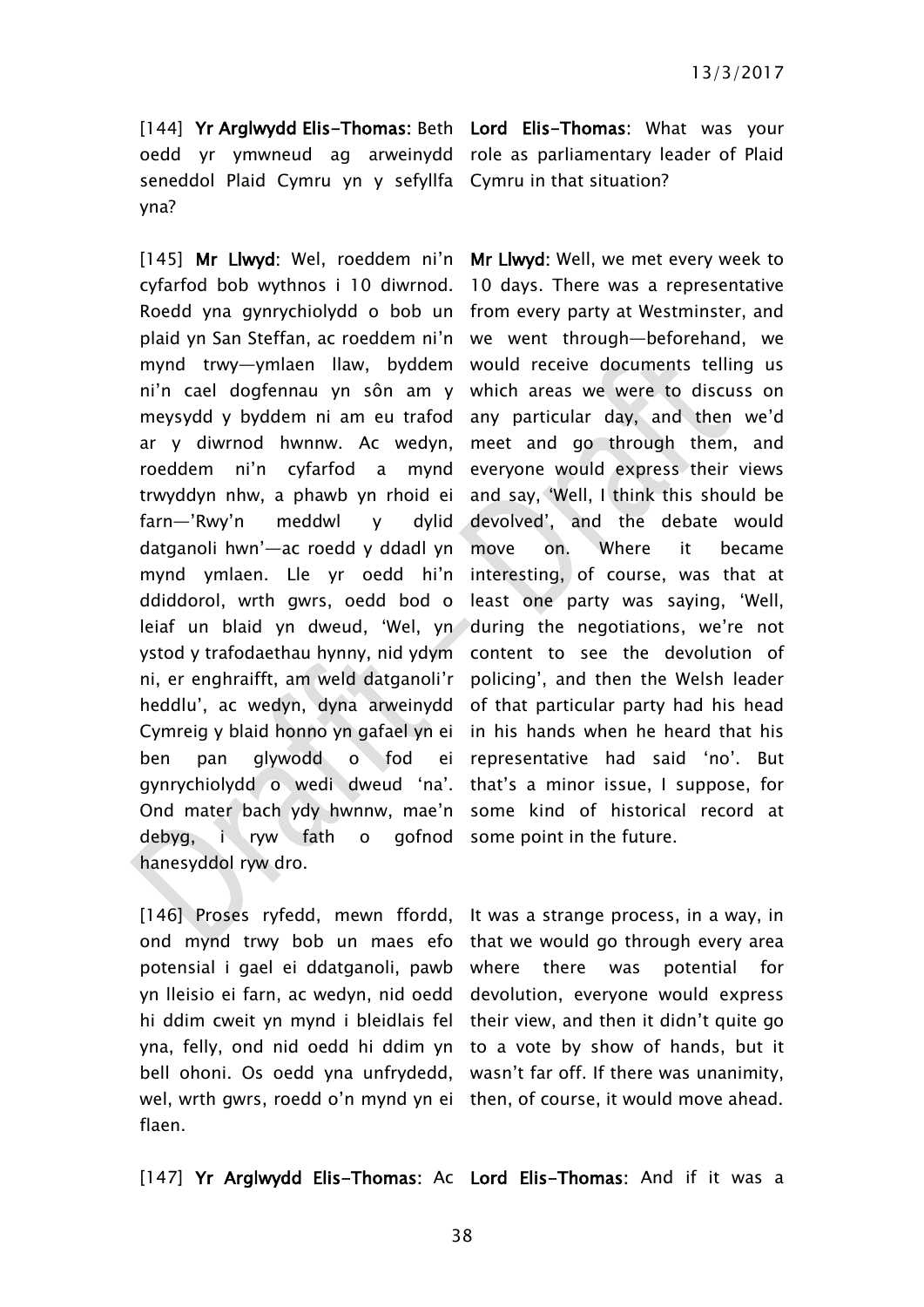os oedd hi fel yna? [*Chwerthin*.] thumbs down? [Laughter.]

[148] Mr Llwyd: Wel, ie, roedd hi'n Mr Llwyd: Well, yes, it was truly wirioneddol Rufeinig, os dywedwn ni hi fel yna, ac mi oedd adegau pan oedd yna rannu barn yn llwyr, ac there was complete disagreement, wedyn dod yn ôl a cheisio unfrydedd and then we would come back and fel y buasai unrhyw bwyllgor dethol, os liciwch chi, gan geisio unfrydedd week, as any select committee may yr wythnos wedyn. Mi oedd yn broses go rhyfedd, a dweud y gwir, mae'n rhaid cyfaddef, ond beth oedd yn bwysig, wrth gwrs, oedd bod pawb yn—. Ac nid oeddem ni, yn od iawn, ddim i fod i adrodd yn ôl i'n pleidiau parties until the process had been nes ein bod ni wedi cwblhau'r broses. completed. And that was very strange A dyna i chi beth od oedd hynny, a indeed, because it would be very easy dweud y gwir, achos digon hawdd for someone like me to be sacked if I oedd hi i ryw greadur fel fi gael y sac said the wrong thing. pe buaswn i'n dweud y peth anghywir.

Roman in that sense, if we can put it like that, and there were times when try to seek agreement the following do. It was a strange process, if truth be told, I have to admit, but what was important, of course, was that everybody—. And, strangely, we were asked not to report back to our

[149] Yr Arglwydd Elis-Thomas: O, Lord mae wedi digwydd i ambell un happened to some of us. [*Laughter*.] ohonom ni. [Chwerthin.]

ffordd yna. [Chwerthin.]

[151] Yr Arglwydd Elis-Thomas: Na, Lord Elis-Thomas: No, no. [Laughter.] na. [Chwerthin.]

[152] Mr Llwyd: Ond mi oedd yn Mr Llwyd: But it was very strange, if beth od, achos, os ydych chi'n you think about it, because it was meddwl, roedd hi'n bwysig iawn bod important for the sources between y ffynonellau cydrhwng y pleidiau the Welsh parties, if I can call them Cymreig, os caf i eu galw nhw felly, that, and those in the London parties a'r pleidiau Llundeinig yn gwbl to be completely open at all times, agored trwy'r amser, ond dim ond but it was only towards the end of tua diwedd y broses yr oedd yna the process that people were

Elis-Thomas: Well. it's

[150] Mr Llwyd: Mae'n ddrwg gen i. Mr Llwyd: I'm sorry. I wasn't going Nid oeddwn i'n trio mynd i lawr y down that particular route by making those comments. [Laughter.]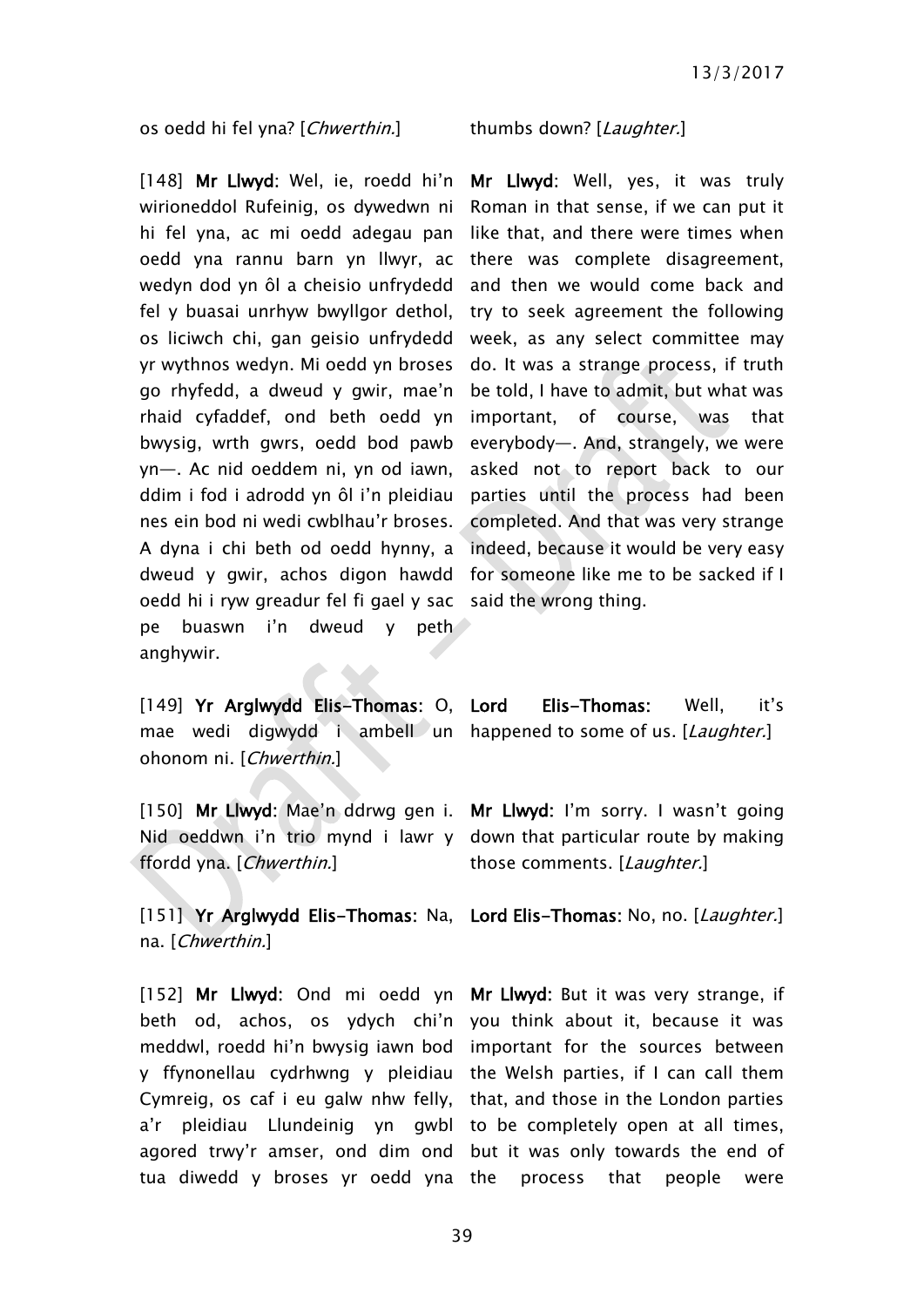gwybod, cydsyniad arno fo, felly, sy'n very strange process, if truth be told. broses ddigon rhyfedd, a dweud y gwir.

[153] Yr Arglwydd Elis-Thomas: Lord Elis-Thomas: I appreciate what Rwyf i yn gwerthfawrogi'r is the clearest analysis I've ever had dadansoddiad cliriaf rwyf erioed of this process, which suggests to me wedi'i gael o'r broses yma, sydd yn that we can't ever trust anyone from awgrymu i mi na allwn ni ddim trystio Westminster to do anything with neb byth o San Steffan i wneud dim regard to devolution in the future. byd efo datganoli yn y dyfodol. Efallai Perhaps that is too extreme. bod hynny'n rhy eithafol.

[154] Mr Llwyd: Nid wyf yn siŵr os ydy o, achos os gwnewch chi edrych ar y Ddeddf Cymru diwethaf yma, nid ydy o yn beth rŷm ni ei eisiau, mewn gwirionedd, os caf i fod yn hy. Mae There are a great many weaknesses yna lawer o ddiffygion ynddi, ac rwy'n siŵr y bydd rhaid deddfu maes o law eto, i glirio.

[155] Yr Arglwydd Elis-Thomas: Roeddwn yn mynd i ofyn am hynny nesaf, oherwydd mae'n fy nharo i ynglŷn â'r Deddfau rŷm ni wedi'u cael legislation that we've had in 2014 yn 2014 a 2017 bod eu ffurfiau wedi gwella, yn enwedig bod gennym ni improved, especially in that we've symud oddi wrth bwerau wedi'u gosod i bwerau wedi'u cadw yn y reserved powers—therefore, that the canol—felly, bod y lleill, mewn egwyddor a phosibilrwydd, yn ddatganoledig. Ond gan bod yr reservations exist—and I've been eithriadau yna—a bûm i wrthi'n ddulas yn trio dadlau'r dadleuon yma a forward until I'm blue in the face with dweud y gwir—mae syniad yma bod regard to these issues—there is this model datganoli i Gymru yn fodel idea that the model of devolution for rŵan sydd yn debyg i'r Alban a Wales is a model now that is similar Gogledd Iwerddon, ond mae cynnwys to Scotland and Northern Ireland, but

gymell ar bobl i drafod yr hyn yr encouraged to discuss those issues oeddem ni wedi dod i gael, ŷch chi'n on which we had agreed, which is a

Mr Llwyd: I am not sure that it is. because if you look at the most recent Wales Act, it's certainly not what we wanted, if I can be bold. and I do think that we will need to legislate again in due course again in order to clear things up.

Lord Elis-Thomas: I was going to ask about that next, because it strikes that, with regard to the and 2017, their formats have seen a move away from conferred to others in principle and possibly are devolved. But because these trying to put these arguments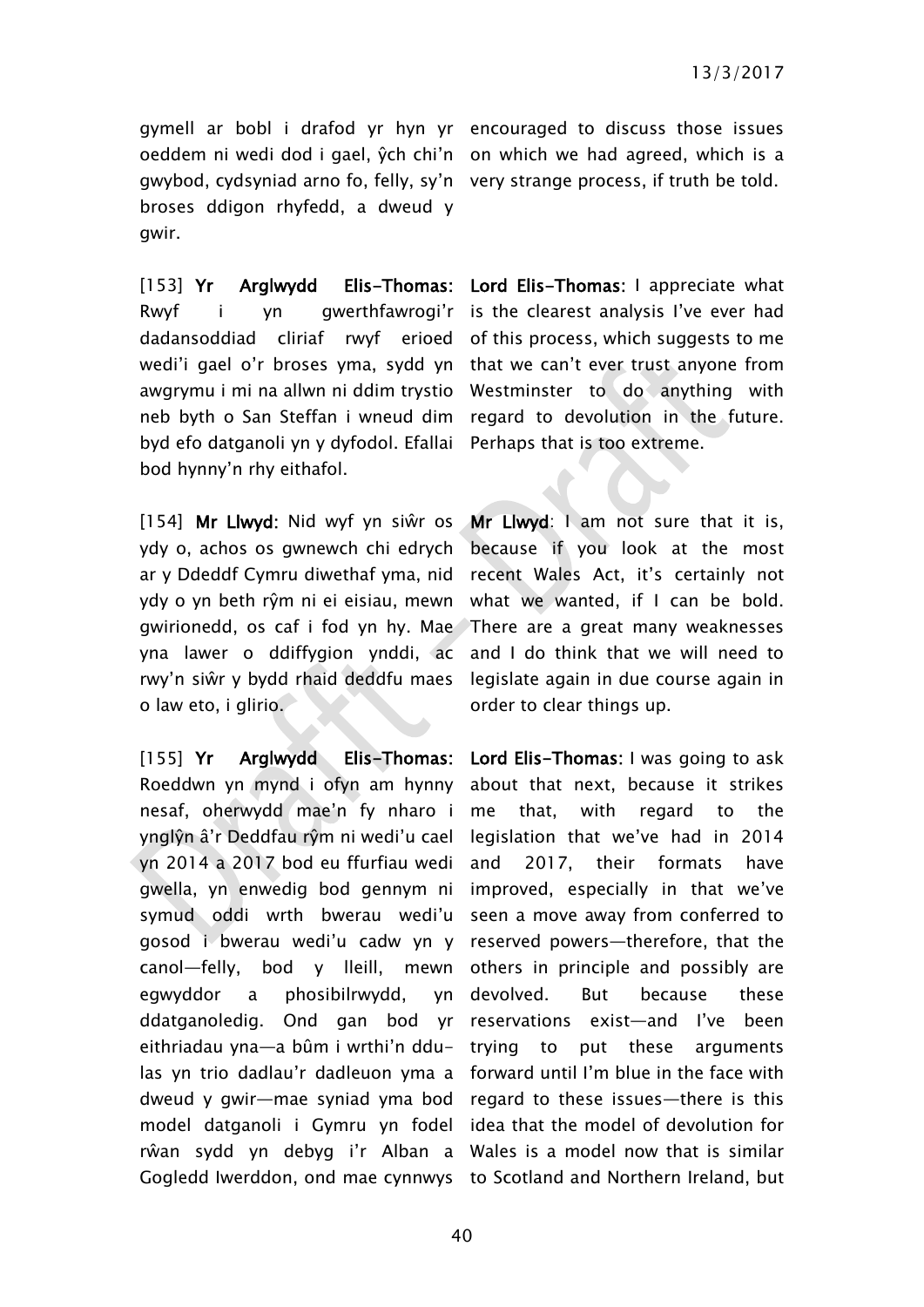[156] Mr Llwyd: Ydy. Ac i'r rheini nid wyf yn cynnwys neb yn y fan don't include anyone here—who hyn—sy'n meddwl bod problemau think that problems such as having megis gorfod mynd i'r Goruchaf Lys to go to the Supreme Court will be a wedi gorffen oherwydd y Ddeddf thing of the past because of this yma, wel, nid ydy o'n wir. Yn fy marn legislation, well, that's certainly not i, mae'n mynd i ddigwydd eto. Mae the case. In my view, it's bound to yna bethau o fewn y Mesur yna sydd happen again. There are things yn rhy gymhleth ac rydych yn dal within that Act that are far too mewn sefyllfa—hyd yn oed pobl fel complex and you are still in a ni, sydd wedi arfer â darllen situation—even people like us, who Deddfau—lle bydd pobl yn meddwl, are used to reading Acts—where 'Ydy hwnnw wedi'i ddatganoli'n you're asking, 'Is that a completely llwyr?'. Yn fy marn i, gellid fod wedi devolved matter?'. In my view, it gwneud rhywbeth llawer symlach i could have been done in a far simpler gwrdd â'r anghenion ac rwyf yn way in order to meet the needs and I meddwl yn sicr y bydd rhaid, yn certainly feel that, unfortunately, we anffodus, deddfu eto yn ystod y will have to legislate again over the blynyddoedd nesaf, beth bynnag next few years, whatever emerges as ddaw o Brexit.

dyna oedd fy nghwestiwn olaf—

y model yn filltiroedd gwahanol. the content of the model is miles apart.

> Mr Llwyd: Yes. And for those—and I a result of Brexit.

[157] Yr Arglwydd Elis-Thomas: A Lord Elis-Thomas: And that was my final question—

[158] Huw Irranca-Davies: I was just going to say, before you continue, I wonder if I can ask, on the process of it—. Because our committee produced its report on our views on the Wales Bill, but the fascinating thing for us in terms of this inquiry is that, if you were to go back to this—and we're asking people who were involved with it or who observed it at very close quarters and in close combat with it—what would you do differently?

[159] It strikes me that your description actually is very succinct and very vivid and it's probably the reality, as we go forward as well, because we'll have an ideal, and the Silk commission in a sense came out with an ideal of where we should be going. And yet, then there are many, many layers of political sieves that that have to be dripped through and each level catches something. It could be even different levels within the same party, as you alluded to. Is there a way in which, when we do constitutional reform—if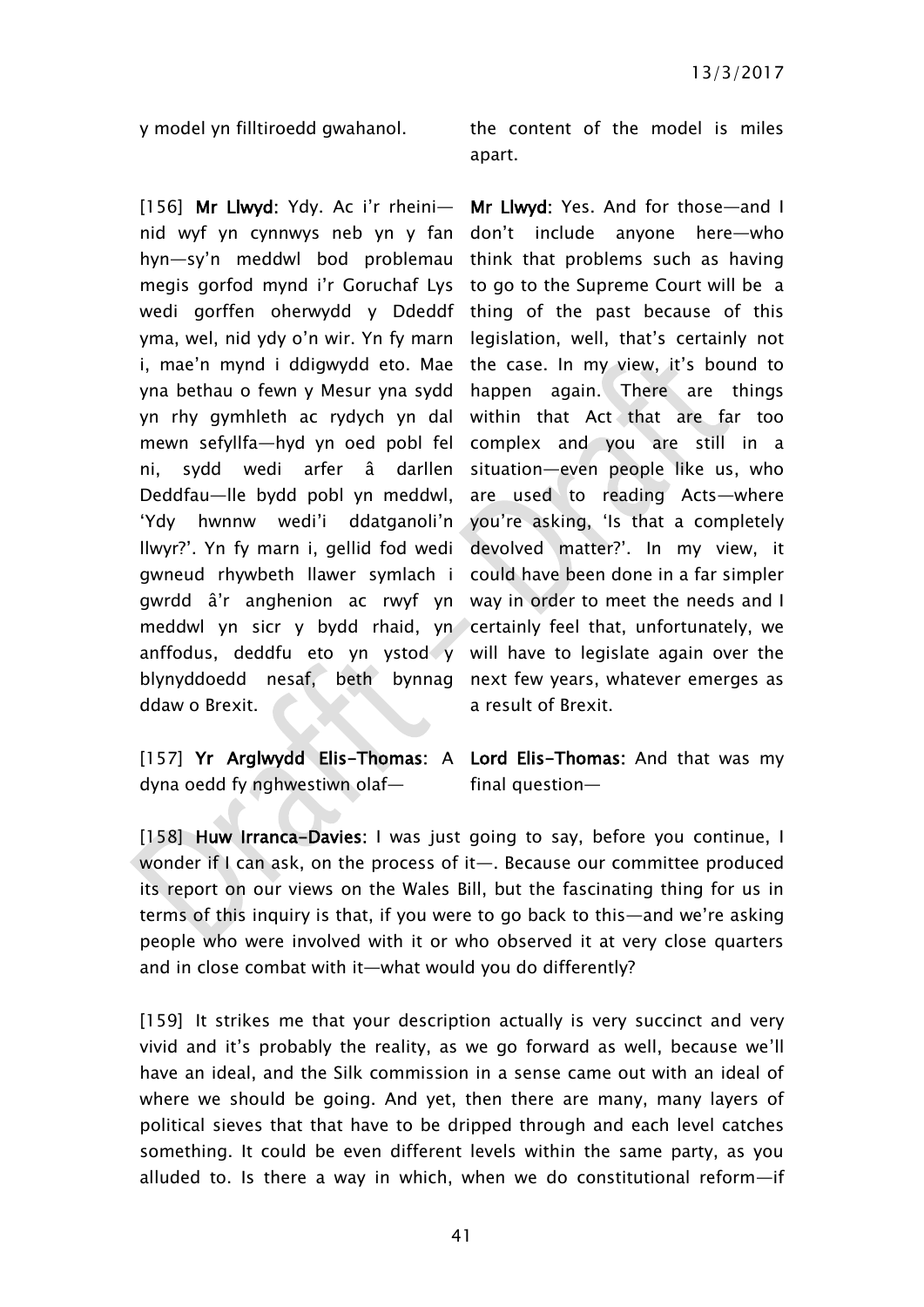there is another opportunity to do constitutional reform in the set up that we currently understand the UK to be—is there a way that it could be done differently, which would capture some of the original nuggets of what was put forward by something that tried to stand above politics for all, but then got caught through those different sieves until all that was left was the rare nuggets? Is there a different way in the process?

[160] Elfyn Llwyd: I think there must be, because otherwise we'll be back in a semi-fudge situation every five or six years. I would argue that part of the way to unlock that is what I've said about the Welsh civil service. But, more importantly, perhaps, is the fact that the draft Wales Bill—the current one came out at rather a late stage, full, as Dafydd has said, of an incredible number of exceptions and things that just, once more, make it overcomplicated, if I may put it that way. So, if you ask me, 'Is it possible?', I am certain that civil servants of the highest calibre in Westminster and in Cardiff are quite able to produce legislation of a far more straightforward kind to hopefully bring forth the nuggets, as you say, of the Silk commission. The Silk commission itself, in one or two instances, was saying that we were not quite ready for this or that, but the time will come now when we will be ready for it, and surely it's not beyond the ken of anyone to be able to do that—to produce and to bring forward something that does reflect those nuggets, if you like.

[161] Huw Irranca-Davies: Although what I'm suggesting to you is that it might not be a different process. It might be the same process, but done differently, in the sense that if you look at a very practical illustration, something like policing, those closed discussions that were happening, could have, in a different world, in a parallel world, been resolved within that before the announcement was made. It could have in a different world, but it wasn't. Something went wrong there.

[162] Mr Llwyd: Yes, I take your point. I'm coming to your point now-sorry, I might have gone off on a tangent. It wasn't a very good process, and Dafydd has speculated, with a smile on his face, that perhaps it wasn't, to use these words, the cleverest of processes. Well, it wasn't; it clearly was not. And more to the point, it happened every week or 10 days, and this had to be done, that had to be done, because there was the political—with a small 'p', or maybe a large 'p'—imperative of making an announcement on St David's Day. My view is that it should have been St David's Day of the year after to get it right. That would have done. But what I would hope is that the next time around—and there's nothing wrong with legislation by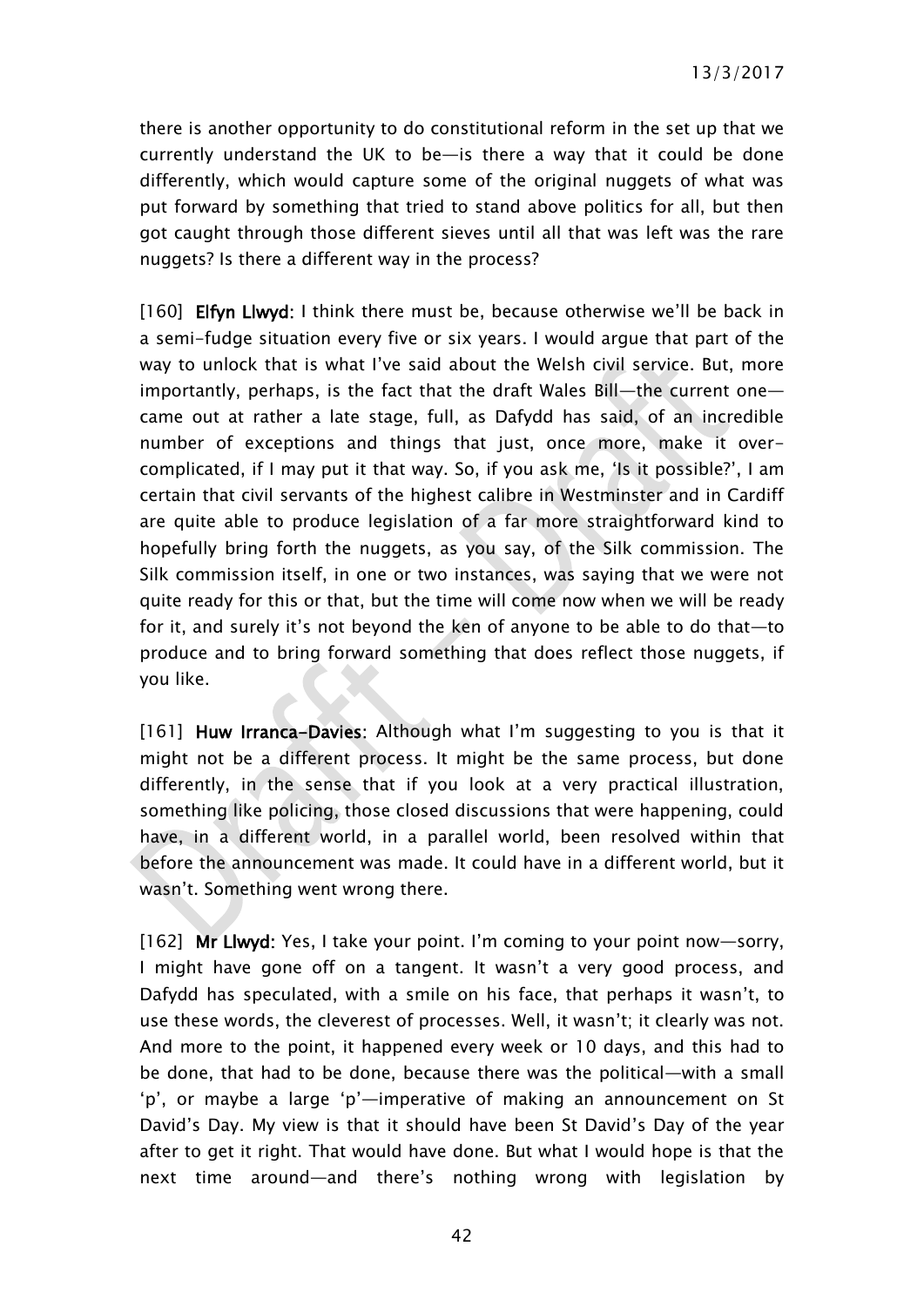committee—two or three wise men from all the political parties come together, and they transact these things over a period of months, and not to be sworn to secrecy, but that that matter—. We could even have those discussions out in the open—not in a smoke-filled room, or a whatever-itwas-filled-with room in Westminster down in the dungeons there.

[163] Huw Irranca-Davies: Even Westminster doesn't have the smoking room anymore, I understand.

[164] Mr Llwyd: Not anymore.

[165] Huw Irranca-Davies: Dafydd, my apologies, Linterrupted.

[166] Lord Elis-Thomas: It's all right. It strikes me that the new Bishop of St David's, Bishop Joanna, a wonderful woman, should preside over all of this at all times in the future.

[167] Reit, un cwestiwn olaf. Lle One final question. Where are we ydyn ni'n mynd rŵan, yn dy farn di, going now, in your opinion, with ynglŷn â'r berthynas efo'r Undeb regard to this relationship with the Ewropeaidd? Maen amlwg bod hyn yn European Union? It is clear that this is rhywbeth y mae'n rhaid i ni ei something that we do have to vstyried fel pwyllgor. ymddangos i mi, i roi'r peth yn to me, to put it succinctly, that the gryno, bod Llywodraeth yr Alban yn Scottish Government is going to hold mynd i gynnal refferendwm i alluogi a referendum to enable Scotland to yr Alban i wireddu eu penderfyniad fulfil its decision on the referendum yn y refferendwm ar yr Undeb on the European Union, and the Ewropeaidd, a'r refferendwm previous referendum to some extent blaenorol i raddau hefyd, sef eu bod as well, and that they can create a nhw yn gallu creu sefyllfa lle mae'r situation where Scotland continues to Alban yn parhau yn rhan o'r Undeb be a part of the European Union by Ewropeaidd drwy adael y Deyrnas Unedig. Mae Gogledd Iwerddon wedi Northern Ireland has voted, pleidleisio, yn annisgwyl i rai, ond nid mor annisgwyl â hynny, dros barhau yn yr Undeb Ewropeaidd. Mae continue to be members of the hynny'n golygu y bydd y berthynas European Union. And that means that rhwng de a gogledd Iwerddon o the relationship between the north reidrwydd yn cryfhau y berthynas and south of Ireland will strengthen gyda'r Undeb Ewropeaidd, ac mi fydd the relationship with the European

Maen consider as a committee. It appears leaving the United Kingdom. unexpectedly for some, but not that unexpectedly, I would think, to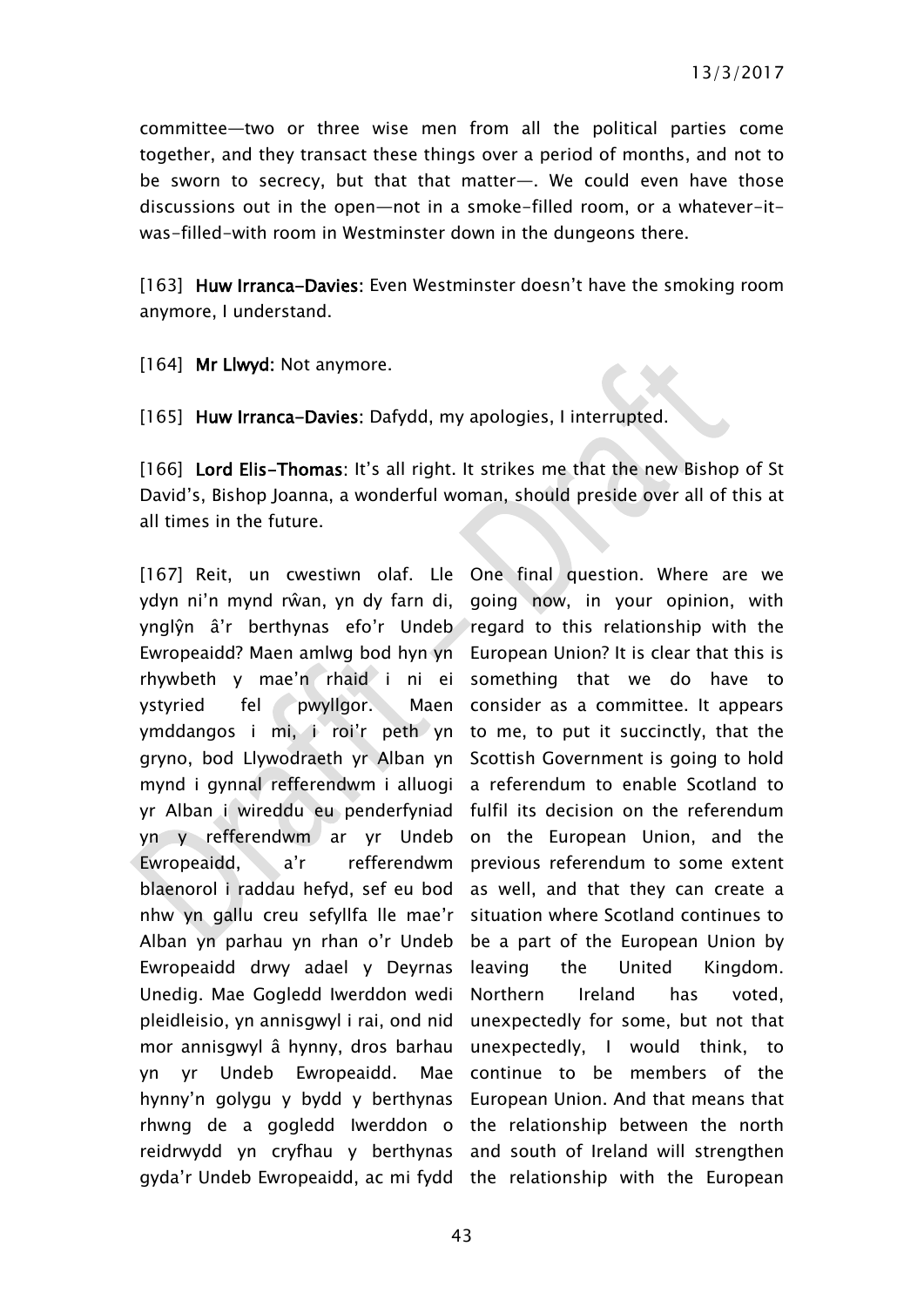rhedeg gweddill y Deyrnas Unedig. Felly, beth ydym ni i fod i'w wneud rŵan, Llwyd?

[168] Mr Llwyd: Esgob annwyl. Faint o oriau sydd gennym ni y prynhawn yma? Yn syml iawn, y peth cyntaf ar y gorwel—. Yn gyntaf oll, nid wyf yn cuddio'r ffaith fy mod yn bryderus iawn am Brexit ac os ydy o yn mynd i ddigwydd neu beidio. Byddwn yn gobeithio y gwnaiff o ddim, ond dyna fo, gobaith yw hynny bellach, yn enwedig heddiw, gyda'r bleidlais yn mynd yn ei blaen heno. Ond mae yna hefyd, buaswn i'n tybio, Dafydd, gyfle i Gymru elwa. Ac wrth hynny, beth rwy'n meddwl yw y bydd yna gyfrifoldebau—bydd rhan o gydgyfrifoldebau Ewropeaidd yn dod yn ôl i San Steffan. Mae'n bryd felly, yn fy marn i, beth bynnag, i ni fod yn effro i'r alwad yna rŵan, ac i ofyn am y pethau yna i ddod yn eu holau i Gymru, neu i ddod i Gymru. Mae amaeth yn un enghraifft amlwg, ond mae yna lot o enghreifftiau eraill. A byddwn i yn gobeithio—ac rwy'n amau dim—y byddai'r Cynulliad Cenedlaethol a'r Llywodraeth fel ei gilydd yn gweld hynny fel sialens er mwyn sicrhau ein bod ni'n cryfhau yr hyn sy'n digwydd yn fan hyn drwy ddod â'r gwahanol feysydd yna yn uniongyrchol yn ôl i Gymru, yn hytrach na thrwy San Steffan unwaith eto. Dyna'r ffordd rydw i'n ei gweld hi. Ac os ydy hynny'n digwydd, yna it is an opportunity in that regard, mae o'n mynd i gryfhau'r hyn sy'n and I'm sure that there are plenty of

Cymru a Lloegr, yr hen uned Union, and Wales and England, that frenhinol Duduraidd draddodiadol yn old traditional Tudor unit, will be running the remainder of the United Kingdom. So, what are meant to do now, Llwyd?

> Mr Llwyd: Well, how many hours do we have to cover that question? Very simply, the first thing—. First, I don't hide my concern about Brexit, and whether it happens of not. I would hope that it doesn't, but that perhaps is a forlorn hope, particularly today, with the vote that's taking place later this evening. But I would assume, Dafydd, that there is also an opportunity for Wales to benefit. And what I mean by that is that there will be joint European responsibilities will be repatriated to Westminster. Well, it's time for us, therefore, to be aware of that, and to ensure that those things are repatriated to Wales, or come to Wales. Agriculture is a prominent example, but there are a number of other examples too. And I would hope—and I don't doubt that this is the case—that the National Assembly and the Government would see that as a challenge to ensure that we do strengthen this place by bringing those various areas of responsibility directly back to Wales, rather than being swallowed up by Westminster again. Well, that's how I see it. And if that does happen, then it will strengthen this place and it will enhance Welsh democracy. Therefore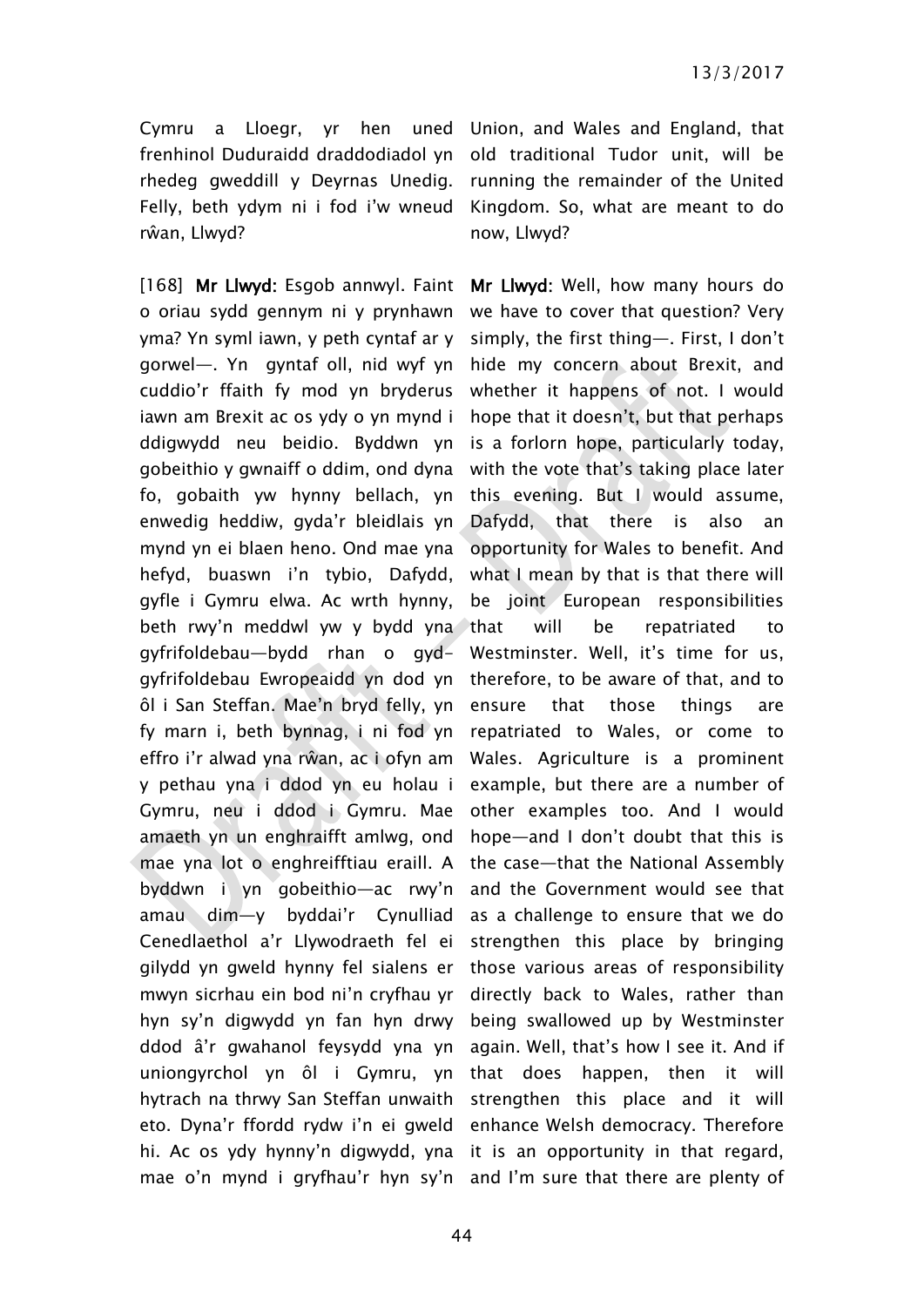digwydd yn y fan hyn, buaswn i'n people in Cardiff who are aware of meddwl—dyfnhau i'w wneud o, rydw i'n meddwl. Liciwn hynny ddigwydd, gwaetha'r modd, ond mae hi, serch hynny, rydw i'n meddwl, yn sialens y dylem ni i gyd godi iddi hi. A mwya'n y byd y gwnawn ni drafod hynny rŵan, yn y misoedd nesaf yma, gorau'n y byd, rydw i'n meddwl.

Cymru. Felly, mae o'n gyfle, ac rydw I think there is a real opportunity to i'n siŵr bod yna ddigon o bobl o deliver it. I would like to say that we fewn y sefyllfa yma yng Nghaerdydd may be able to remain in the yn effro i'r peth rŵan ac yn gweithio European Union, but I can't see that arno fo. Ond, yn sicr, mae yna gyfle happening. I can't see that there's a i ddweud ei fod yn bosib i ni aros i unfortunately, but I do think it's a mewn, wrth gwrs, ond ni fedraf i challenge that we should all respond weld hynny yn digwydd. Ni fedraf i to. And the more we discuss that weld unrhyw broses gyfreithiol i over the next few months, then the democratiaeth this and working on it. But, certainly, process to allow that, better it'll be, I think.

[169] Huw Irranca-Davies: Very good, thank you. David.

[170] David Melding: Thanks, Chair. Elfyn, I'd like to talk about interparliamentary relations and, specifically, parliamentarians. You've made some interesting remarks about how officials could co-operate, but if you're looking at parliamentarians—. You referred to your former membership of the British-Irish Parliamentary Body, as it was when you were a member— 'Association' as it's now called—and I think it's a fair summary of your views that you found that interesting and that it would be a very productive meeting, but it lacked a certain systematic, political visionary element. I think that would fair.

[171] **Mr Llwyd: Yes.** 

[172] David Melding: Do we need a body that has that heft? I mean, is that what we should be aiming at, or is that too formal?

[173] Mr Llwyd: I think we do need a body where Ministers can liaise and can gain understanding and can appreciate each other's different standpoints. I think it's imperative, really, that we have—. And there is the council of Ministers—what's it called, the committee of Ministers, or—? The Joint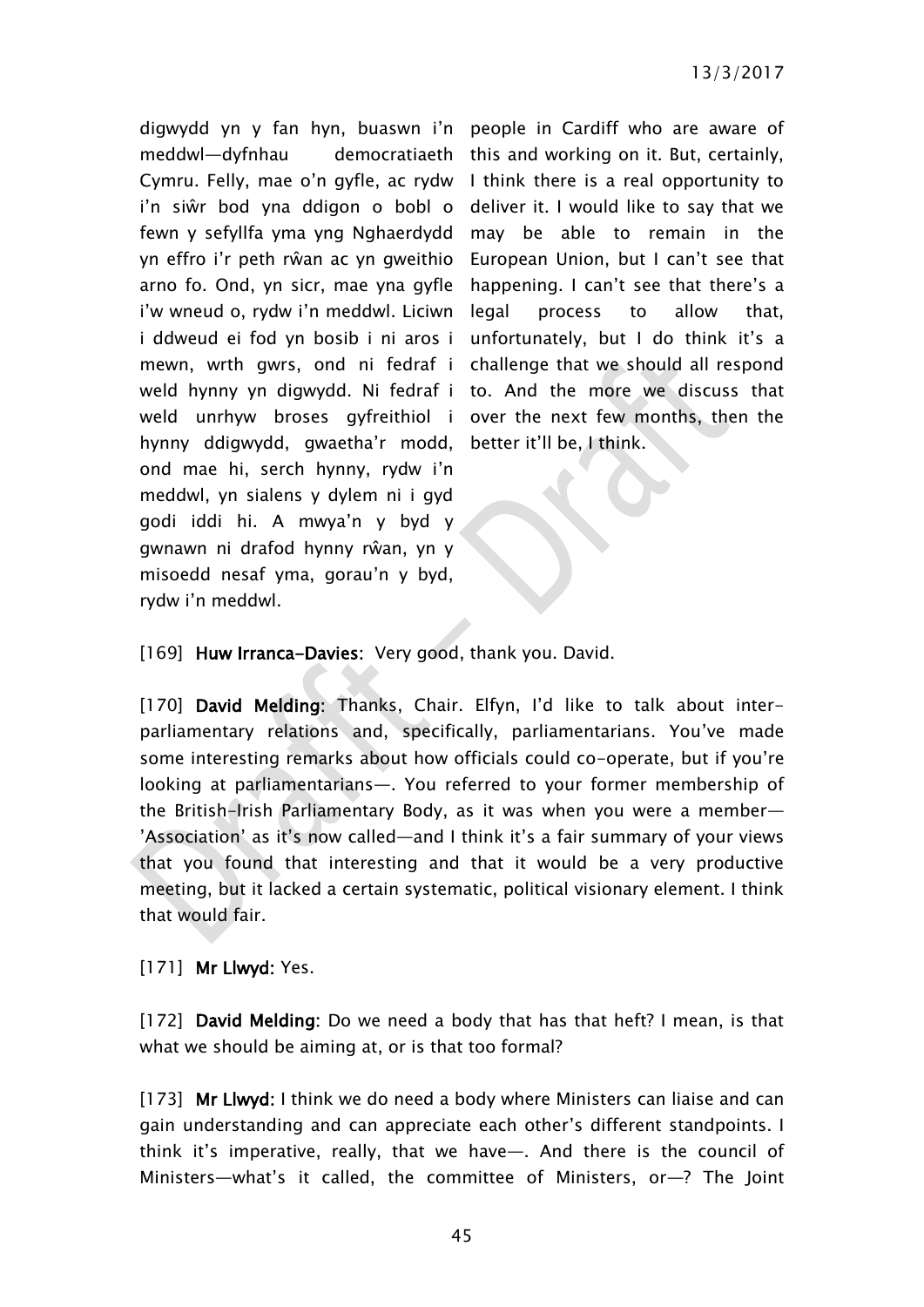13/3/2017

Ministerial Committee. But I think more work needs to be done to enhance that because, for the future, it becomes even more important, in my view. I'll just say one thing. I was on the British-Irish Parliamentary Body, and I don't know how it happened, but I was the main member and my deputy was one Alex Salmond, and when I walked into the first meeting, some of the Irish were beginning to think that I was something special. Within five minutes they soon realised I wasn't, but anyway, Alex was rather busy, as he would say, 'up the road'. To answer your question, I do think that, yes, I see no reason why we shouldn't have that body, because it's a good way of getting to know people, getting to appreciate the problems, and so on and so forth. But I think there is a need for more regular ministerial meetings, and that's not in any way to try and row back on any kind of devolution—quite the reverse. It's to row forward.

[174] David Melding: So, if the JMC was revitalised and did have this sort of focus on the future and on how to, you know, lead the UK on, I suppose, and make it a more coherent entity, should there be a similar body on the scrutiny, parliamentary side of non-Government parliamentarians meeting? Do you think that would be helpful to share experience of work in the institutions, drafting law work in committees—?

[175] Mr Llwyd: Yes, yes I do. But I would just caution one thing. I remember some years ago—and I believe the Chairman was one of those who came here as well—we had a few joint meetings with the National Assembly, and there was a little bit of unease, as I recall, about what the heck we were doing there—were we there to try and stymie anybody's efforts—or whatever it was. It wasn't; it was the Welsh select committee, and we went there with an open mind. To answer your question: well, of course, I think you're right, because there are various forms of scrutiny in various legislatures within the UK, some of which are very good and some not so good. And you can learn from experience, and I see no reason why we can't pool our knowledge about how best to do things. And I agree with you, yes, it would be all to the good. In some ways—I'm not saying it of this institution, but, in some institutions, the problem is that the scrutiny is not deep enough and not detailed enough. I'm sure it's not the case here, but one can learn from other legislatures always. That's got to be right.

[176] David Melding: In many ways—Brexit is a very good example thorough scrutiny needs working between institutions. I just wonder if you've seen many practical barriers to that kind of joint working, which is not—. Each institution is set up to be sufficient of itself generally and then, when

46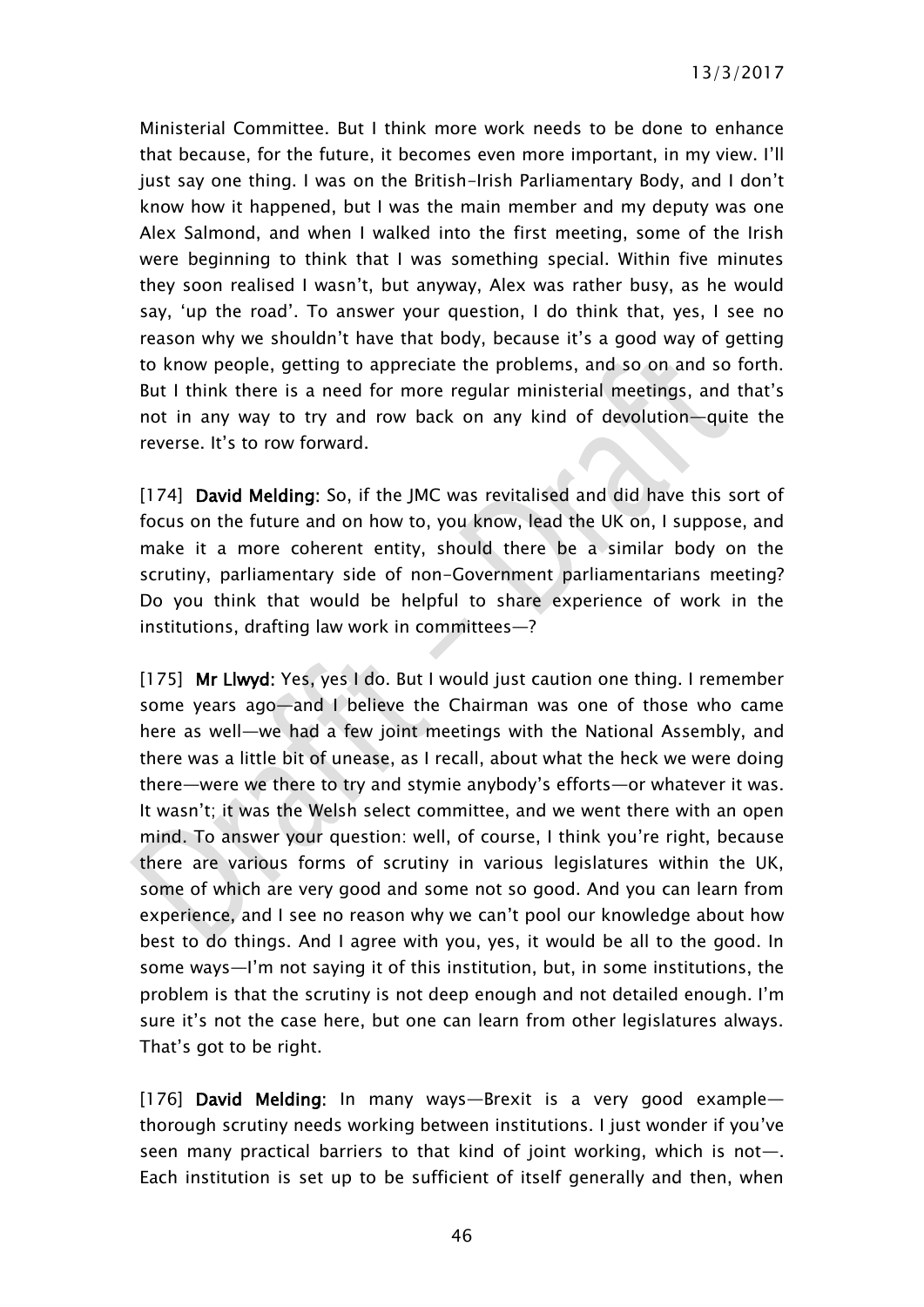there's a need to work together, it depends a lot on personalities, sometimes. But have you seen particular barriers there that we might look at and perhaps come up with ideas—

[177] Mr Llwyd: On the issue of Brexit, I think it's going to be very complicated because there'll be so many opinions in so many corners about so many things that it's going to be very, very difficult to come to any kind of perceived wisdom about the way forward with many subjects. But, again, it doesn't prevent people from having an unofficial liaison about these things. That, obviously, would be good. I stress that I do think that there is here a challenge that the National Assembly and the Welsh Government can readily rise to, I believe, to repatriate certain obligations from Brussels straight back to Cardiff Bay, and I think that would be to the good. I think it will be very difficult, because there will be so many competing factions, if that's the right word, when Brexit comes along. If it—well, it's likely to now, isn't it? But there will be some hidden agendas as well, I dare say.

[178] David Melding: We've talked quite a bit about the Wales Bill—the Wales Act now—and what you consider to be its shortcomings. I suppose in the process, when it was a Bill, one thing that did work quite well is that this committee, in the previous Assembly, had a joint scrutiny session with the Welsh Affairs Committee. I just wonder if you thought that was a particularly useful way of working.

[179] Mr Llwyd: I think it most definitely was and I spoke with some colleagues across the political spectrum about that and they were all—the Westminster people were all—of the same opinion, that it was a very, very useful way of doing things. I would certainly say that it could happen again, provided that it's always gone into on the basis of equality and equal respect from, as it were, both sides. I think that exercise did, according to the feedback I had, prove a good exercise and it could happen again, I'm sure. But it must not be seen as Westminster trying to in any way row back or clip the wings of this institution.

[180] David Melding: Perhaps building on that cultural point about mutual respect, we heard earlier from Baroness Randerson that this sometimes was quite a problem in Westminster, not through any sort of malign intent not to respect us, but there is this lack of knowledge or understanding. You've said a lot about civil servants needing to work together and I think, implicitly, those in London need to understand Wales a bit more—and vice versa, of course. Is there a task to do with Westminster politicians? For instance, MPs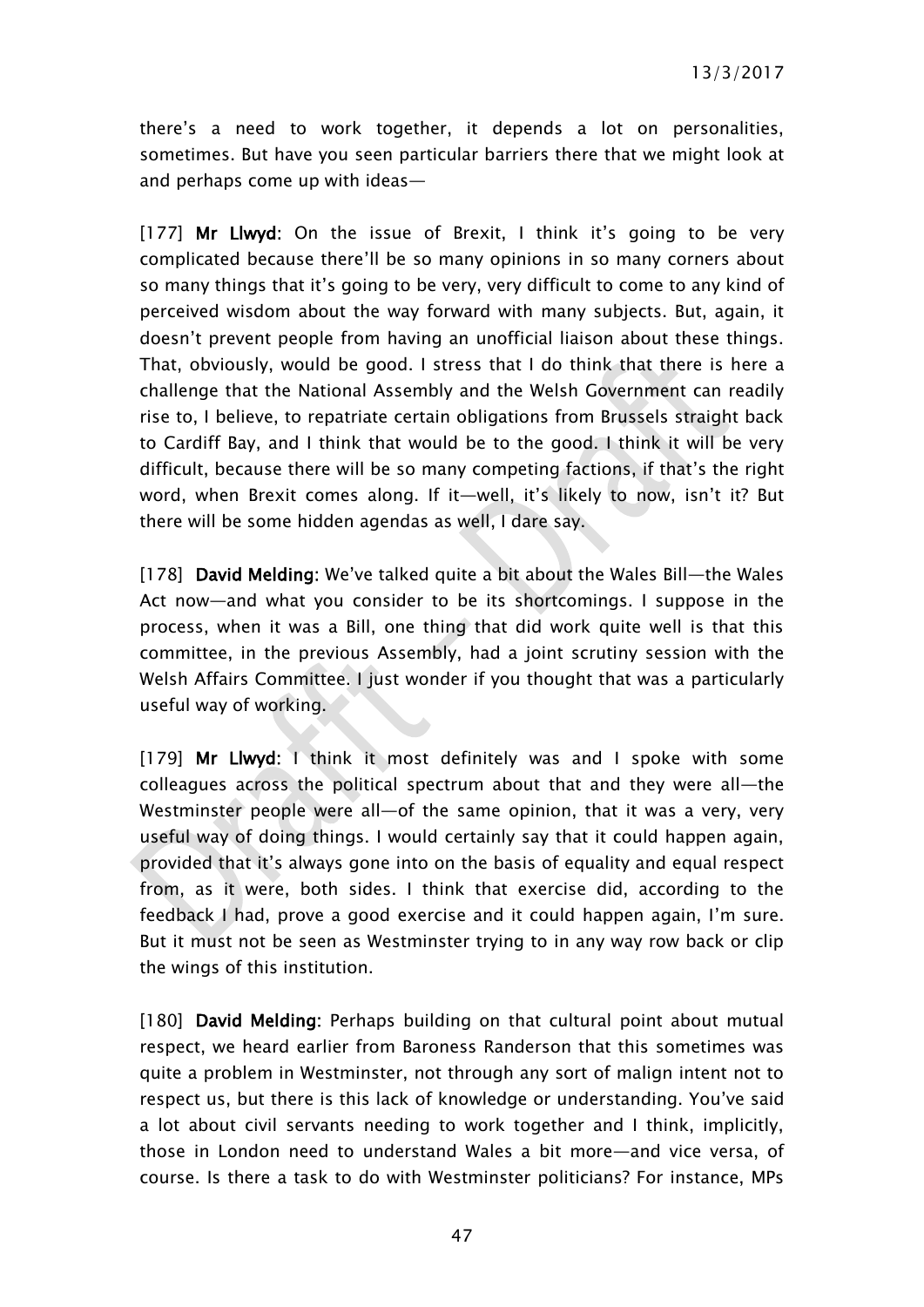from Essex shouldn't just say, 'Well, Wales is Wales, we can be completely disengaged.' How do we get that type of shift? Because it would be a big shift for some.

[181] Mr Llwyd: I would say most certainly there is and there's also, by the way, a need for Westminster Ministers to be brought up to speed as well. But there is a huge ignorance about what devolution actually amounts to. I say that not in an insulting way, but in the pure sense. There is a huge ignorance, because, for example, why should an Essex MP necessarily know about devolution? But it would be a very good thing if they were assisted by way of seminars or whatever it might be and brought up to speed because it is important that they should. It's no longer acceptable that they just say, 'Well, that's Wales, and so—you know, leave it alone'. It's not right, because currently, of course, devolution, as I said earlier, is a partnership, so they are a cog in that particular wheel, aren't they? So, 'yes', to answer your question. But Ministers also; there are lots of Ministers who are—well, I wouldn't say they're clueless, but the next best thing to clueless.

16:15

[182] Lord Elis-Thomas: These are in Westminster.

[183] Mr Llwyd: Of course they are, yes.

[184] David Melding: I think we've covered the final question in earlier discussions about the need for universities to be involved in all of this education and training.

[185] Huw Irranca-Davies: Well, Elfyn, it strikes me, both from the evidence you've given us today and previous sessions as well, that this is something of a never-ending task. No matter what mechanisms are in place and focus on the importance of individuals, as well, and their cognisance of devolution at both ends—cognisance of what's happening in Whitehall from this end and so on—ultimately, you have to keep on working on this. Now, one thing that strikes me: we had, from separate evidence, some thoughts around—. We, down here, in Westminster, in Scotland, in Northern Ireland, have scrutiny of thematic areas—we have scrutiny of the Wales Bill coming through this place; there was scrutiny up there of the Wales Bill. What we don't have is a collective scrutiny of how well we are doing constitutional stuff across the board. It just strikes me, as we enter into this leaving the European Union period, as we look at the uncertainty in Scotland and Northern Ireland at the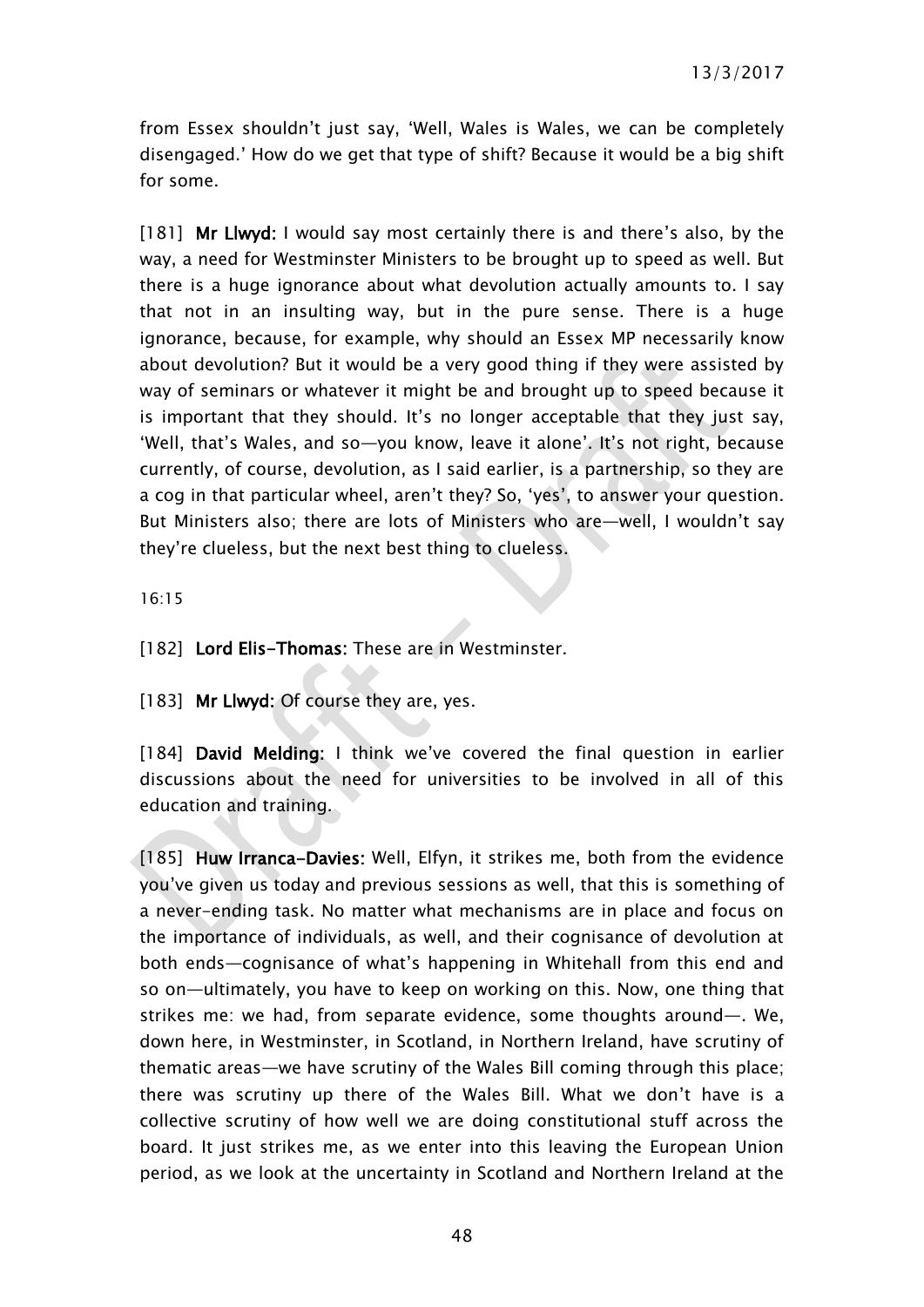moment, it's an interesting area to say, 'Well, who scrutinises? How do we scrutinise the across-UK working of constitutional matters? How well is it going year by year? What have we done well? What have we done badly?'—not simply in constitutional reform, but the day-to-day running of constitutional matters. Do you have any thoughts on that?

[186] Mr Llwyd: Well, I do. There is no written constitution—we're all aware of that—and the constitution in the UK, such as it is, has always been ad hoc. It's been bolted on and taken off and bolted on again. So, in my view, there probably is a need for a pan-UK constitutional committee that could be drawn from this institution, from the north of Ireland, from Scotland and from England, to see how these things fit in. Because one of the unfortunate things about devolution is that the model in Wales is different from the model in Northern Ireland, which, in its turn, is different from Scotland, which again differs from Wales. There needs to be some kind of idea that— I'm not saying you could necessarily have equality across the board, because some places have been set up differently, but I think a strong, powerful, constitutional committee drawn from the various legislatures would be a very positive step forward, and such a recommendation, I'm sure, would be very helpful for the immediate future—Brexit et al. It really is, I think, important.

[187] Huw Irranca-Davies: Interesting, as well, is we haven't even touched on the London authority or the midlands and so on and interesting—you know, fragmentation and different types of devolution. And yet nobody looks at it in its entirety and says, 'Well, how well are those relationships going?' It's quite fascinating.

[188] Mr Llwyd: Yes. But there could be an interesting piece of work to see how you could—. I don't think you'll ever get all four legislatures—well, not in my lifetime anyway—to come to an equal position, almost, but I think we should aim towards that. There must be some low-hanging fruit every now and then that you could actually do it, and if you've got a standing committee looking at these things then that could be an avenue for doing it.

[189] Huw Irranca-Davies: Very interesting. Can I just ask colleagues whether they have any other questions for Elfyn in the last few minutes?

[190] Lord Elis-Thomas: No, I agree with him. Especially the last bit.

[191] Huw Irranca-Davies: Oh, right. Stop writing the recommendations now—hold on, hold on. [Laughter.] Elfyn, is there anything else that you'd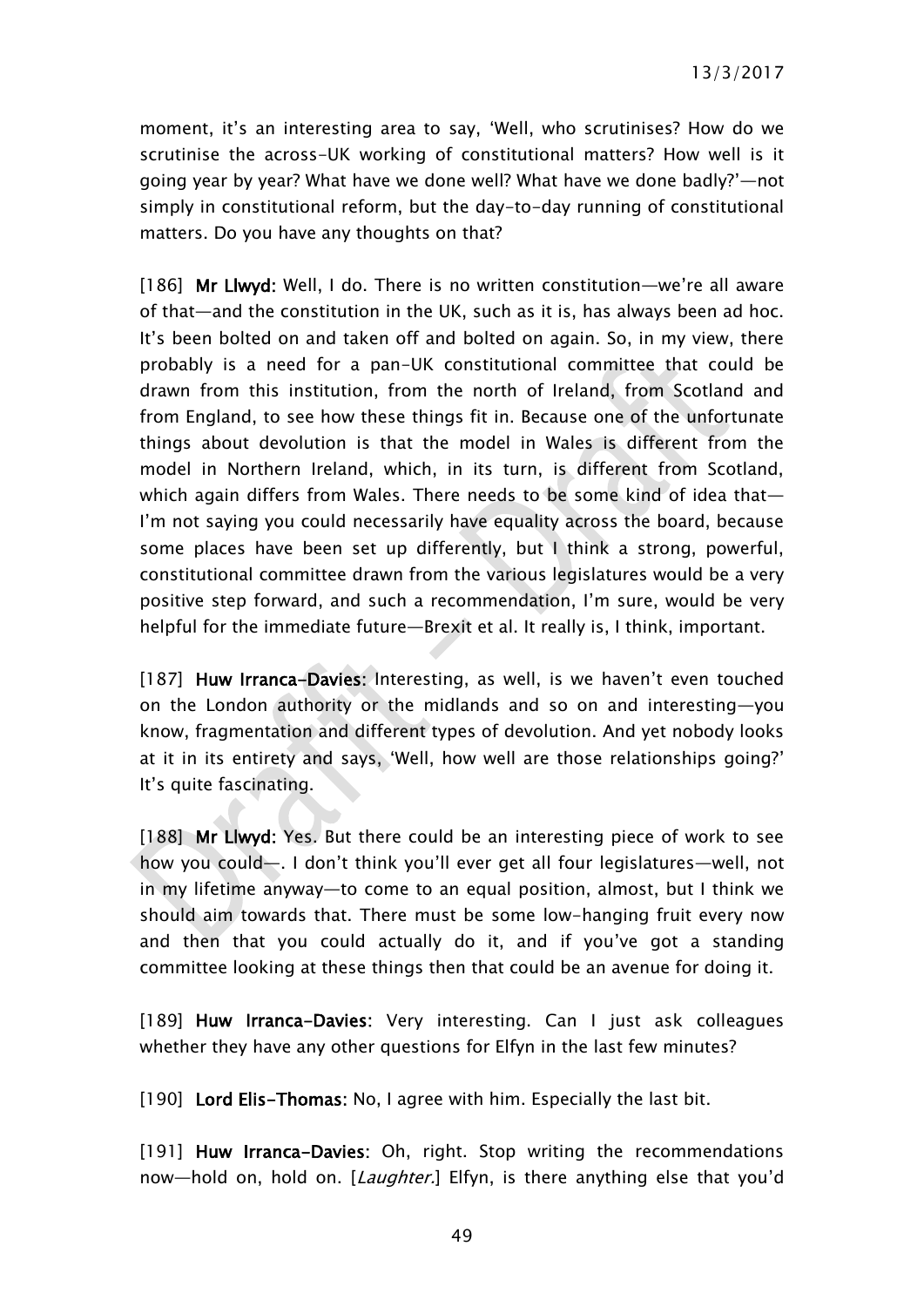like to add that you think we haven't touched on?

[192] Mr Llwyd: Just that I'm very grateful for the invitation. I've become something of a non-political person, in a way, earning an honest crust in the courts now, but it's been a great pleasure to come here, and I'm grateful to you for the very respectful audience that I've had. If I can ever send anything of any conceivable use to the committee in the future, let me know.

[193] Huw Irranca-Davies: It's been very useful, Elfyn. Thank you very much. We will send you a transcript, as well, just in case we've notated anything wrongly. If you do have any further thoughts you want to send to us, please do. We thank you for your time. Keep an eye on the rest of the inquiry that we doing—we hope that it will be of some use. Certainly, one of the things that we've been told as well is to practice what you preach, to actually do that engagement and do that interrelationship between institutional work ourselves, and we are hoping to do that as well. So, thank you very much indeed, Elfyn.

[194] Mr Llwyd: Diolch yn fawr iawn. Mr Llwyd: Thank you very much.

16:20

### <span id="page-49-0"></span>Cynnig o dan Reol Sefydlog 17.42 i Benderfynu Gwahardd y Cyhoedd o'r Cyfarfod Motion under Standing Order 17.42 to Resolve to Exclude the Public from the Meeting

Cynnig: Motion:

bod y pwyllgor yn penderfynu that the committee resolves to gwahardd y cyhoedd o weddill y exclude the public from the cyfarfod yn unol â Rheol Sefydlog remainder of the meeting in 17.42(vi).

accordance with Standing Order 17.42(vi).

Cynigiwyd y cynnig. Motion moved.

[195] Huw Irranca-Davies: Good, we're now slightly ahead of schedule, but, with your consent, under Standing Order 17.42, we can meet in private. We have consent for that, so we'll move into private session, please.